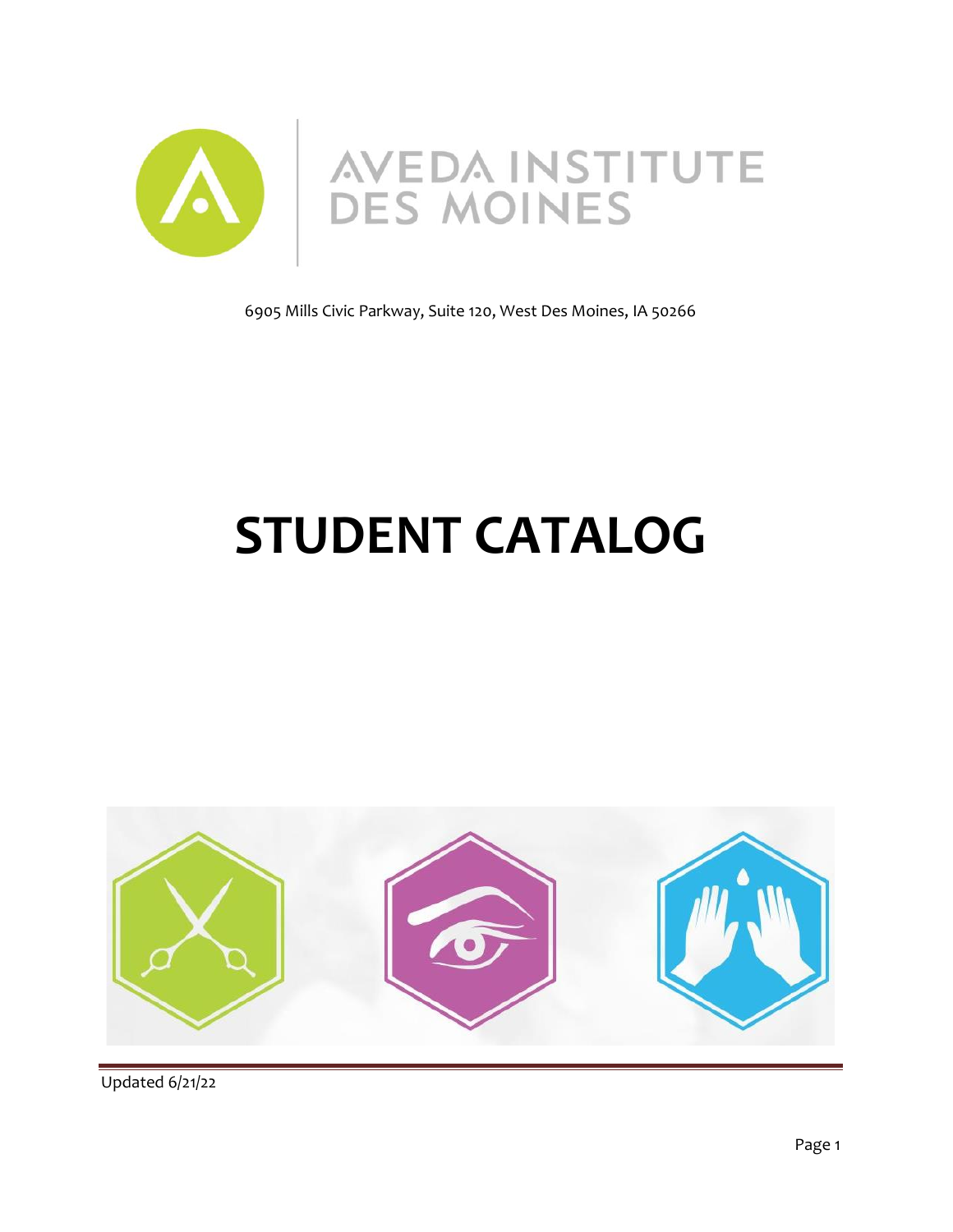The Aveda Institute Des Moines is licensed by: Iowa Board of Cosmetology Arts and Sciences Iowa Department of Public Health Lucas State Office Building 5<sup>th</sup> Floor 321 E 12<sup>th</sup> St Des Moines, IA 50319 Phone # 515.281.4416 **[www.idph.state.ia.us/licensure](http://www.idph.state.ia.us/licensure)**

Accreditation Agency National Accrediting Commission of Career Arts and Sciences (NACCAS) 3015 Colvin Street Alexandria, VA 22314 Phone # 703.600.7600



Owners: V.P. Institute, Inc. (a VP Group company)

Corporate Office Address Aveda Institute Des Moines 6905 Mills Civic Parkway, Suite 120 West Des Moines, IA 50266

Aveda Institute Des Moines is incorporated under V.P. Institute, Inc.

Disclosure: Aveda Institute Des Moines reserves the right to change programs, start dates, tuition, or to cancel programs. Any changes will be made in accordance with state law, and will be incorporated into this catalog.

The Aveda Institute Des Moines is authorized to operate in Iowa under an exemption from registration by the Iowa College Student Aid Commission. Any student wishing to contact the Commission regarding questions about the school, may do so at:

```
Updated 6/21/22
```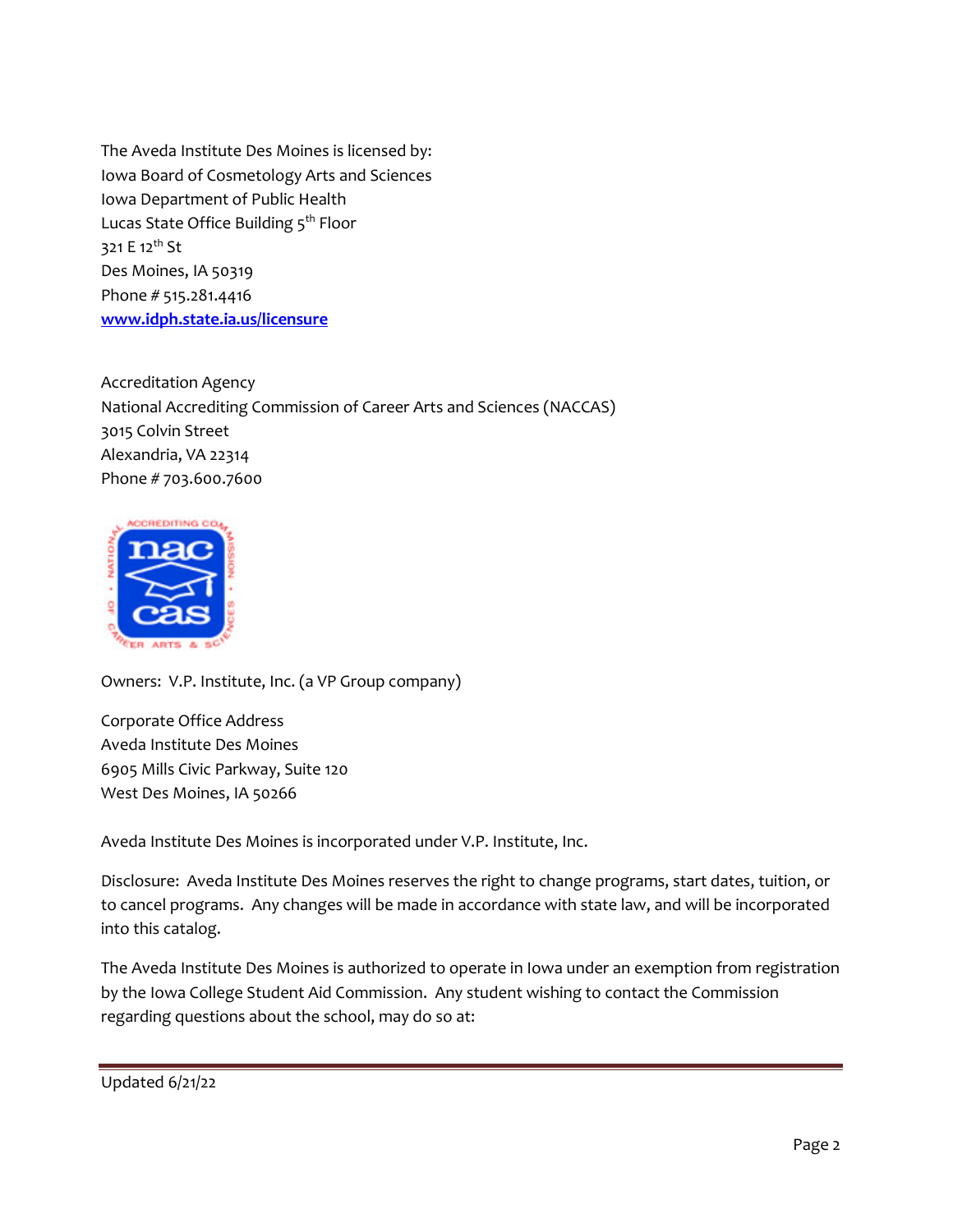Iowa College Aid 475 SW Fifth Street, Ste D Des Moines, IA 50309-4608

# **TABLE OF CONTENTS** Aveda Institute Des Moines……………………………………………………………………………..0-5 Aveda Mission Aveda Institute Des Moines Mission History Programs………………………………………………………………………………………………...6-13 Cosmetology Esthiology Massage Therapy Admissions……………………………………………………………………………………………...14-15 Enrollment Procedures Personal Interview Acceptance Transfer of Credits Re-entry Description of Aveda Institute Des Moines ………...……………………………………………...…...16-17 Experience Center Guest Service Areas Student Classrooms Resource Library and Administrative Offices Common Areas Lockers/Workstations Parking/Entrance Student Services……………………………………………………………………………………….17-21 Housing Family Educational Rights and Privacy Act (FERPA) **Transcripts** Campus Security Disclosure Copyright Laws &Peer to Peer File Sharing Career Placement Academic Advising Student Activities Alumni Academic Information and Standards of Progress…………………………………………………..21-26 Syllabus Schedules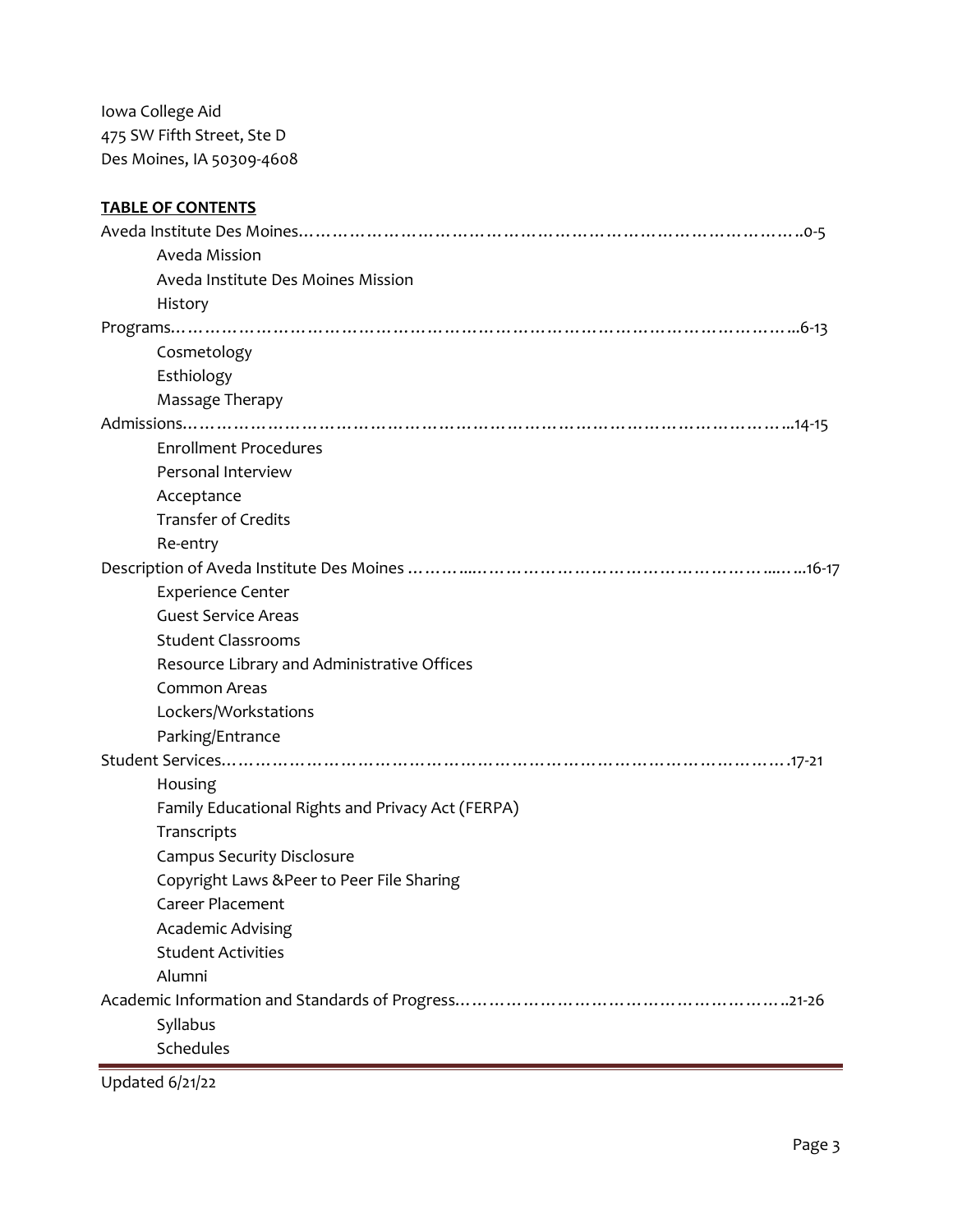| Attendance                                           |
|------------------------------------------------------|
| <b>Contract Time</b>                                 |
| Make-up Hours                                        |
| Make-up Work                                         |
| Tardiness                                            |
| <b>TABLE OF CONTENTS</b>                             |
| Early Release                                        |
| Notice of Expected Absences                          |
| <b>Time Record Policies</b>                          |
| Leave of Absence                                     |
| Graduation                                           |
| Licensing and Examining Requirements                 |
|                                                      |
| <b>Attendance Progress</b>                           |
| Academic Progress                                    |
| Determination of Progress                            |
| Warning                                              |
| Probation                                            |
| Re-establishment of Satisfactory Academic Progress   |
| Interruptions, Course Incompletions, and Withdrawals |
| Appeal Procedures                                    |
| <b>Transfer Hours</b>                                |
| <b>Notifications and Records</b>                     |
|                                                      |
| Temporary Distance Education                         |
|                                                      |
| Conduct/Grounds for Termination                      |
|                                                      |
| Minor Standard Violations                            |
| <b>Major Standard Violations</b>                     |
| Drug Free Institution and Workplace                  |
| No Smoking Institution and Workplace                 |
| Section 504/ADA Grievance Procedures                 |
| Discrimination Grievance Procedures                  |
| Unresolved Disputes/Grievance Procedures             |
| Non-Discrimination Policy                            |
| Veterans Benefits and Transition Act Policy          |
| Sexual Misconduct Procedures                         |
|                                                      |
| <b>Start Dates</b>                                   |
|                                                      |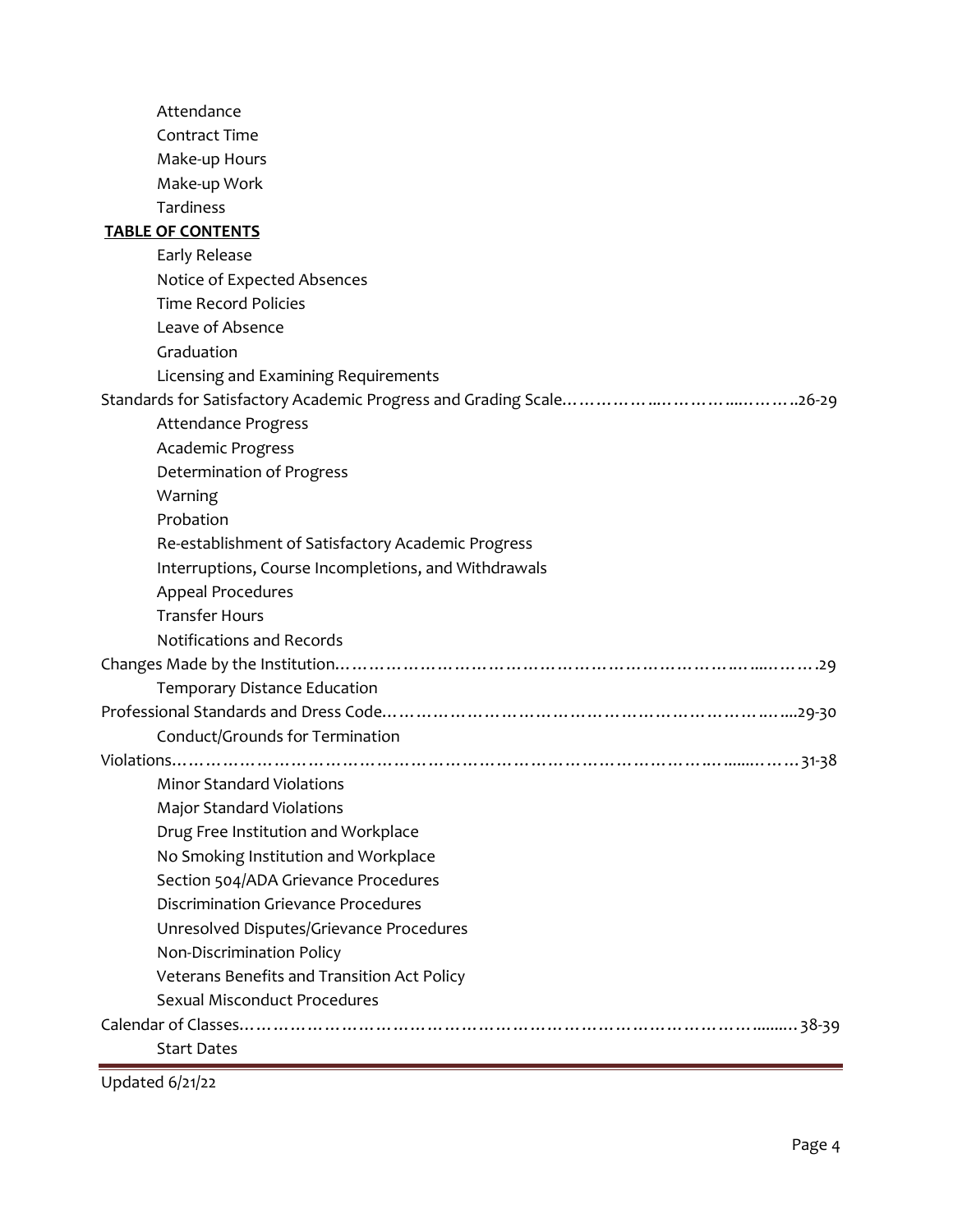| Holidays Observed                        |  |
|------------------------------------------|--|
|                                          |  |
|                                          |  |
| Tuition Chart                            |  |
| Financing                                |  |
| Scholarships                             |  |
| Refund Policy                            |  |
| <b>Return of Unearned Title IV Funds</b> |  |
| Military Refund Policy                   |  |
| <b>Exception to Refund Policy</b>        |  |
|                                          |  |

## **AVEDA MISSION**

"Our mission at Aveda is to care for the world we live in, from the products we make to the ways in which we give back to society. At Aveda, we strive to set an example for environmental leadership and responsibility, not just in the world of beauty, but around the world." –Horst Rechelbacher, Founder

## **AVEDA INSTITUTE DES MOINES MISSION STATEMENT**

**The Aveda Institute Des Moines is dedicated to providing students with a quality learning environment, which will prepare students to obtain their license after graduation and to obtain a career post-graduation in Cosmetology, Esthiology, Massage Therapy, or other business and management related fields such as retailing and management.**

The mission is achieved based on, but not limited to, the following criteria:

Creating an environment of trust and respect.

A commitment to teamwork.

Promoting personal and professional development.

Inspiring the continuous quest for knowledge and growth.

Enabling students to provide services that exceed our clients' expectations.

## **HISTORY**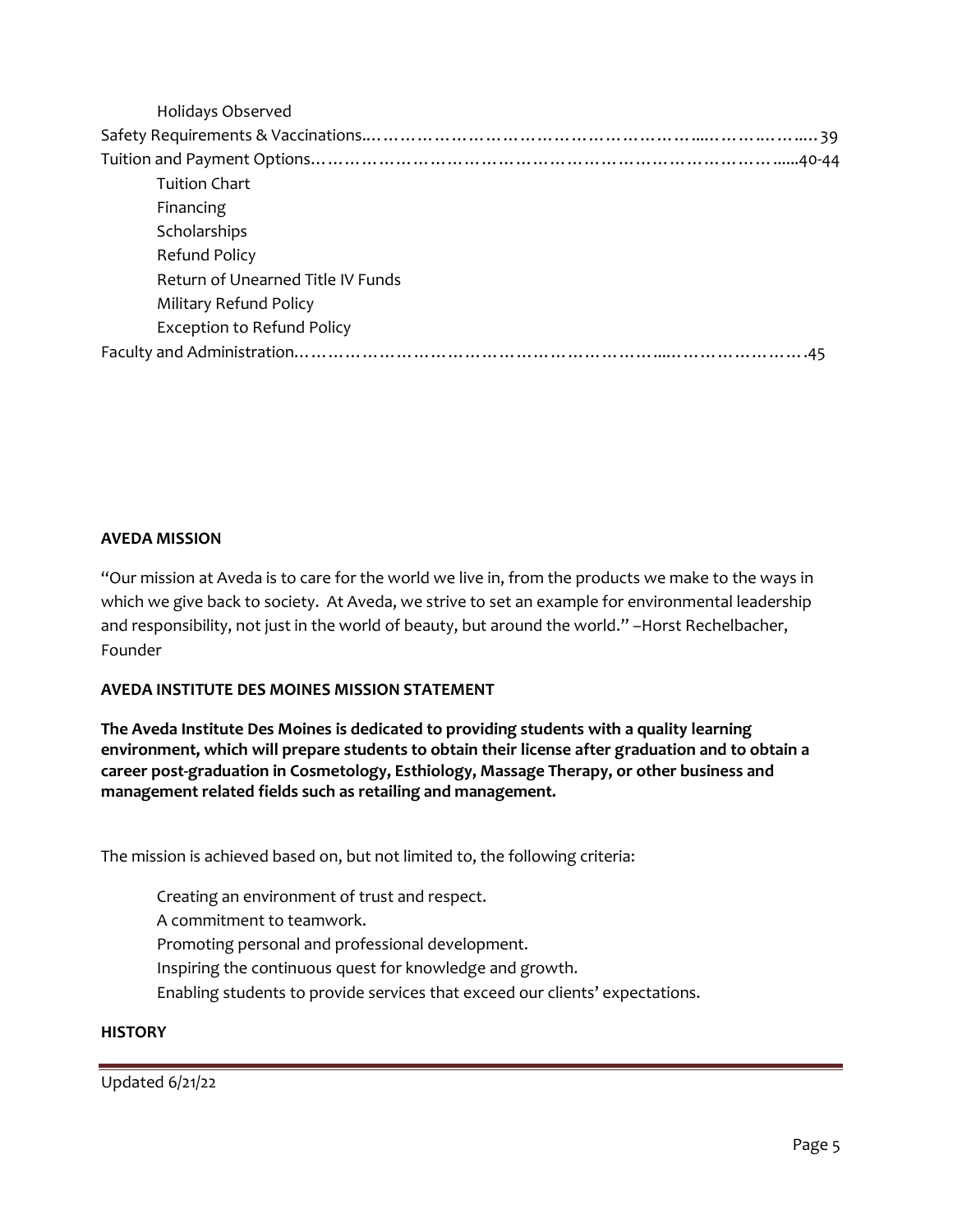The Aveda Institute Des Moines is owned and operated by V.P. Institute, Inc. Our faculty is a skilled team of experienced educators with knowledge of classic and contemporary techniques. They meet state licensing requirements and are trained in all the aspects of hair, skin and esthetics, body care and related subjects. The Aveda Institute Des Moines is a Cosmetology, Esthiology, and Massage Therapy school, approved and licensed by the State of Iowa, and accredited by the National Accrediting Commission of Career Arts and Sciences.

## **PROGRAMS**

## **Cosmetology 2100 Clock Hours**

## **Program Description**

The 2100 hour Cosmetology course is a program of 57 weeks for a 5/day week schedule that has educator led classroom and clinical training as well as practical hands-on application. The training program provides theoretical study which serves as the foundation of the students' education. Practical experience builds on classroom theory to provide the essential technical training of a salon professional. Each phase of the students' education emphasizes a different combination of fundamental cosmetology subject matter. The Cosmetology program is comprised of hair and scalp treatments, hair shaping, hair arranging, chemical waving and relaxing, hair coloring, facial treatments and skin care, hair removal, natural nail care, acrylic nails. The program also provides instruction in Iowa law, safety and sanitation, as well as personal/business development and career management.

The last phase of the program, Salon Life, prepares the students to become successful industry professionals. Emphasis is on achieving 100% guest satisfaction through consultation, technical skill, Aveda rituals, timing, retailing, and pre-booking.

## **Program Objectives**

The objective of this program is to prepare the students for the state licensing examination in Cosmetology and to provide appropriate and comprehensive training thereby enabling them to enter the field of Cosmetology. Graduates of the program will be employable as salon service providers, salon sales representatives, salon owners/managers, business managers, industry educators and freelance artists. The Aveda Institute Des Moines graduate will receive a diploma in Cosmetology and will be prepared to enter the industry with higher than average skill level.

## **Instructional Methods**

The program is taught using several different types of instructional methods such as lectures, videos, hands-on techniques, demonstrations, overheads, power points, and internet research.

## **Grading Scale:**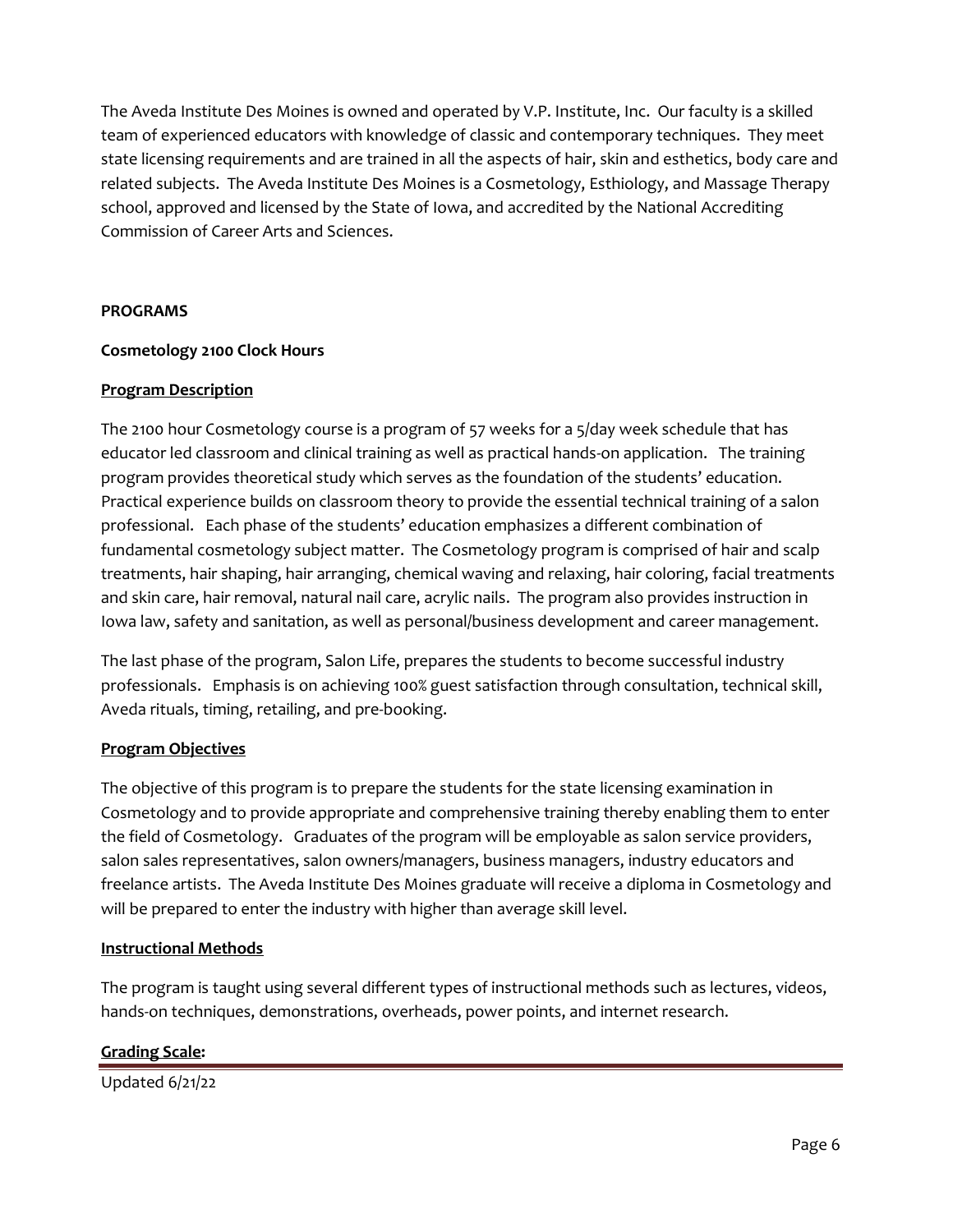| 100-95 Excellent | 94-91 Above Average |
|------------------|---------------------|
|                  |                     |

90-85 Average **84-80 Below Average** 79 and Below Unsatisfactory

| <b>Courses</b>                                      | <b>Total Clock Hours</b> | <b>Theory</b> | Lab |
|-----------------------------------------------------|--------------------------|---------------|-----|
| COS 101 Hair/Body Systems Theory                    | 26                       | 26            |     |
| COS 102 Sanitation                                  | 6                        | 6             |     |
| COS 103 Iowa Law                                    | 10                       | 10            |     |
| COS 104 Hair and Scalp Treatments                   | 56                       | 11            | 45  |
| COS 105 Hair Shaping                                | 260                      | 110           | 150 |
| COS 106 Hair Arranging                              | 248                      | 73            | 175 |
| COS 107 Chemical Waving and Relaxing                | 105                      | 45            | 60  |
| COS 108 Hair Coloring                               | 435                      | 115           | 320 |
| COS 109 Skin Care/Hair Removal                      | 113                      | 53            | 60  |
| COS 110 Manicuring/Pedicuring                       | 160                      | 40            | 120 |
| COS 111 Precision Trends in Haircutting             | 210                      | 40            | 170 |
| COS 112 Precision Trends in Hair Shaping            | 106                      | 25            | 81  |
| COS 113 Advanced Hair Coloring                      | 107                      | 20            | 87  |
| COS 114 Make Up                                     | 90                       | 15            | 75  |
| COS 115 Aveda Rituals                               | 40                       | 12            | 28  |
| COS 116 Personal and Business Development           | 28                       | 28            |     |
| COS 117 Retailing, Sales and Management Development | 100                      | 100           |     |

# **AVEDA INSTITUTE DES MOINES COSMETOLOGY 2100 HOUR PROGRAM**

#### **Courses**

# **COS 101 Hair/Body Systems Theory**

Hair structure, electricity, chemistry, anatomy of the head, face and body, muscle systems.

#### **COS 102 Sanitation**

Safety and sanitation techniques and requirements.

#### **COS 103 Iowa Law**

Iowa laws, rules, safety and sanitation requirements.

#### **COS 104 Hair and Scalp Treatments**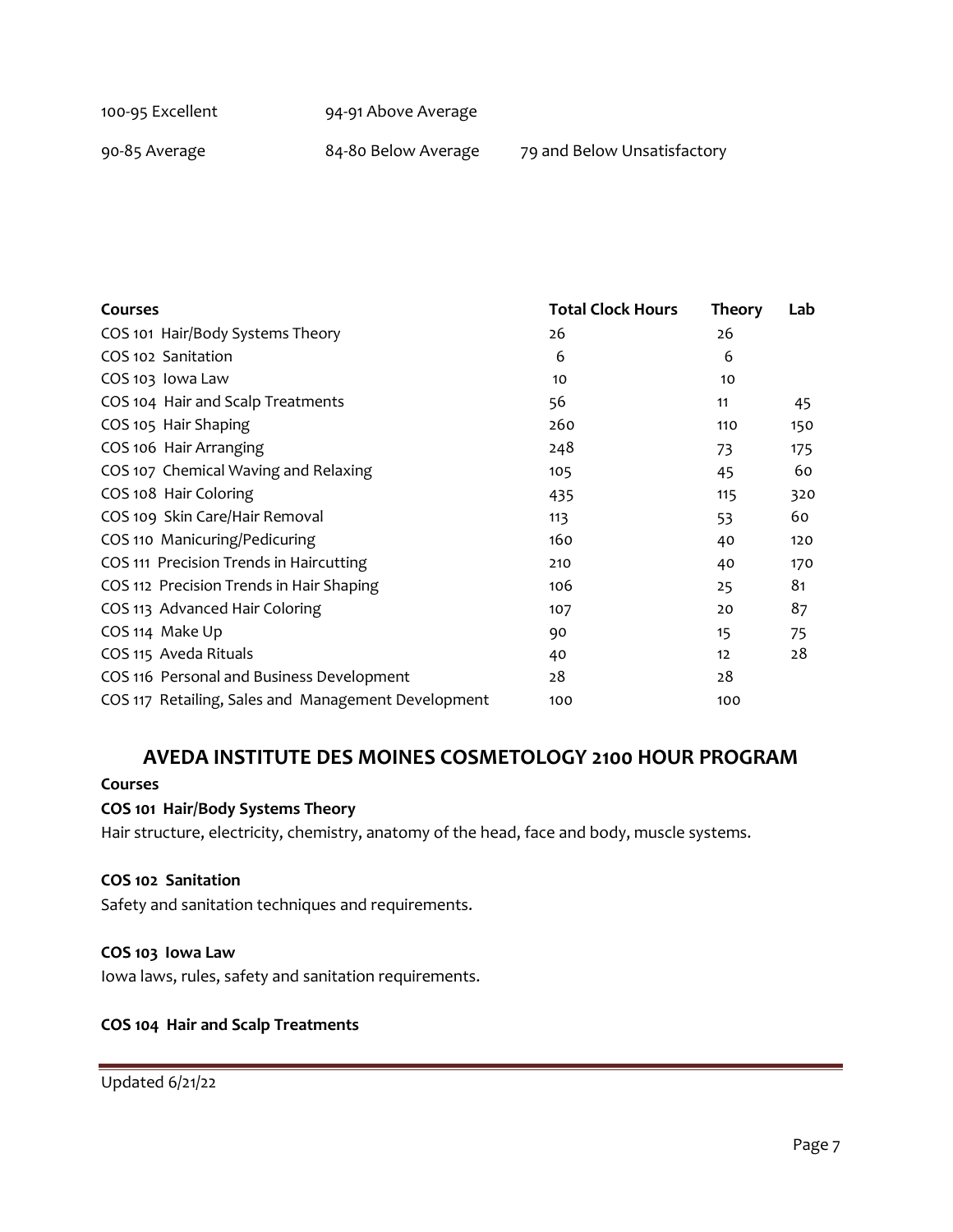Product analysis, procedures and techniques, client hair analysis, application techniques, equipment, implements and materials.

## **COS 105 Hair Shaping**

Hair cutting and shaping, implements and techniques, sections, handling of shears, clippers and razors, client consultation.

## **COS 106 Hair Arranging**

Hair Styling, wet styling, finger waving, pin curl techniques, roller curls, comb out techniques, artistry in hair styling, thermal styling, conventional thermal irons, and blow dry styling.

## **COS 107 Chemical Waving and Relaxing**

Permanent restructuring theory of hair, chemistry of solutions, pre-perm analysis, rod selection, perming techniques, custom perm design and wrapping.

## **COS 108 Hair Coloring**

Color theory, classifications of hair color, product analysis, corrective coloring, contemporary techniques, one dimensional/multidimensional, foiling, bleach and tone.

## **COS 109 Skin Care/Hair Removal**

Histology, disorders, facials, skin care, waxing.

## **COS 110 Manicuring/Pedicuring**

Manicures and Pedicures, nail design and artistry, acrylic nails, nail extensions, massage techniques for the hands, arm and feet.

## **COS 111 Precision Trends in Haircutting**

Emphasis on Aveda techniques to create any hair design. Students learn to identify trends and skills needed to develop styles using precision cuts.

## **COS 112 Precision Trends in Hair Shaping**

Emphasis on trends of professional hairstyling that enhance and contribute to overall look. Students learn to identify trends and skills needed to develop styles based on length, genre, and texture within a creative approach to producing new styles.

## **COS 113 Advanced Hair Coloring**

Focus on layering hair coloring techniques to achieve desired look. Aveda Collections are taught and an emphasis on advanced use of foil patterns.

## **COS 114 Make Up**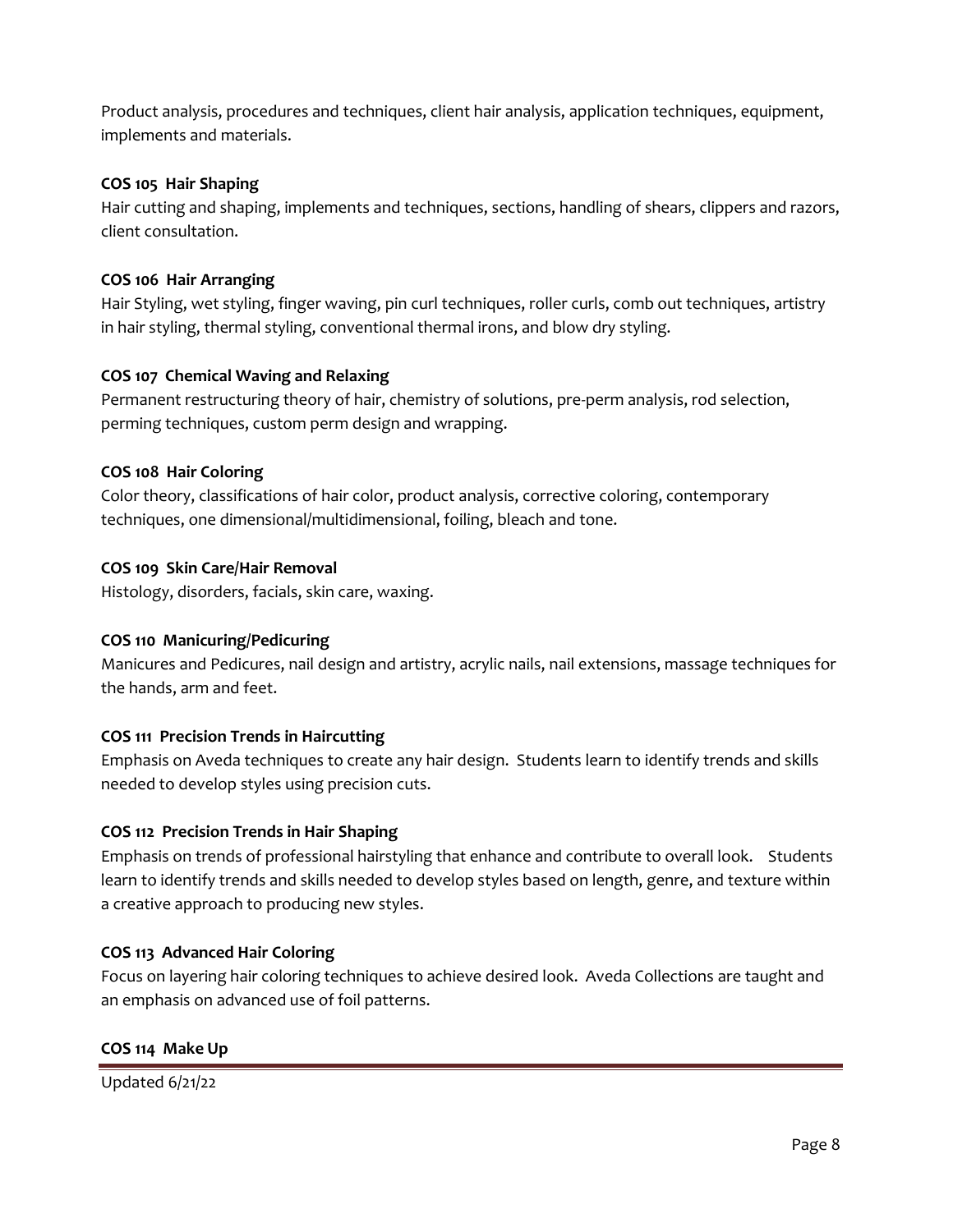Make up application with attention to eye shapes, bridal and mature make up techniques, and photo ready make up applications.

## **COS 115 Aveda Rituals**

Performing the Aveda 12 points of difference. Stress relieving rituals, aromatherapy, sensory journeys, finishing touch procedure and massage techniques.

## **COS 116 Personal and Business Development**

Interviewing skills, career success strategy, resume writing, consultations.

### **COS117 Retailing, Sales and Management Development**

Preparation in retailing and business management. Teaches the fundamentals of sales and management as they apply to a retailing atmosphere. Participating in hair shows, annual field trip to advanced education, offering services at events.

### **Esthiology 600 Clock Hours**

#### **Program Description**

The Esthiology course is a 600 hour program taught over a period of 20 weeks. The Esthiology program covers the following topics in varied levels of depth and detail giving the student a foundation for a professional career: anatomy, physiology, chemistry, make-up, aromaology, facial massage, clinic practice treatments, personal/career development, wellness, and retail knowledge. Students learn to perform facials, waxing, and make up application.

#### **Program Objectives**

The Esthiology curriculum provides skin care training with an emphasis on using pure plant essences in treatment. The program prepares the student for the state licensing examination in Esthiology and to provide appropriate and comprehensive training thereby enabling them to enter the field of Esthiology. Upon completion, students will have the skills to seek employment as a skin care specialist with the knowledge of Aveda products and spa techniques and will receive their diploma in Esthiology.**12**

#### **Instructional Methods**

The course is taught using several different types of instructional methods such as lectures, videos, hands-on techniques, demonstrations, overheads, power points, and internet research.

#### **Grading Scale:**

100-95 Excellent 94-91 Above Average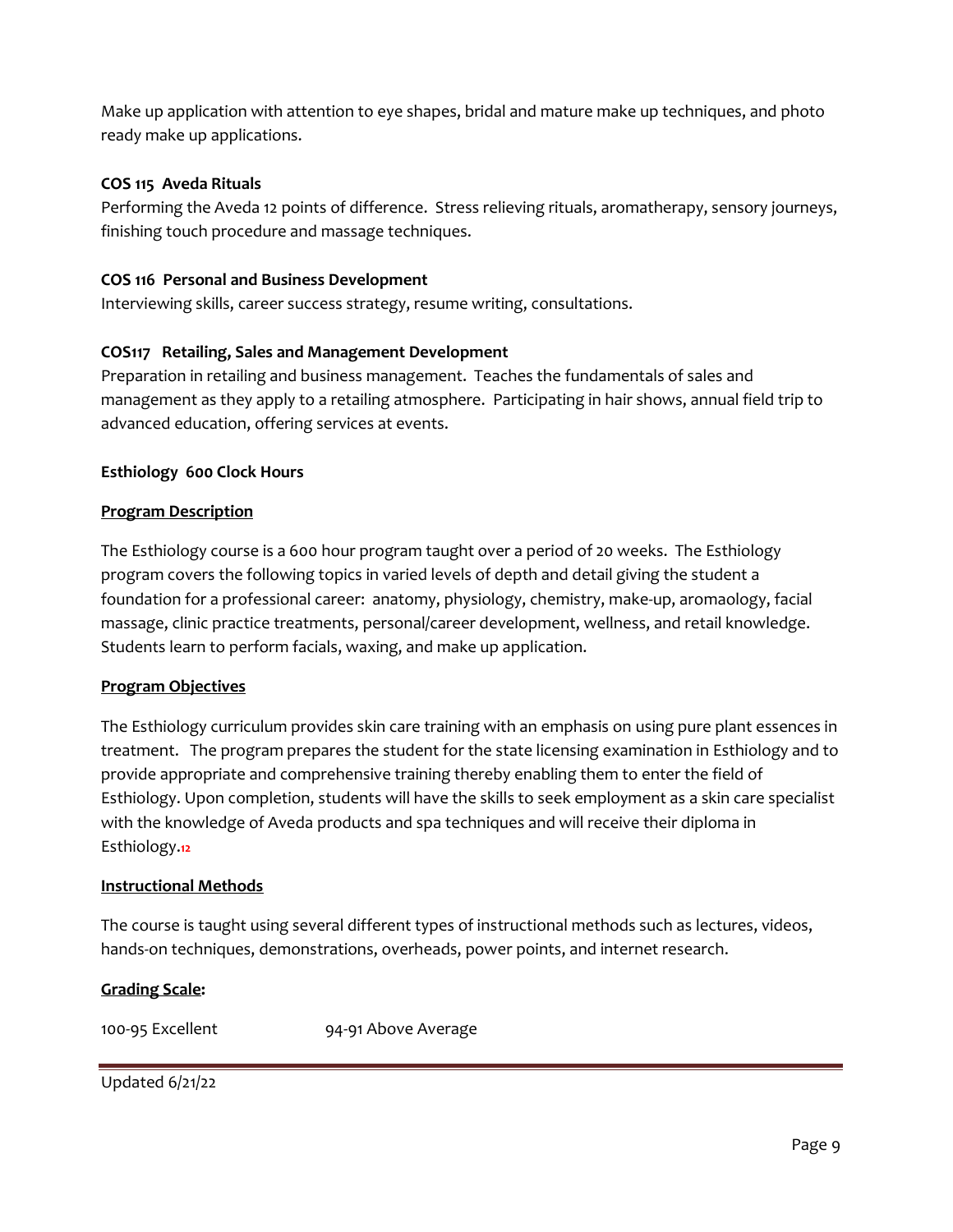|     | <b>Theory</b>            | Lab |
|-----|--------------------------|-----|
| 4   |                          |     |
| 35  | 35                       |     |
| 54  | 54                       |     |
| 5   | 5                        |     |
| 5   | 5                        |     |
| 56  |                          | 56  |
| 25  | 25                       |     |
| 35  | 25                       | 10  |
| 30  | 15                       | 15  |
| 23  | 23                       |     |
| 13  | 10                       | 3   |
| 5   | 5                        |     |
| 15  | 10                       | 5   |
| 295 |                          | 295 |
|     | <b>Total Clock Hours</b> |     |

# **AVEDA INSTITUTE DES MOINES ESTHIOLOGY 600 HOUR PROGRAM**

## **Courses**

### **EST Orientation**

Information regarding policy & procedure, student services, overview of school history, course description and educational objectives, optional tours of facility. Question and answer time with all support staff.

#### **EST 101 Skin/Body Systems**

Anatomy, physiology, histology, chemistry

## **EST 102 Skin Care and Treatment Theory**

Skin analysis and consultation, care of the skin through cleansing, refinement, and moisturizing, skin disorders and diseases, balancing the skin, extractions, treatment theory, and ingredient analysis.

#### **EST 103 Infection Control**

Presents bacteriology, safety and sanitation procedures.

#### **EST 104 Iowa Law**

Iowa laws, rules, safety and sanitation requirements.

#### **EST 105 Facial Workshops**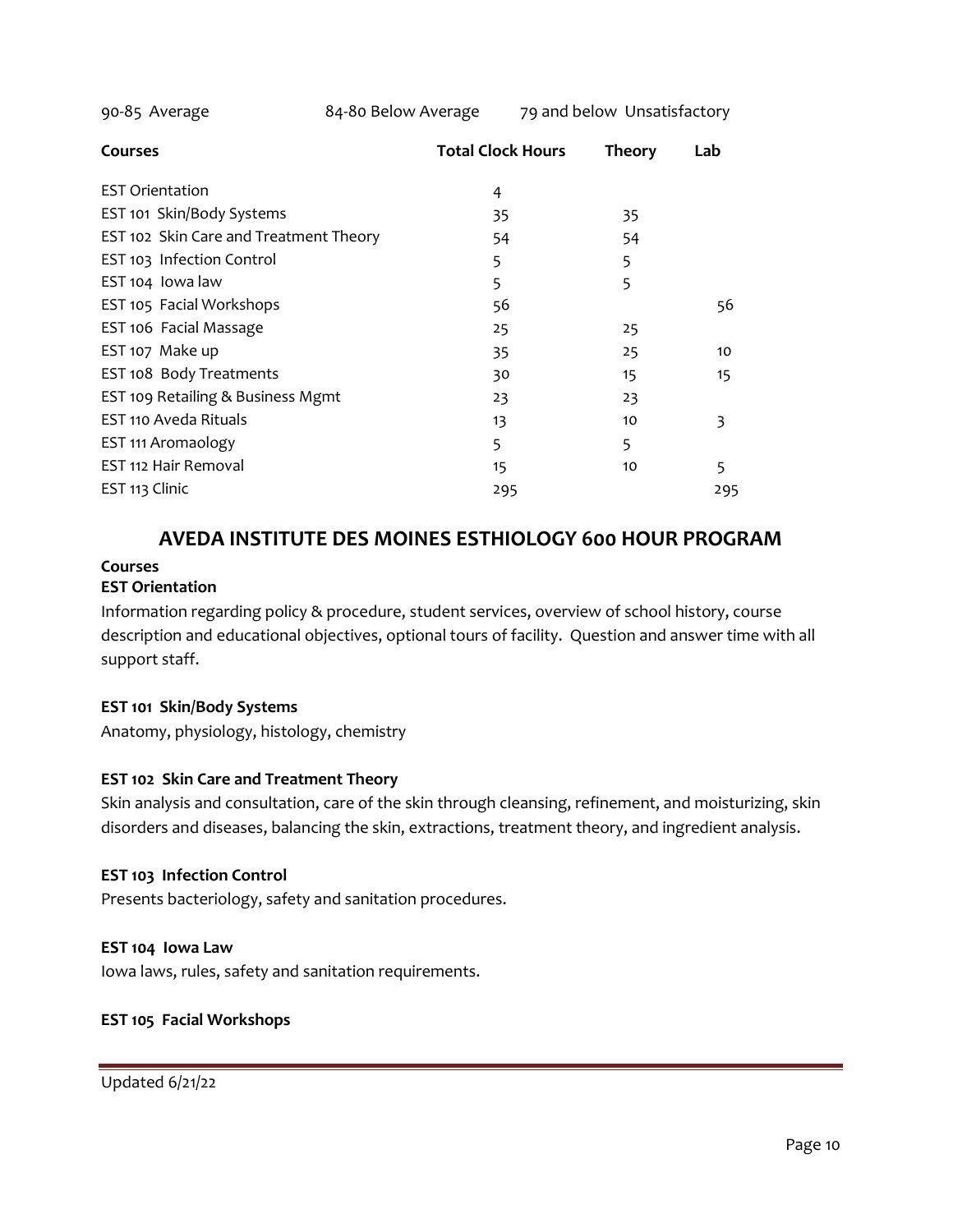Hands on practice of selected facial treatments on live models. Hydra facial education and hands on practice.

# **EST 106 Facial Massage**

Relaxation through massage, detoxification massage for lymphatic drainage, basic touch, facial massage.

## **EST 107 Make Up**

Color theory, contoured and classic make up applications, dramatic and subtle looks. Lash lift education and hands on practice.

## **EST 108 Body Treatments**

Treatments that focus on treating the skin of the entire body.

## **EST 109 Retailing & Business Management**

Fundamentals of retailing, selling and skills to manage a business or own a salon.

## **EST 110 Aveda Rituals**

Performing the 12 points of difference. Stress relieving rituals, aromatherapy, sensory journeys, finishing touch procedure and massage techniques.

## **EST 111 Aromaology**

History of plant aromaology, psychology of aroma, therapeutic effect, custom testing and blending, methods of application.

## **EST 112 Hair Removal**

Hair removal theory, safety, and methods of hair removal.

# **EST 113 Clinic**

Clinic practice including set up, sanitation, time management and daily goals. Apply knowledge through clinic experiences, refine skills learned in the classroom and practice Aveda skin care and make up service standards.

## **Massage Therapy Outline 750 Hours**

## **Program Description**

The 750 hour Massage Therapy course is a program of 25 weeks that has educator led classroom and clinical training as well as practical hands on application. Iowa Law requires a minimum of 500 hours of study in Massage Therapy. The additional 250 hours in our Massage Therapy program allows for a more in-depth learning in the areas of practical application, business and management knowledge,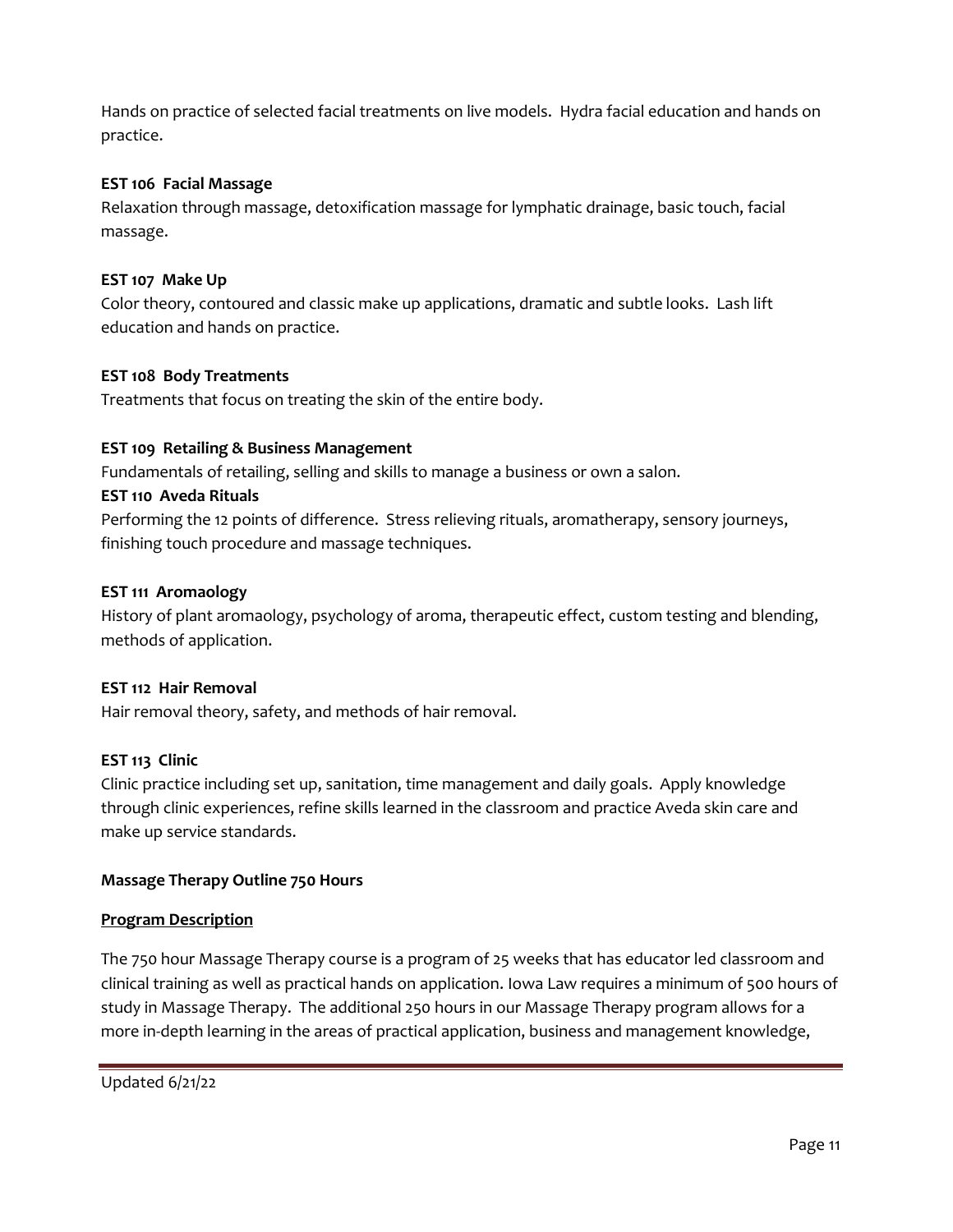and additional learning time prior to taking the national exam. The focus of the program is Swedish massage, deep tissue massage, and spa treatments with an emphasis on anatomy, physiology, and pathology. Under the direct supervision of an educator, the student will practice and perform treatment sessions focusing on application of full body massage techniques and advanced techniques.

## **Program Objectives**

The objective of this program is to prepare our students for the national licensing examination in Massage Therapy. The program provides a balanced study of anatomy, physiology, pathology, aromaology, spa treatments, and body movement techniques. Our program focus is on Swedish and Deep Tissue massage technique executed within the Aveda spa service experience. After completing 750 hours, our graduates will have the skills they need to find employment in a spa, health club, medical or chiropractic clinic.

#### **Instructional Methods**

The course is taught using several different types of instructional methods such as lectures, videos, hands-on techniques, demonstrations, DVDs, overheads, power points, and internet research.

#### **Grading Scale**

| 100-95 Excellent    | 94-91 Above Average         | 90-85 Average |
|---------------------|-----------------------------|---------------|
| 84-80 Below Average | 79 and below Unsatisfactory |               |

| Courses                                   | <b>Total Clock 12Hours</b> | <b>Theory</b> | Lab |
|-------------------------------------------|----------------------------|---------------|-----|
| <b>MAS Orientation</b>                    | 4                          |               |     |
| MAS 101 Anatomy and Physiology            | 175                        | 175           |     |
| MAS 102 Pathology                         | 40                         | 40            |     |
| MAS 103 Massage/Spa Theory/Kinesiology    | 50                         | 50            |     |
| MAS 104 Swedish Massage                   | 70                         | 35            | 35  |
| MAS 105 Spa/Hydrotherapy                  | 23                         | 13            | 10  |
| MAS 106 Deep Tissue and Case Studies      | 35                         | 20            | 15  |
| MAS 107 Adjunct Massage Modalities        | 85                         | 60            | 25  |
| MAS 108 Iowa Law                          | 8                          | 8             |     |
| MAS 109 Retailing and Business Management | 25                         | 25            |     |
| MAS 110 Spa & Medical Tours               | 10                         |               | 10  |
| MAS 111 Clinic                            | 225                        |               | 225 |

# **AVEDA INSTITUTE DES MOINES MASSAGE THERAPY 750 HOUR PROGRAM**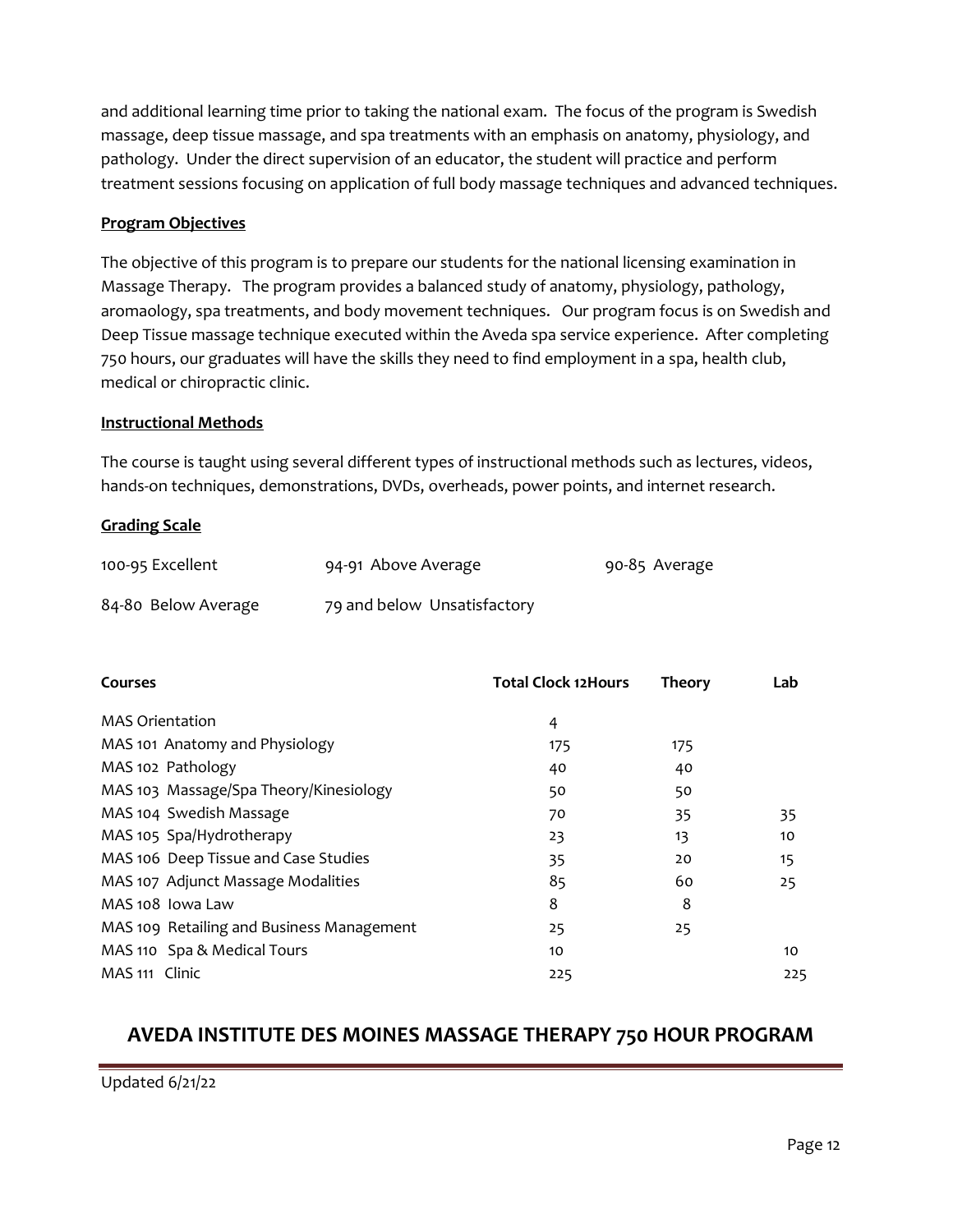## **Courses**

# **MAS Orientation**

Information regarding policy & procedure, student services, overview of school history, course description and educational objectives, optional tours of facility. Question and answer time with all support staff.

## **MAS 101 Anatomy and Physiology**

A basic understanding of the structure and functioning of the human body necessary for competent practice of Massage Therapy. Basic concepts in chemistry and cell/tissue biology, kinesiology as it relates to muscle movement and brain activity, basic structure and functions of the muscular, integumentary, skeletal, endocrine, blood, circulatory, respiratory, digestive and nervous systems of the human body.

## **MAS 102 Pathology**

Study of diseases related to the human body.

## **MAS 103 Massage/Spa Theory/Kinesiology**

History and principles of massage, body mechanics, professionalism, business and ethics, aromaology and herbal studies, ayurveda wellness, nutrition and body awareness. Kinesiology as it relates to rehabilitation, sports injury and fitness, and occupational health and safety.

## **MAS 104 Swedish Massage**

Basic strokes of Swedish Massage Therapy are defined and demonstrated for both the anterior and posterior of the body. Specific treatment patterns for common pathological conditions are taught. The contraindications for Swedish Massage Therapy are reviewed and re-emphasized. An emphasis is placed on proper body mechanics, positioning, and draping.

## **MAS 105 Spa/Hydrotherapy**

Study of a natural and non-invasive healing modality. Students will learn the therapeutic procedures and applications using water, moist heat application and/or Aveda treatment products.

## **MAS 106 Deep Tissue and Case Studies**

Basic strokes of Deep Tissue Massage are defined and demonstrated for both the anterior and posterior of the body. Specific treatment patterns for common pathological conditions are taught. The contraindications for Deep Tissue are reviewed and re-emphasized. An emphasis is placed on proper body mechanics, positioning, and draping.

## **MAS 107 Adjunct Massage Modalities**

Foot reflexology, trigger points, acupressure, polarity, chakra balance, lymphatic/pregnancy massage.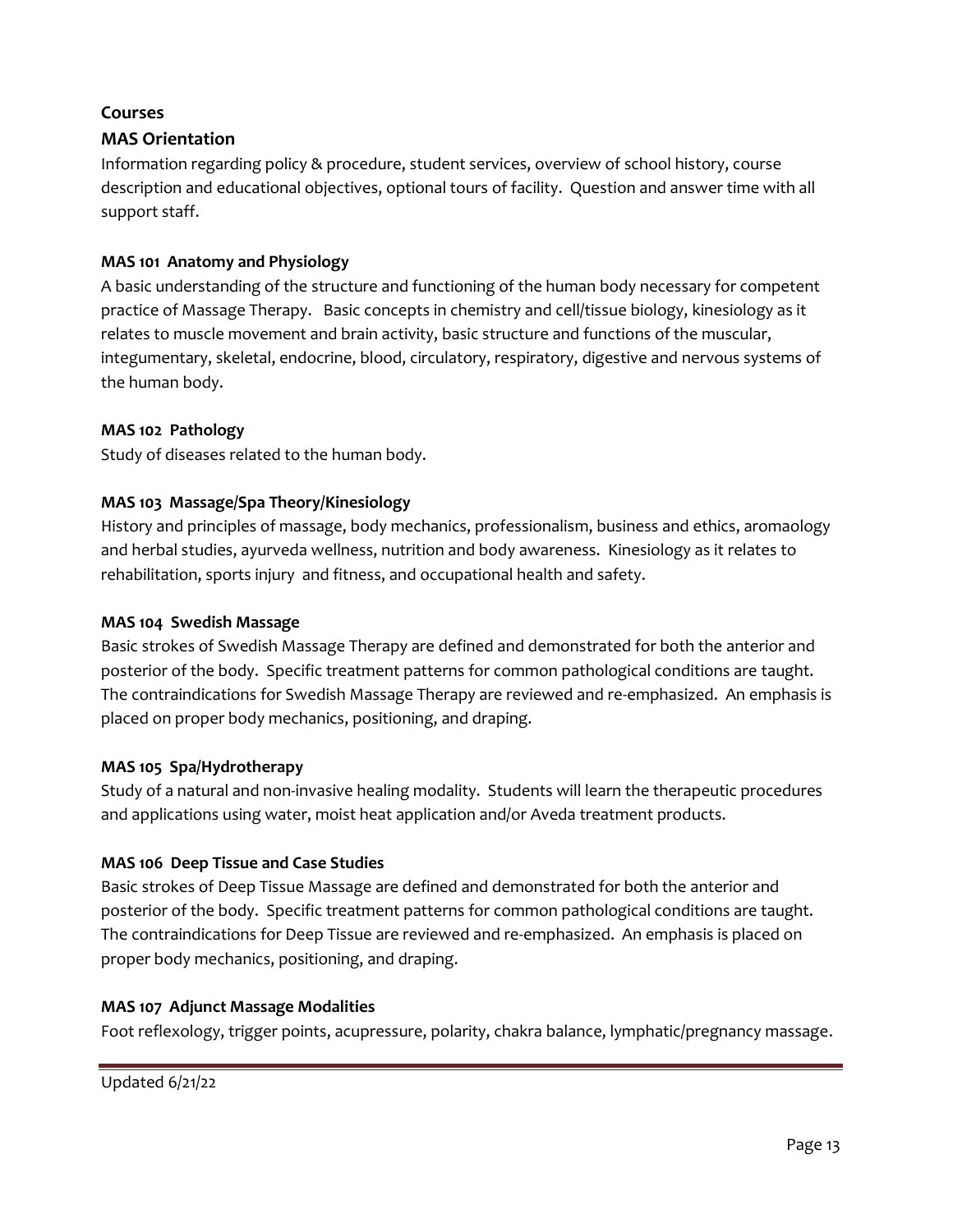#### **MAS 108 Iowa Law/Ethics**

Iowa law, rules, safety and sanitation, qualifications for licensing, requirements for establishments.

#### **MAS 109 Retailing and Business Management**

Fundamentals of retailing, selling and skills to manage a business or own a salon.

#### **MAS 110 Spa and Medical Tours**

Allows the student to experience different massage practices by touring spas, chiropractic clinics and medical practices.

### **MAS 111 Clinic**

Hands on clinical practice in Spa environment. Time is spent reviewing and practicing technical skills, refinement of massage techniques, clinic set up, sanitation, time management, retail skills, guest health and relations, and Aveda Rituals.

### **ADMISSIONS**

Admission into Cosmetology, Esthiology and Massage Therapy is open to any applicant who possesses a high school education or equivalent (e.g. GED), is at least 16 years of age, and if it is determined by the Admissions committee that the student is capable of successfully completing and benefiting from the training provided. All proof of education may be verified. The Aveda Institute Des Moines requires a foreign diploma to be translated by an outside agency that is qualified to translate documents to English and confirms the academic equivalence to a high school diploma. Aveda Institute Des Moines will review the validity of online diplomas. No qualified person may be excluded from enrollment in Aveda Institute Des Moines based on age, race, color, sex, creed, religion, disability, marital status, or national or ethnic origin. A written notice of acceptance or rejection must be sent to all applicants. The Aveda Institute Des Moines does not take ability to benefit.

Students currently in default on previous student loans will not be considered a candidate for admission to the Aveda Institute Des Moines until the default situation is resolved by the student.

## **ENROLLMENT PROCEDURES**

The first step in the enrollment process is to schedule a tour and meet with an admissions coordinator for a personal interview.

#### **PERSONAL INTERVIEW**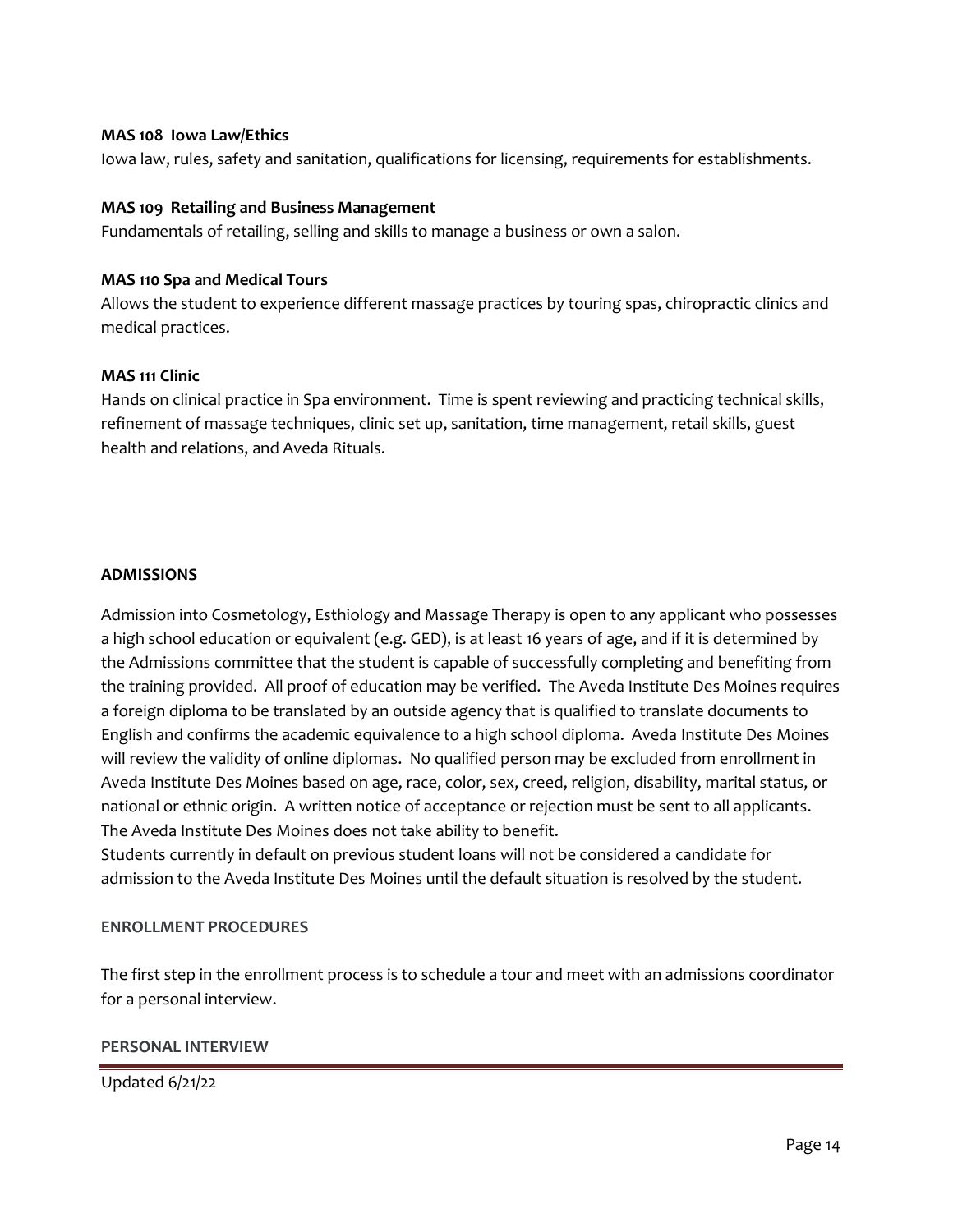A personal interview with each applicant is required prior to acceptance into any program. We encourage applicants to bring their friends and family members to the interview. Both the applicant and the family have the opportunity to learn about the training programs. The personal interview gives the institution an opportunity to evaluate the applicant.

During the interview and tour with an admissions representative the student will receive the following information:

- **Student Catalog**
- **Pre-enrollment packet including financing options**
- **Course Outline**

## **TO ENROLL INTO AVEDA, A STUDENT MUST:**

- 1. Pay a non-refundable \$100.00 application fee.
- 2. Have a signed permission from a parent or guardian if less than 18 years old.
- 3. Take aptitude test to determine capability of successful completion of program.
- 4. Approval by the Admissions department based on documents received and ability to complete and benefit from the program.
- 5. Sign the enrollment agreement and pay a \$100.00 registration fee and \$50.00 change of start fee *(if applicable).* These fees are refundable only if the student cancels enrollment within 3 business days after signing the enrollment agreement.
- 6. Submit all documentation for enrollment to the Admissions department.
- 7. Submit all documentation to apply for financing.

## **ACCEPTANCE BY THE INSTITUTION**

If all requested documents have been successfully submitted and reviewed and all admission requirements have been met, a written notice of acceptance or rejection will be sent to the applicant.

**The enrollment agreement is a binding contract between the student and Aveda Institute Des Moines. Please read carefully prior to signing the enrollment agreement.**

#### **ACCEPTANCE OF HOME SCHOOLING EDUCATION**

Admission candidates applying with a home schooling education must provide documentation to verify that they have graduated a course equivalent to a public high school education. The following will be accepted as proper education documentation:

- 1. Transcripts of completion of curriculum with course descriptions
- 2. A state certified sealed diploma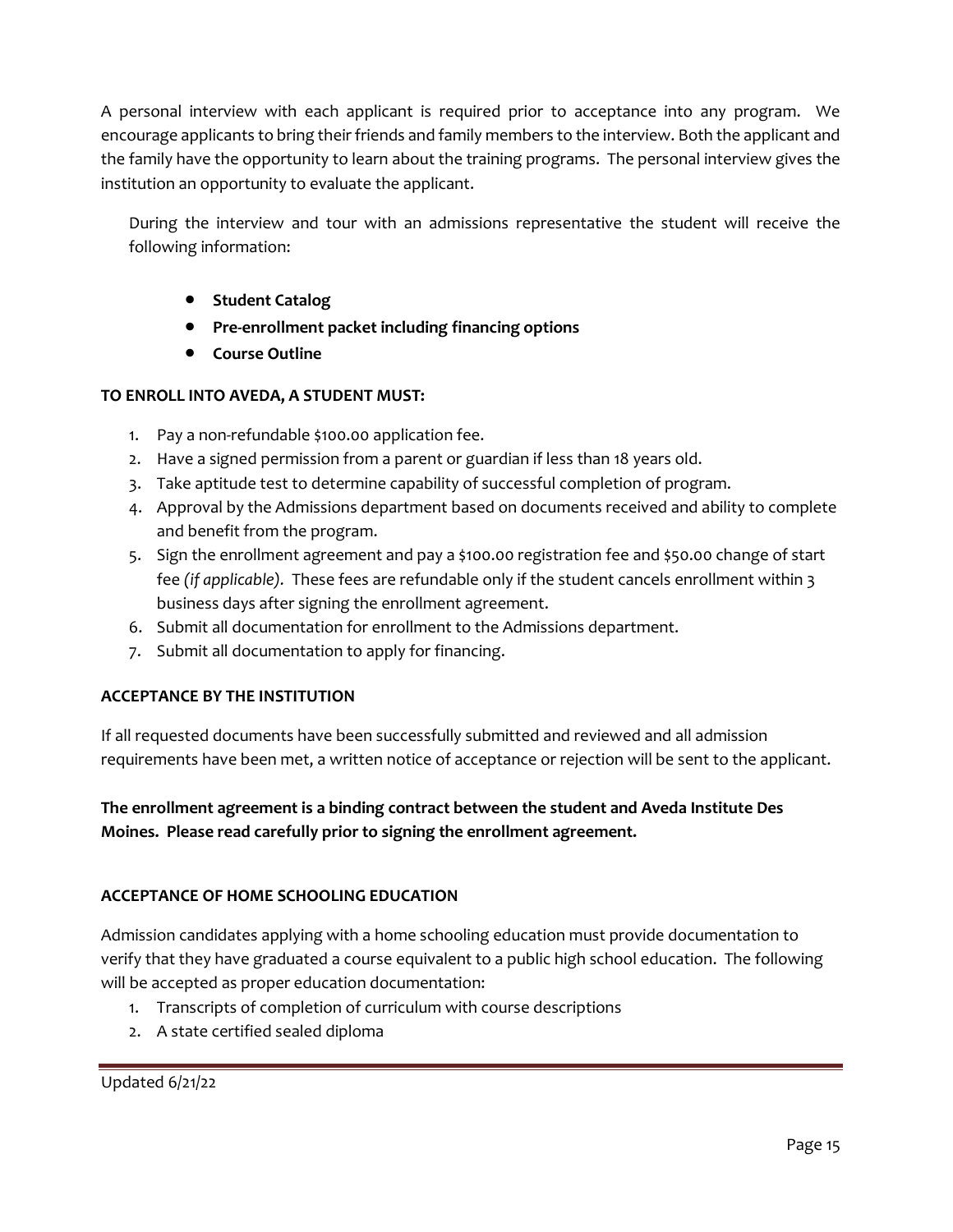## **TRANSFER OF CREDITS**

At the Aveda Institute Des Moines, we treat all transfers as another prospective student. Applicants who wish to transfer hours are considered on an individual basis, with no guarantee of transfer credits granted. The Aveda Institute Des Moines will transfer hours based on the student's ability to test out in various areas, and the student's current hours of completion. All admissions requirements and tuition payments must be arranged prior to the acceptance of any transfer student.

Transfer of program work to another school is based on the policies of the transferee school.

### **Re-entry**

Students who do not return from a leave of absence, are expelled or withdraw from the Aveda Institute Des Moines may apply for re-entry into a program with the Institute Director.

A student must make an appointment to meet with the Institute Director. If approved for re-entry, the student needs to initiate the re-entry process with Admissions as if they are a new student. A student may need to re-apply for financing and complete the entire financing process as well as the Admissions process. Cash paying students will be required to pay the entire cash balance owed prior to returning. A \$100 registration fee and \$100 application fee must be paid prior to re-entering the program.

#### **DESCRIPTION OF INSTITUTION**

The Aveda Institute Des Moines is committed to providing students with the best education, from classroom to clinic, to the facilities and equipment provided for use in education. The spacious 20,000+ square foot building provides ample space for students to learn, study and interact with guests.

#### **Aveda Experience Center**:

A retail center for Aveda hair, skin, flower and plant Pure-Fume, body care, makeup and lifestyle products. The retail store and its Aveda trained personnel give you the opportunity to practice your client service and retailing skills.

#### **Guest Service Areas:**

A diverse array of clients comes to the Aveda Institute Des Moines for beauty and wellness services. As a student, you will receive training in a variety of salon and spa settings under the direct supervision of your licensed instructors. The Aveda Institute Des Moines has 104 Cosmetology stations, 6 manicure and 12 pedicure stations, a makeup bar, and 9 fully equipped spa rooms for students to perform services on guests.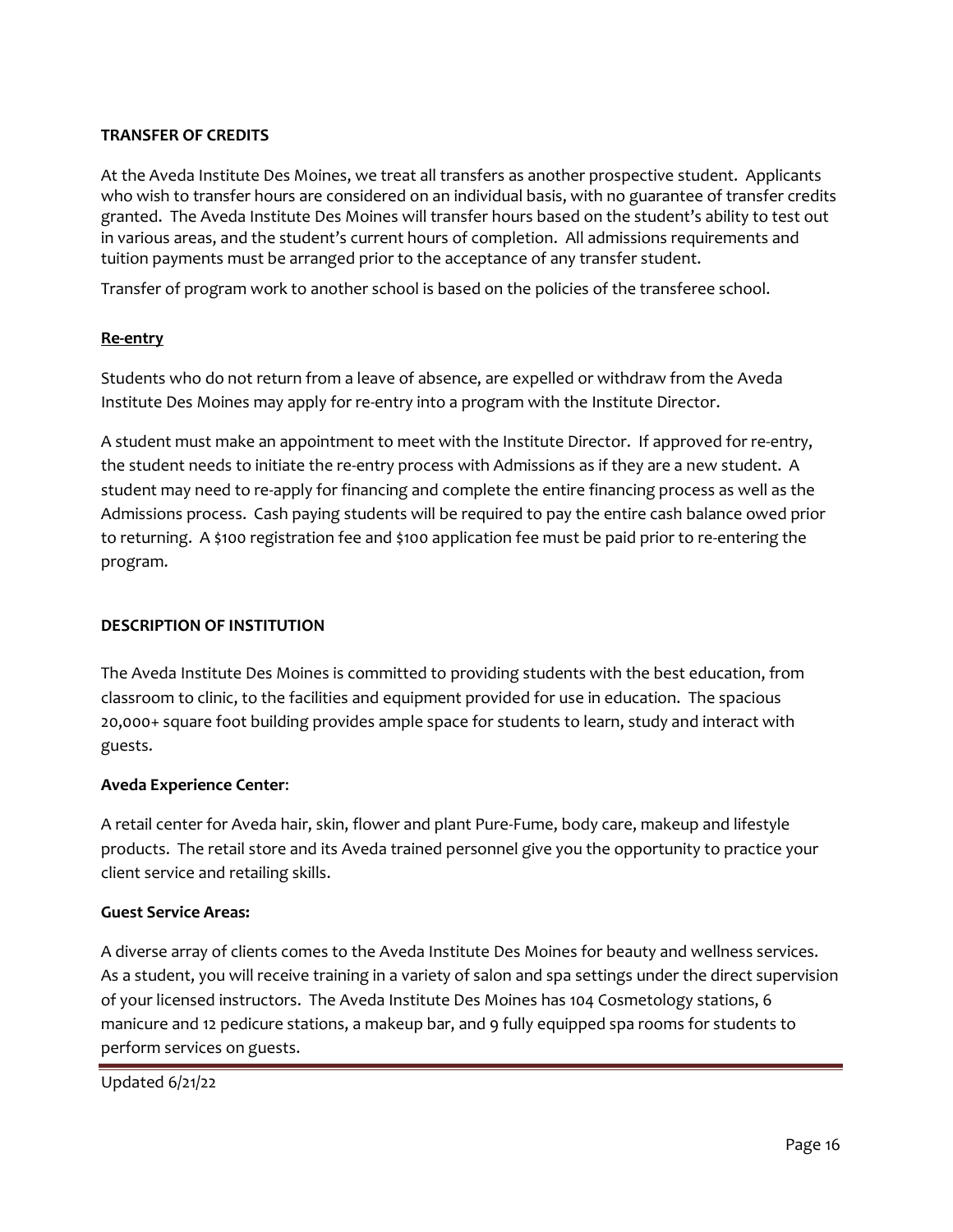## **Student Classrooms:**

Individual classrooms have been designed to provide the proper environment for different types of learning and activities. All of the classrooms are equipped with ample seating and learning space, as well as state-of-the-art audio and visual learning devices. Classrooms can be opened to provide additional space for continuing education classes and events sponsored by the Aveda Institute Des Moines.

### **Resource Library and Administrative Offices:**

A resource library has books on styling, motivation, health, wellness and environmental consciousness for your reference. The clinic floor is surrounded by administrative offices and the staff is available throughout the day to answer student questions. Educator offices are located near the clinic floor. Laptop and copy machines are available for student use.

#### **Common Areas:**

The Aveda Institute Des Moines offers water fountains in the Experience Center, restrooms located in both the Cosmetology and Spa areas, and a student break room equipped with refrigerators, microwaves and vending machines for student use. The common areas also include a dispensary with state-of-the-art equipment, including washers and dryers.

### **Lockers/Workstations:**

Students are responsible for all of their belongings. Students will be provided with a locked locker and workstation. If the student leaves the Aveda Institute Des Moines by transfer, withdrawal or extended leave of absence, they need to take all of their belongings with them. Items left in the locker/workstation will be disposed of after 5 school days in order to provide space for incoming students.

#### **Parking/Entrance:**

The Aveda Institute Des Moines offers student parking directly north of the Aveda Institute Des Moines (across the street). All spaces located on the west side of the Aveda Institute Des Moines should be reserved for our guests. Students must enter the building through the doors marked "student entrance" at the front of the building.

#### **STUDENT SERVICES**

## **Housing**

Aveda Institute Des Moines can assist students in finding roommates and suitable housing. The Aveda Institute Des Moines, however, does not own or operate housing facilities.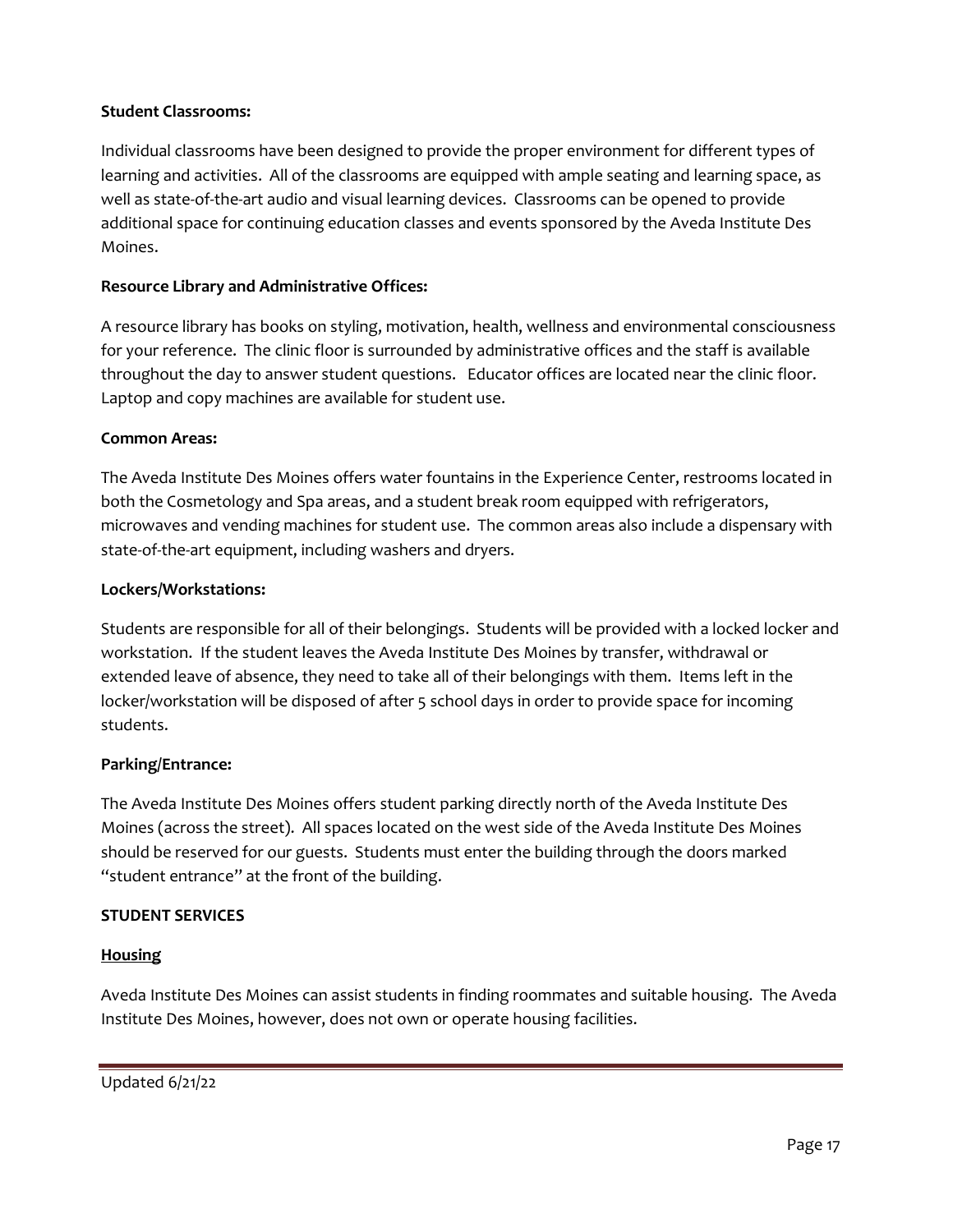## **The Family Educational Rights and Privacy Act (FERPA)**

The Family Educational Rights and Privacy Act (FERPA) affords eligible students certain rights with respect to their education records. (An "eligible student" under FERPA is a student who is 18 years of age or older or who attends a postsecondary institution at any age.) These rights include:

- 1. The right to inspect and review the student's education records within 45 days after the day the Aveda Institute Des Moines ("School" or "Institution") receives a request for access. A student should submit to the Student Service Coordinator a written request that identifies the record(s) the student wishes to inspect. The Student Service Coordinator will make arrangements for access and notify the student of the time and place where the records may be inspected.
- 2. The right to request the amendment of the student's education records that the student believes is inaccurate, misleading, or otherwise in violation of the student's privacy rights under FERPA.

A student who wishes to ask Aveda Institute Des Moines to amend a record should write the Student Service Coordinator, clearly identify the part of the record the student wants changed, and specify why it should be changed.

If the School decides not to amend the record as requested, the School will notify the student in writing of the decision and the student's right to a hearing regarding the request for amendment. Additional information regarding the hearing procedures will be provided to the student when notified of the right to a hearing.

3. The right to provide written consent before the School discloses personally identifiable information (PII) from the student's education records, except to the extent that FERPA authorizes disclosure without consent.

The Aveda Institute Des Moines discloses education records without a student's prior written consent under the FERPA exception for disclosure to school officials with legitimate educational interests. A school official typically includes a person employed by the School in an administrative, supervisory, academic, research, or support staff position; or a student serving on an official committee, such as a disciplinary or grievance committee. A school official also may include a volunteer or contractor outside of the School who performs an institutional service or function for which the school would otherwise use its own employees and who is under the direct control of the school with respect to the use and maintenance of PII from education records, such as an attorney, auditor, or collection agent or a student volunteering to assist another school official in performing his or her tasks. A school official typically has a legitimate educational interest if the official needs to review an education record in order to fulfill his or her professional responsibilities for the School.

4. The right to file a complaint with the U.S. Department of Education concerning alleged failures by the School to comply with the requirements of FERPA. The name and address of the office that administers FERPA is: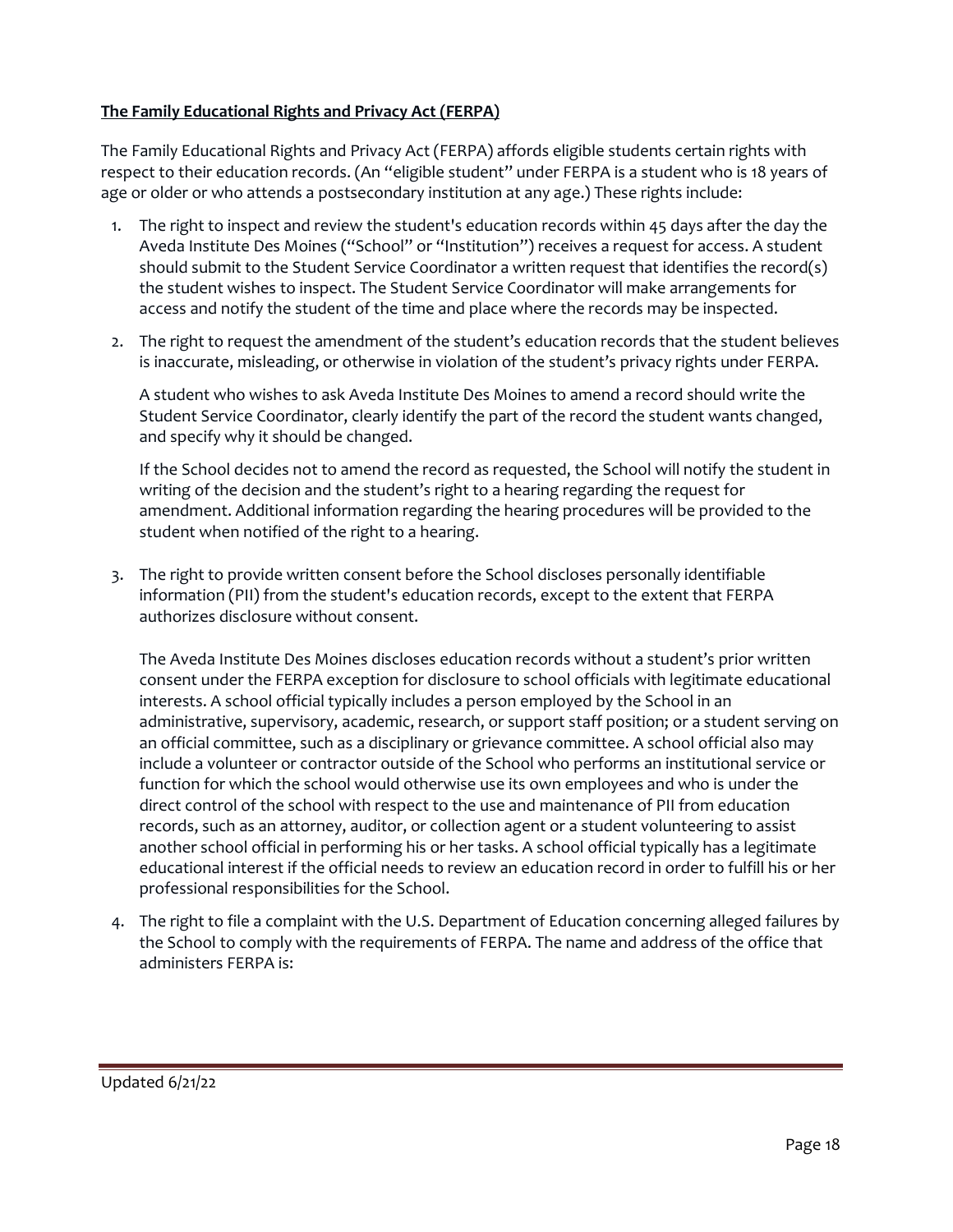Family Policy Compliance Office U.S. Department of Education 400 Maryland Avenue, SW Washington, DC 20202

## **Directory Information**

FERPA requires that the School, with certain exceptions, obtain student written consent prior to the disclosure of personally identifiable information from education records. However, the School may disclose appropriately designated "directory information" without written or authorized electronic consent, unless you have advised the School to the contrary in accordance with School procedures. Aveda Institute Des Moines has designated the following information as directory information:

- student's name
- address
- telephone number
- email address
- date and place of birth
- program of study
- honors and awards
- dates of attendance.
- enrollment status

Requests to have directory information about you withheld should be submitted in writing to the Student Service Coordinator.

See the list below of the disclosures that postsecondary institutions may make without consent.

FERPA permits the disclosure of PII from students' education records, without consent of the student, if the disclosure meets certain conditions found in § 99.31 of the FERPA regulations. Except for disclosures to school officials, disclosures related to some judicial orders or lawfully issued subpoenas, disclosures of directory information, and disclosures to the student, § 99.32 of FERPA regulations requires the institution to record the disclosure. Eligible students have a right to inspect and review the record of disclosures. A postsecondary institution may disclose PII from the education records without obtaining prior written consent of the student —

- To other school officials, including teachers, within the School whom the School has determined to have legitimate educational interests. This includes contractors, consultants, volunteers, or other parties to whom the School has outsourced institutional services or functions, provided that the conditions listed in § 99.31(a)(1)(i)(B)(*1*) - (a)(1)(i)(B)(*3*) are met. (§ 99.31(a)(1))
- To officials of another school where the student seeks or intends to enroll, or where the student is already enrolled if the disclosure is for purposes related to the student's enrollment or transfer, subject to the requirements of  $\S$  99.34. ( $\S$  99.31(a)(2))
- To authorized representatives of the U.S. Comptroller General, the U.S. Attorney General, the U.S. Secretary of Education, or State and local educational authorities, such as a State postsecondary authority that is responsible for supervising the university's State-supported education programs. Disclosures under this provision may be made, subject to the requirements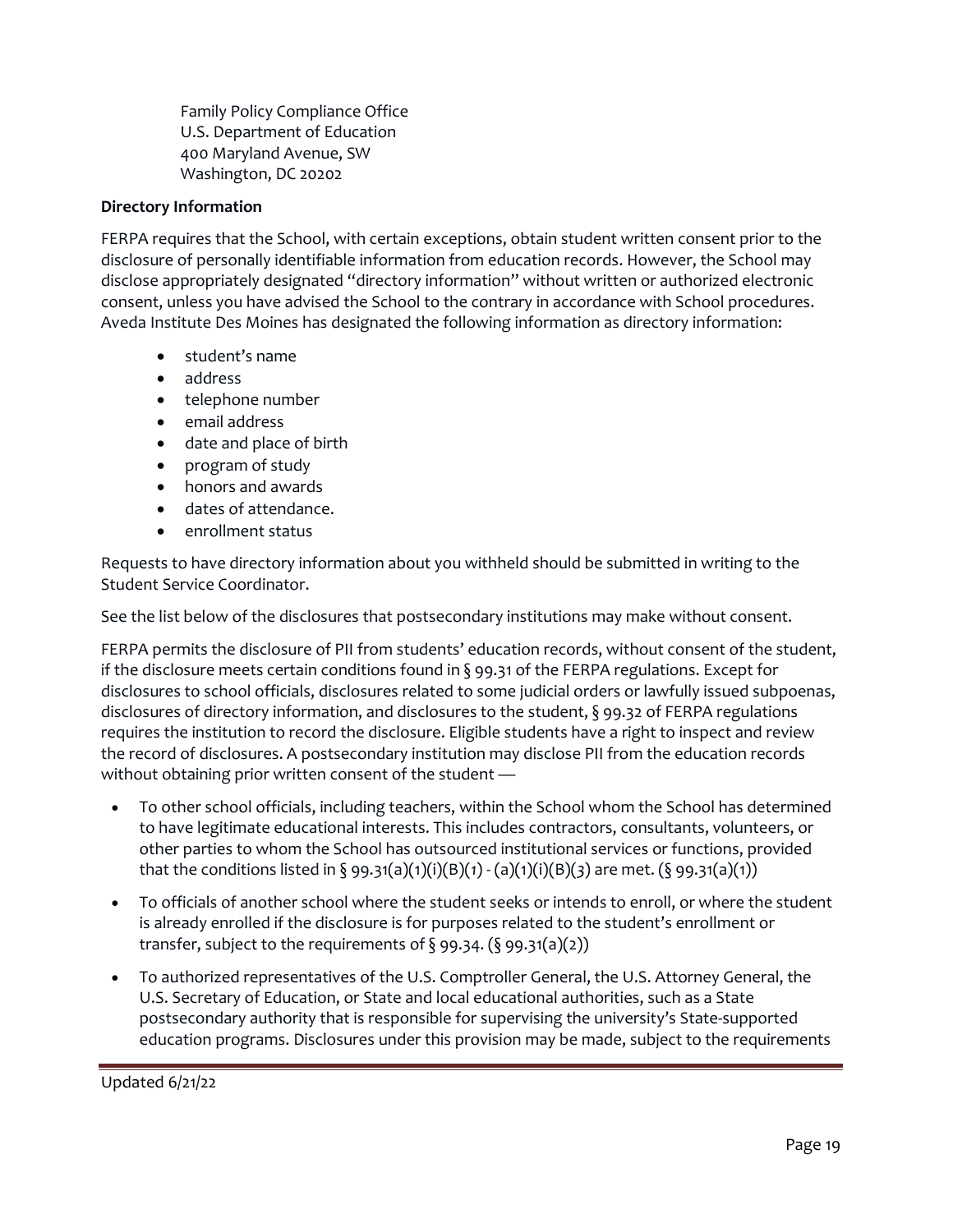of §99.35, in connection with an audit or evaluation of Federal- or State-supported education programs, or for the enforcement of or compliance with Federal legal requirements that relate to those programs. These entities may make further disclosures of PII to outside entities that are designated by them as their authorized representatives to conduct any audit, evaluation, or enforcement or compliance activity on their behalf. (§§ 99.31(a)(3) and 99.35)

- In connection with financial aid for which the student has applied or which the student has received, if the information is necessary to determine eligibility for the aid, determine the amount of the aid, determine the conditions of the aid, or enforce the terms and conditions of the aid.  $(\S$  99.31(a)(4))
- To organizations conducting studies for, or on behalf of, the school, in order to: (a) develop, validate, or administer predictive tests; (b) administer student aid programs; or (c) improve instruction. (§ 99.31(a)(6))
- To accrediting organizations to carry out their accrediting functions.  $(\xi \cdot 99.31(a)(7))$
- To parents of an eligible student if the student is a dependent for IRS tax purposes. ( $\S$ 99.31(a)(8))
- To comply with a judicial order or lawfully issued subpoena.  $(\S$  99.31(a)(9))
- To appropriate officials in connection with a health or safety emergency, subject to  $\S$  99.36. ( $\S$ 99.31(a)(10))
- Information the School has designated as "directory information" under  $\S$  99.37. ( $\S$  99.31(a)(11))
- To a victim of an alleged perpetrator of a crime of violence or a non-forcible sex offense, subject to the requirements of § 99.39. The disclosure may only include the final results of the disciplinary proceeding with respect to that alleged crime or offense, regardless of the finding. (§ 99.31(a)(13))
- To the general public, the final results of a disciplinary proceeding, subject to the requirements of § 99.39, if the school determines the student is an alleged perpetrator of a crime of violence or non-forcible sex offense and the student has committed a violation of the school's rules or policies with respect to the allegation made against him or her.  $(\S$  99.31(a)(14))
- To parents of a student regarding the student's violation of any Federal, State, or local law, or of any rule or policy of the school, governing the use or possession of alcohol or a controlled substance if the school determines the student committed a disciplinary violation and the student is under the age of 21. (§99.31(a)(15))

# **Transcripts**

The Aveda Institute Des Moines will release official transcripts to students who are current on all owed educational debt. Should a student no longer live within commuting distance of the school, a single copy of their transcript may be furnished to the student's address within 45 days of written request. Should a student have unpaid financial obligations, the Aveda Institute Des Moines will release an unofficial transcript that indicates the unpaid financial obligation to the Institution or Department of Education. For cases of bankruptcy, please refer to 11 USC  $524(a)(2)$ . To receive a copy of academic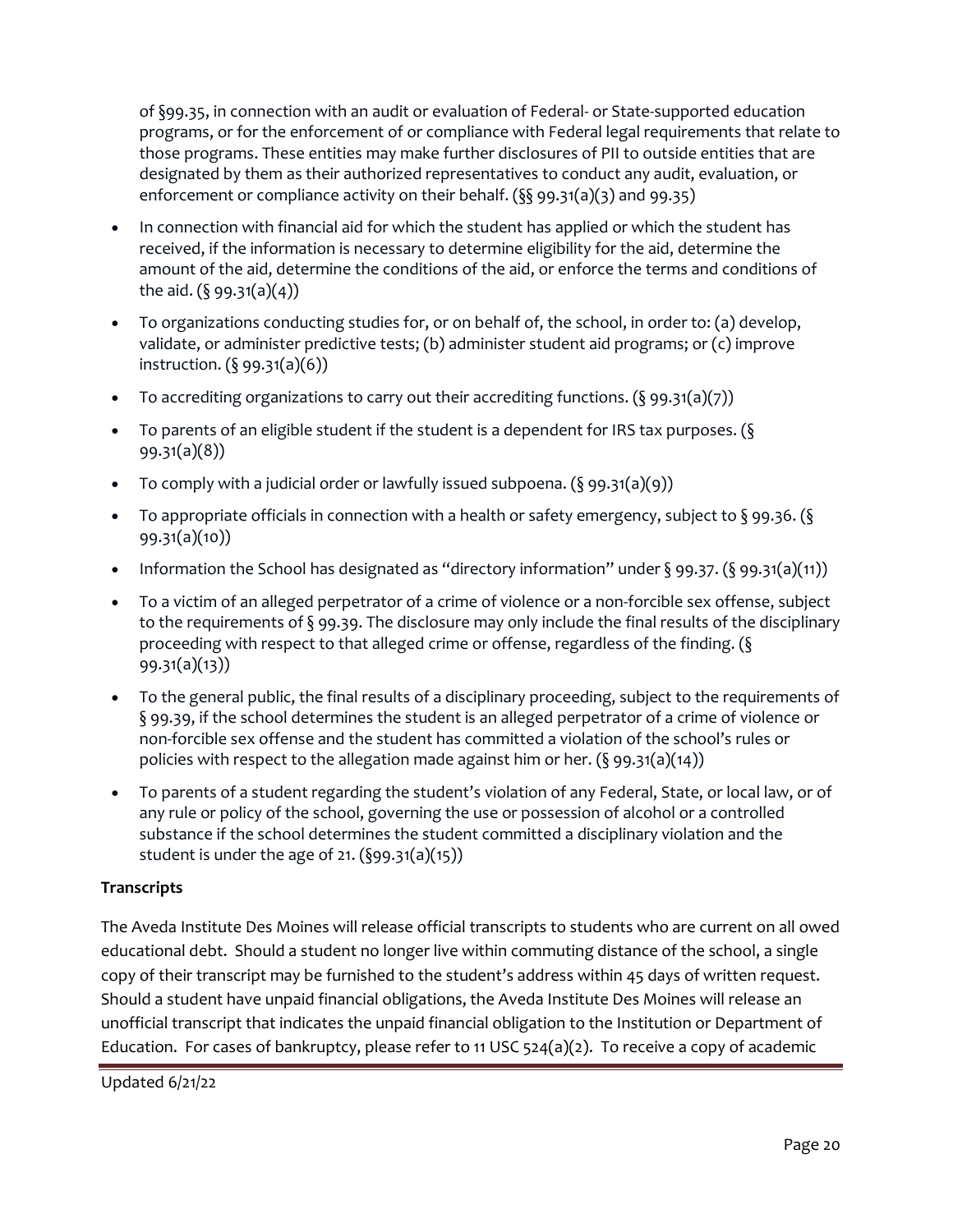transcript, student must submit a written request including: Full legal name, social security number or student identification number, dates of attendance, program attended, current address of student where transcript is to be mailed, and current contact information (phone or email). Transcripts are considered permanent records and are maintained through our Freedom software. The Aveda Institute Des Moines has back-up servers to preserve this information in the event of a technology blackout.

# **Career Placement**

The Aveda Institute Des Moines maintains close lines of communication with many salons, spas and Aveda Experience Centers nationwide. Although we do not guarantee job placement, we do provide career placement assistance to help students seek out employment opportunities, not only in their licensed field but also in areas of business management and retailing. We offer additional training in professionalism, resume development, interview preparation, and job searching skills. **In house career fairs and salon visits are included as part of curriculum.**

## **Academic Advising**

Aveda Institute Des Moines provides academic advising to all students. The faculty and staff are available, by appointment or informally, to meet with students to discuss any obstacle that may be in the way of success. Students may be referred to professional counseling in the community. Students receive academic advising at the time of their satisfactory progress reports as well as when needed on an individual basis. Students receive advising on their attendance if they drop below 90% or as needed on an individual basis.

## **Student Activities**

While at the Aveda Institute Des Moines, students have the opportunity to participate in a variety of events and activities that are educational, interesting and fun. These activities include, but are not limited to, Student Council, Field Trips, Hair shows, and Charitable Events.

## **Alumni**

Aveda Institute Des Moines allows graduates to keep in touch with classmates, receive placement assistance and attend events held at the Aveda Institute Des Moines. Alumni events are scheduled through the Office of Admissions.

## **ACADEMIC INFORMATION AND STANDARDS OF PROGRESS**

## **Syllabus**

On the first day of class for each program, students receive a copy of the program syllabi and program outlines. Students receive a catalog prior to enrollment.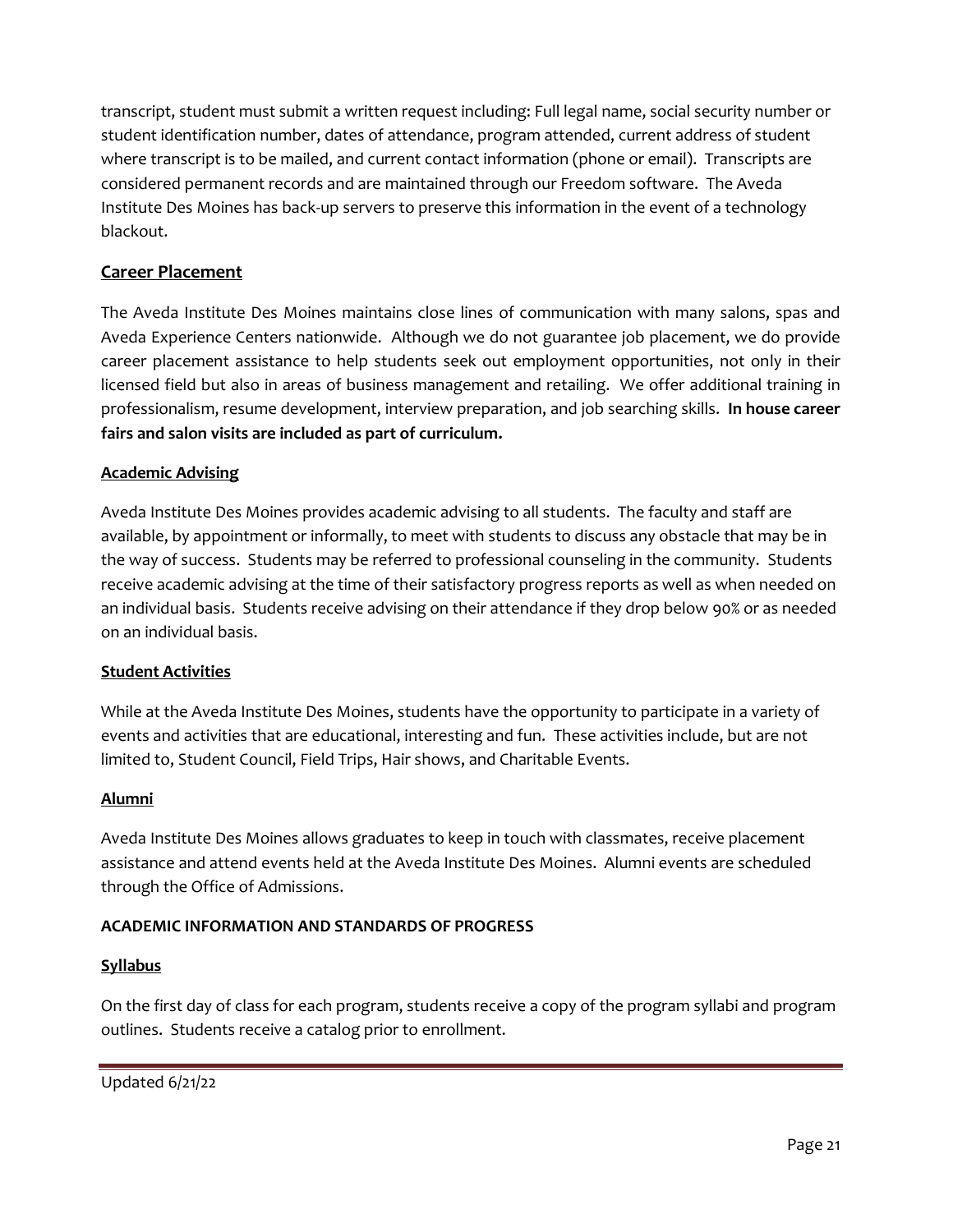# **Schedules**

Cosmetology students are scheduled to attend classes Monday-Friday for 37 hours per week. Massage Therapy students attend Monday, Wednesday, and Friday for 30 hours per week. Esthiology I students attend Tuesday, Thursday, and Saturday for 30 hours per week. Esthiology II students attend Monday, Wednesday, Friday for first portion of program and then Monday, Wednesday, Saturday for total of 30 hours per week. Beginning January 3, 2023, new Esthiology students will attend class Tuesday -Friday for 30 hours per week. Specific schedule outlined in student contract. Once the student has enrolled into the Aveda Institute Des Moines and has signed their enrollment agreement, which outlines their attendance schedule, the student must adhere to their contract and cannot change their attendance schedule.

## **Attendance**

Attendance is crucial to the success of students attending the Aveda Institute Des Moines. Students are not allowed to miss more than three days in the Intro phase of the Cosmetology program. If more than 3 days are missed in Intro, the student must re-start the program. This means the student will have to terminate or take a Leave of Absence until the next Intro phase they are eligible to attend. Cosmetology students are not allowed to miss more than 3 class periods during any phase and violation of this policy may result in the student being held back to retake the phase. **Wednesdays are crucial** to the student's education, therefore Cosmetology students are allowed to miss **1 Wednesday per phase**, totaling **7 Wednesday during the program**. Wednesdays may be banked and saved to use at a later time. The eighth Wednesday missed could result in termination. **Esthiology** students are allowed to miss **3 Fridays/Saturdays, and Massage Therapy** students are allowed to miss **3 Fridays**. Students are expected to attend every class, arrive on time, and stay through class. ATTENDANCE IS MONITORED EVERY MONTH FOR ATTENDANCE COMPLIANCE AND UNOFFICIAL WITHDRAWALS. Missing scheduled hours may result in a student owing fees for additional hours as outlined below.

## **Contract Time and Additional Hour (Overtime) Charges**

Cosmetology students are contracted for approximately **62** (37 hour) weeks. Esthiology students are contracted for approximately **22** weeks, and Massage Therapy students are contracted for approximately **28** weeks to cover any day(s) the Aveda Institute Des Moines may be closed and to allow students time off for scheduled events and/or sickness. If a student does not complete contracted clock hours prior to their contracted graduation date, the student will be charged an Additional Hours (Overtime) fee as specified in the enrollment agreement, for each hour of instruction left to complete after his/her contracted graduation date. The Additional Hour fee must be paid in full for a student to clock hours after their contracted graduation date. Payments collected for additional hour charges prior to the contracted graduation date are refunded if the student terminates their enrollment. Students must clock 100% of their contracted total hours to graduate. Students who clock less than 100% of total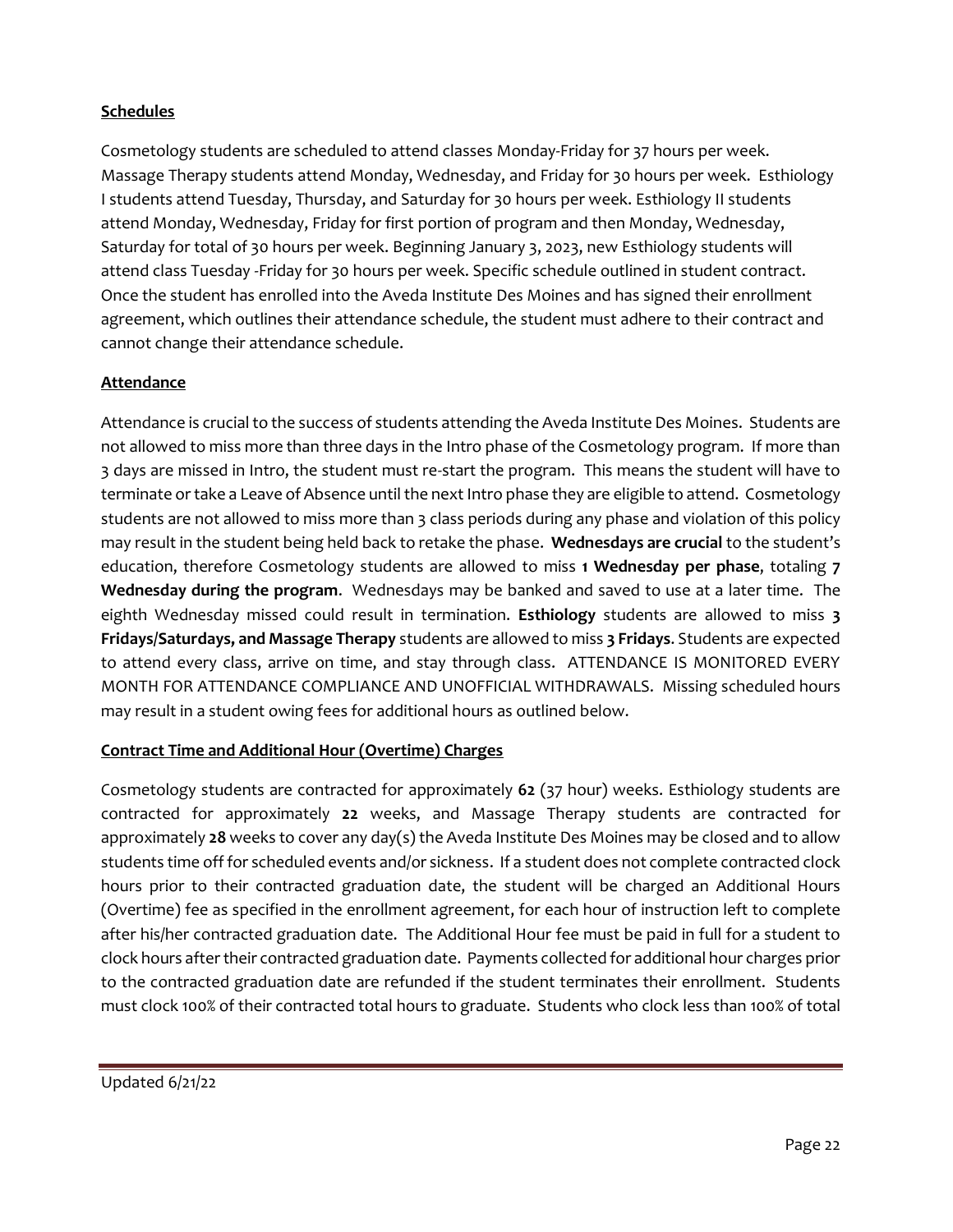hours will continue attending classes until they have clocked the total contracted hours and completed the last phase of the program.

# **Make-up Hours**

The Aveda Institute Des Moines wants students to be successful after graduation. It is the policy of the Aveda Institute Des Moines to allow students below 100% attendance, to avoid additional hour charges, to make-up any lost hours once they have completed the Intro phase (*Cosmetology only*) of the program. Esthiology and Massage Therapy students may apply for Make-up hours during the clinic portion of their program.

If a student fails to show up for a scheduled makeup day, further disciplinary action will be taken. Any student who continually misses their regularly scheduled class or clinic days may temporarily lose the opportunity to make-up hours and/or serve a 3-day suspension per the discretion of Student Services.

## **Make-up Work**

The Aveda Institute Des Moines allows students to make-up missed work on their regularly scheduled days.

### **Tardiness**

Students who do not arrive to class promptly at 8:00am (Esthiology, Massage Therapy) will be marked tardy. Cosmetology students who do not arrive to class promptly at start time (9am or 11am, dependent on their schedule), will be marked as tardy. A 15 minute grace period for extenuating circumstances will be given to each student. However, time missed will be counted against the student's total % of attendance. After three tardies (within six months for Cosmetology and within two months for Massage Therapy and Esthiology) the student will be sent home for the day and further disciplinary action may follow.

## **Early Release**

All students must have permission to leave class early. In the event a student is late arriving or leaves early and can provide a doctor's note, they will be allowed to clock back in for the day. If this falls on a Friday/Saturday for Esthiology students, a Friday for Massage Therapy students or a Wednesday for Cosmetology students, and a doctor's note is provided, only the actual hours missed are counted towards the student's pool of hours. If a student leaves during make-up hours, this will result in a write up. Please see Makeup Hours policy.

## **Notice of Expected Absence**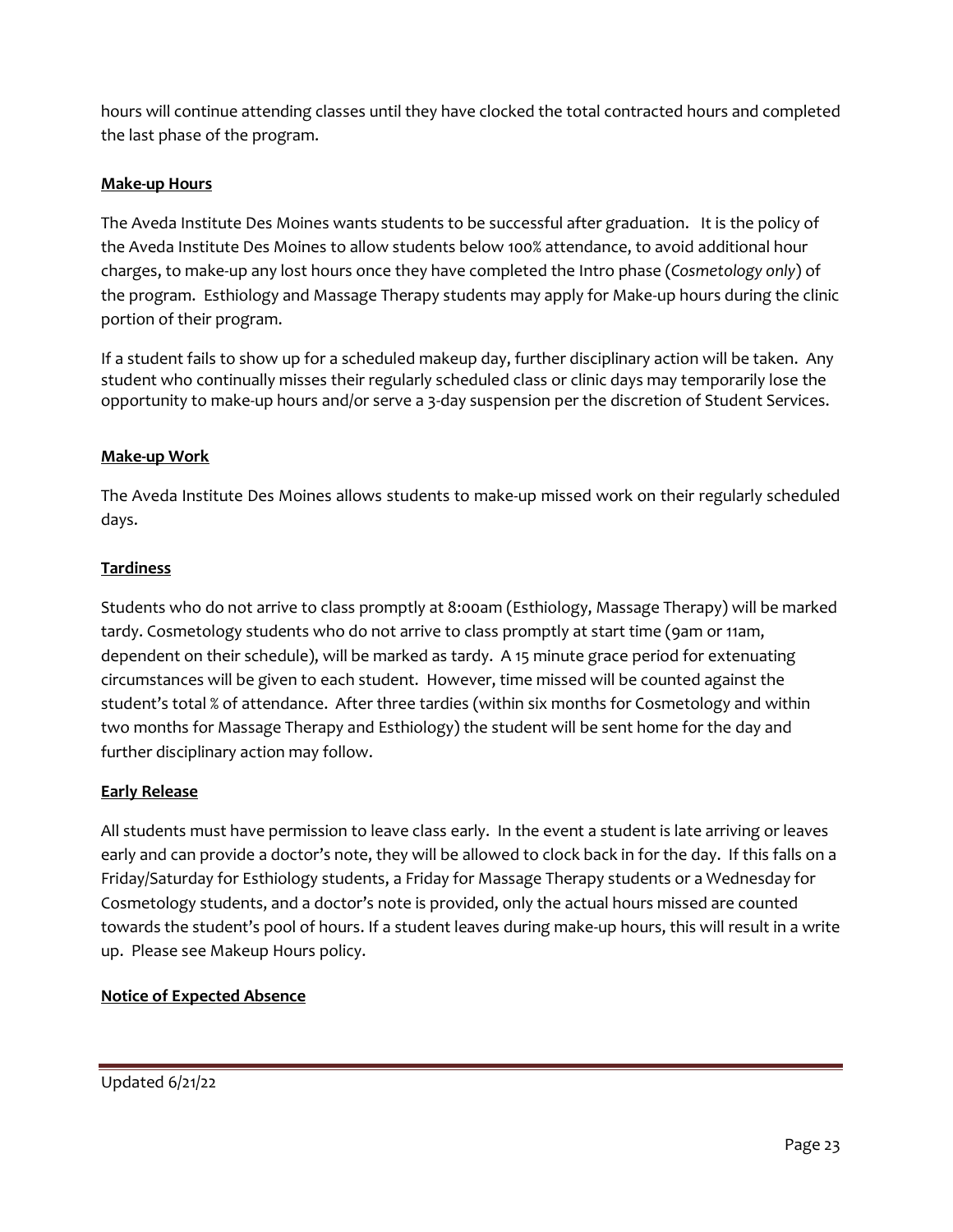Students planning to be absent must obtain and complete a notice of expected absence form, have the form signed by the educator, and proceed to the retail center to drop off the completed form, at least one hour in advance of the student leaving for the day.

## **Time Record Policies**

It is a state requirement that the school provide an accurate system for recording all students' hours, services and class hours. Students are ultimately responsible for tracking their own hours on a daily basis. Aveda Institute Des Moines will only honor documented daily time earned. Students must:

- 1. Clock in and out on the hand scan clock at the beginning and end of each day, and at the beginning and end of each lunch break.
- 2. Ask for assistance as needed.

## **Leave of Absence**

This Policy applies for all student requests for a leave of absence from the Aveda Institute Des Moines.

A leave of absence (LOA) is a temporary interruption in a student's program of study. A student may be granted a LOA for circumstances beyond the control of the student. All students requesting a LOA must do so in writing. LOAs may be approved for a minimum/maximum of 30-180 calendar days in a 12 month period. LOA requests must be approved by an Administrator of the Aveda Institute Des Moines. Students will be notified of approval or denial for the written request of a leave of absence. A student who takes an unapproved leave of absence or fails to return to the school at the end of an approved leave of absence, is terminated. In addition, the Aveda Institute Des Moines can require a student below satisfactory performance to take a leave of absence.

## **Procedure:**

- 1. A student encounters circumstances that warrant a leave of absence. The student obtains a Request for Leave of Absence form through the Student Services Office.
	- (a) Requests for LOA must be submitted prior to the start date of LOA. The written request from student must include the reason for request, student signature and date.
	- (b) All requests for LOA should be accompanied by documentation supporting the necessity for LOA within 14 days following the request.
		- i. Verification of need for a LOA may be provided through a multitude of sources. Examples: court documentation for criminal proceeding in which the student is court ordered to attend, military orders for induction or long-term deployment; insurance documentation of major sustained damage to residence or other property; physician documentation for medical care or disability; local social welfare, victims assistance group, or church certification of support services provided.
		- ii. The Aveda Institute Des Moines reserves the right to require additional documentation from outside sources in order to substantiate a LOA request.
	- (c) A student must apply in advance for a LOA unless unforeseen circumstances prevent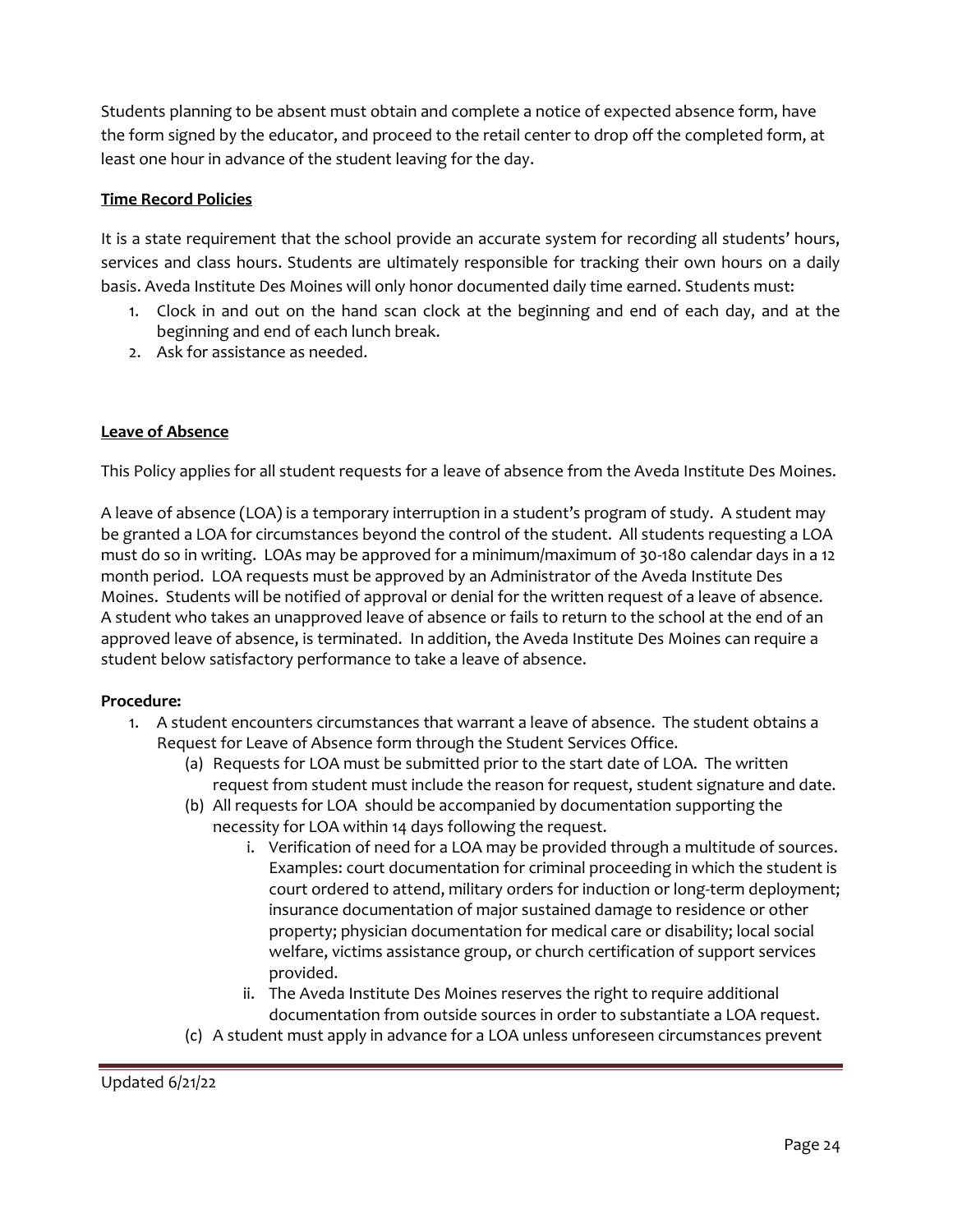the student from doing so. For example, if a student were injured in a car accident and needed a few weeks to recover before returning to the Aveda Institute Des Moines, the student would not have been able to request the LOA in advance.

- (d) The Aveda Institute Des Moines may grant a LOA to a student who did not provide the request prior to the LOA due to unforeseen circumstances if the Aveda Institute Des Moines documents the reason for its decision and collects the request from the student at a later date. In this example, the beginning date of the approved LOA would be determined by the Aveda Institute Des Moines to be the first date the student was unable to attend because of the accident.
	- i. Students with unavoidable circumstances should contact a School
- Administrator as soon as possible or ask a family member/friend to do so. 2. As a condition for approving a student's LOA request, there must a reasonable expectation
- that the student will return from the LOA.
- 3. Students who do not follow procedure will not be granted a LOA and are expected to attend school as usual.
- 4. All LOA requests are subject to approval by a School Administrator in accordance to school policy. Students are notified in writing whether the LOA has been approved or denied. The Aveda Institute Des Moines reserves the right to place a student on LOA for purposes
	- (a) If denied, students are expected to attend their normal schedule.
		- i. Should a student not attend as scheduled, a school administrator will monitor attendance policy for unofficial withdrawal and refund policies.
	- (b) If approved, the student, legal guardian (if applicable), and School Administrator will sign and date an enrollment agreement addendum outlining LOA dates, expected date of return, new contract end date, as well as impacts of not returning from LOA.
		- i. The Aveda Institute Des Moines shall extend the student's maximum time frame and the contract end date by the same number of days taken in the LOA.
		- ii. A student on an approved LOA that meets approval criteria is not considered to have withdrawn, and no refund calculation is required at that time.
		- iii. Failing to return to school at the expiration of the approved LOA will result in automatic termination. The withdrawal date for purposes of refund calculations is the student's last date in attendance as evidenced by attendance records.
			- 1. Should a student receiving Direct Loans or other applicable private loans not return from LOA, the six-month grace period will begin on the student's last day in attendance, regardless of when the decision to terminate is made.
- 5. The LOA must be a minimum of 30 calendar days. The number of days in approved LOA, when added to all other approved LOAs, cannot exceed 180 days in any 12-month period.
	- (a) The start date of LOA is day one for purposes of 180 days within 12-month maximum.
- 6. The Aveda Institute Des Moines shall not asses the student any additional institutional charges, the student's need for purposes of financial aid packaging may not increase, and therefore, the student is not eligible for any additional Title IV aid.
- 7. All requests to make changes to dates of LOA must be submitted in writing and approved by a School Administrator prior to the expiration of the LOA. The student and Administrator will each initial and date changes made to the LOA enrollment agreement addendum referenced in section 4.(b) of this policy.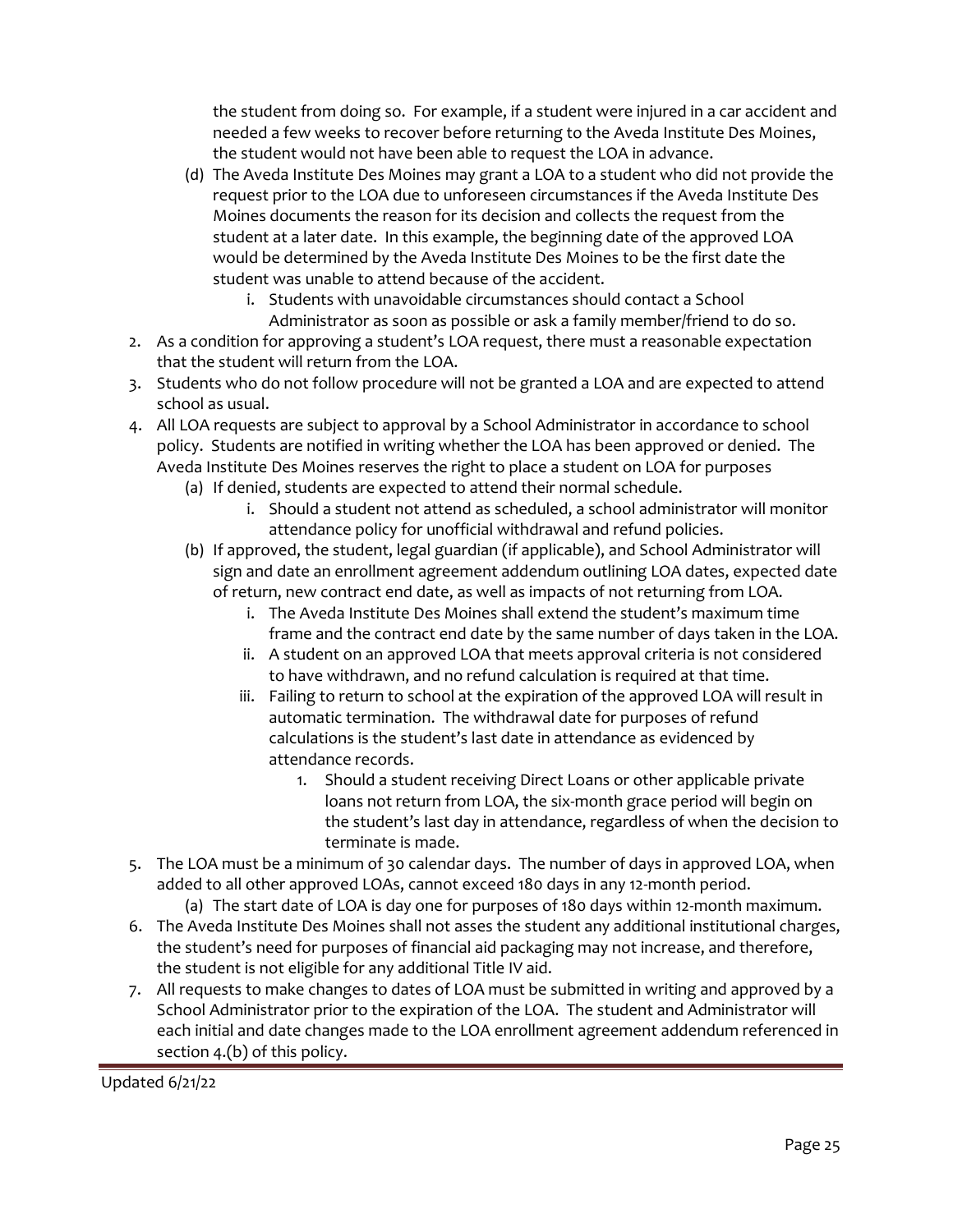## **Revised 6.7.18**

#### **Graduation**

To receive an Aveda Institute Des Moines diploma, a student is required to:

- Meet the minimum course requirements
- Complete 2100 hours for Cosmetology, 600 hours for Esthiology, or 750 hours for Massage Therapy
- Complete tuition and fee obligations
- Meet academic progress and attendance requirements
- Meet service requirements
- Complete Final Practical Exam (a copy and grade will be kept in the student's academic file)

#### **Licensing and Examining Requirements**

#### **To receive a license in the State of Iowa, a student is required to:**

- Pass and prove NIC examinations results
- Complete an Exit Interview with Student Services Coordinator
- School submits a diploma issued by the Aveda Institute Des Moines
- Submit a license application and licensure fee to the State Board Office

#### **Examining Requirements**

- Student must have a minimum of 1800 hours (Cosmetology), 516 hour (Esthiology), and have graduated from Massage Therapy program (750 hours at Aveda Institute Des Moines).
- Each student must have completed academic records

#### **Examining Requirements (Massage Therapy)**

- Apply to National Certification Board for Therapeutic Massage and Bodywork (NCBTMB) or the Massage and Bodywork Licensing Examination (MBLEx).
- Results of Exam are mailed directly from the examination service to the board of massage therapy after the exam is completed.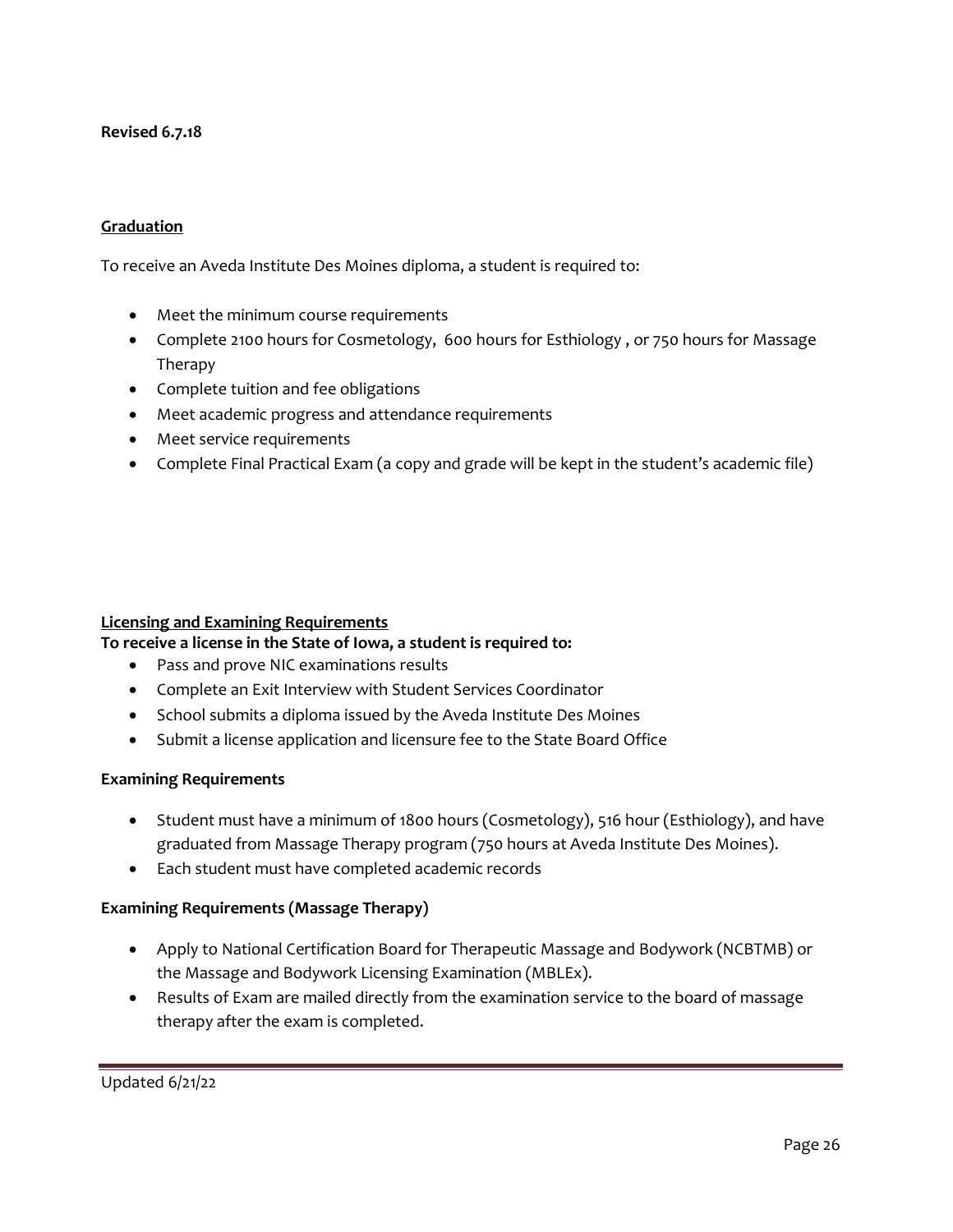#### **State Written Exam Guidelines**

• Exam may be taken if student has satisfactory academic progress and is at minimum hours requirements for exam

#### **SATISFACTORY ACADEMIC PROGRESS POLICY**

Satisfactory progress in attendance and academic work is a requirement for all students enrolled in the Aveda Institute Des Moines and is provided to each student prior to enrollment. NOTE: Students receiving funds under any federal Title IV financial aid program must maintain satisfactory progress in order to continue eligibility for such funds. This Policy is intended to comply with all applicable rules and regulations applicable to students eligible to receive Title IV federal student financial aid. In the event that any provision of this Policy conflicts with any rules or regulations in effect with respect to Title IV federal student financial aid, the rules and regulations of Title IV shall apply.

#### **Attendance Progress**

Full-time: MAXIMUM TIME: The maximum time a student has to complete is 150% of the program length (67% attendance average). Exceeding 150% of scheduled time will result in automatic termination. The regular and maximum time for completion of each program are set forth below.

|                 | Regular Time |          | Maximum Time |          |
|-----------------|--------------|----------|--------------|----------|
| Cosmetology     | 2100 hours   | 57 weeks | 3150 hours   | 85 weeks |
| Esthiology      | 600 hours    | 20 weeks | 900 hours    | 30 weeks |
| Massage Therapy | 750 hours    | 25 weeks | 1125 hours   | 38 weeks |

**Attendance:** In order to be considered making satisfactory progress, all students must (i) be in compliance with the Aveda Institute Des Moines's attendance policy; and (ii) complete the program within the maximum time frame. A leave of absence extends the student's contract period and maximum time frame by the same number of days of the leave of absence. Pace percentage is calculated by dividing the number of cumulative hours the student has successfully completed by the cumulative hours the student has attempted.

#### **Academic Progress**

The following factors will be measured to determine academic progress: Academic work (test grades, homework, etc.), Practical Work and Clinic Work.

Academic and practical work will be graded according to the following scale:

| 95 | to | 100 | Excellent     |
|----|----|-----|---------------|
| 94 | to | 91  | Above Average |
| 90 | to | 85  | Average       |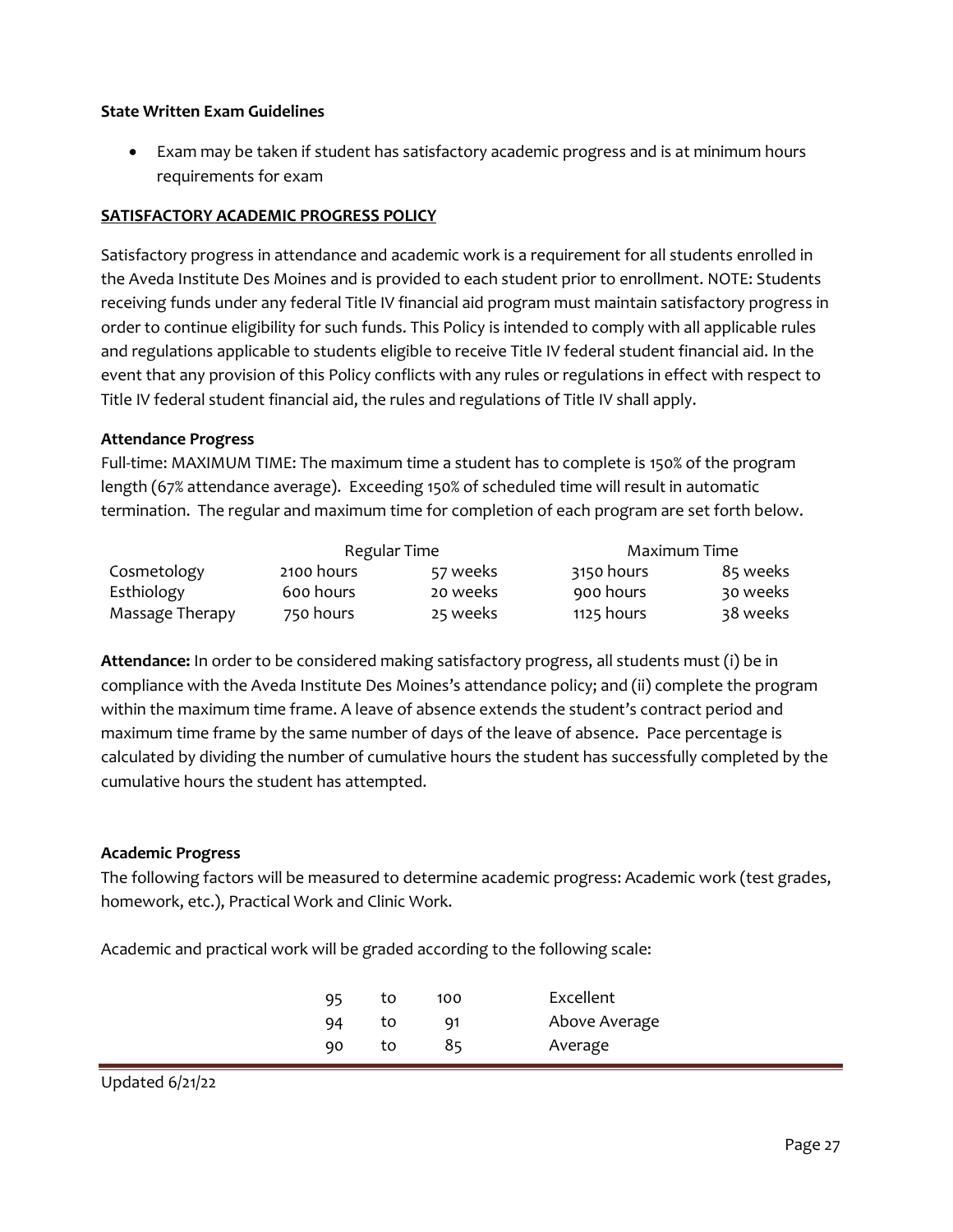| 84 | tΩ.          | 80. | Below Average            |
|----|--------------|-----|--------------------------|
|    | 79 and below |     | Unsatisfactory (Failing) |

Students must maintain a minimum cumulative grade point average of 80% in academic and practical/clinical work in order to be considered making satisfactory progress.

## **Determination Of Progress**

Both academic and attendance performance are evaluated on a cumulative basis at the point when the student successfully completes their respective payment period. Payment periods are determined by how the student's respective academic years are defined. Cosmetology students are evaluated at 525, 1050, and 1575 actual hours. Esthiology students are evaluated at 300 actual hours. Massage Therapy students are evaluated at 375 actual hours. If a student is making satisfactory progress at the evaluation time, the said student is considered making satisfactory progress until the next evaluation period and will be eligible for Title IV funding. If a student is not making satisfactory progress at the evaluation time, the said student will be placed on warning status until the next evaluation period. All periods of the student's enrollment are counted when assessing progress, even periods in which the student did not receive Title IV funds.

### **Financial Aid Warning**

Students who fail to meet minimum requirements for attendance or academic progress are placed on warning and considered to be making satisfactory academic progress while during the warning period. The student will be advised in writing on the actions required to attain satisfactory academic progress by the next evaluation. If at the end of the warning period, the student has still not met both the attendance and academic requirements, he/she will become ineligible to receive Title IV funds. See "Probation" and "Appeal Procedure" below.

#### **Financial Aid Probation**

Students who fail to meet minimum requirements for attendance or academic progress after the warning period will be placed on probation and considered to be making satisfactory academic progress while during the probationary period, if the student appeals the decision, and prevails upon appeal. Additionally, only students who have the ability to meet the Satisfactory Academic Progress Policy standards by the end of the evaluation period may be placed on probation. Students placed on an academic plan must be able to meet requirements set forth in the academic plan by the end of the next evaluation period. Students who are progressing according to their specific academic plan will be considered making Satisfactory Academic Progress. The student will be advised in writing of the actions required to attain satisfactory academic progress by the next evaluation. If at the end of the probationary period, the student has still not met both the attendance and academic requirements required for satisfactory academic progress or by the academic plan, he/she will be determined as NOT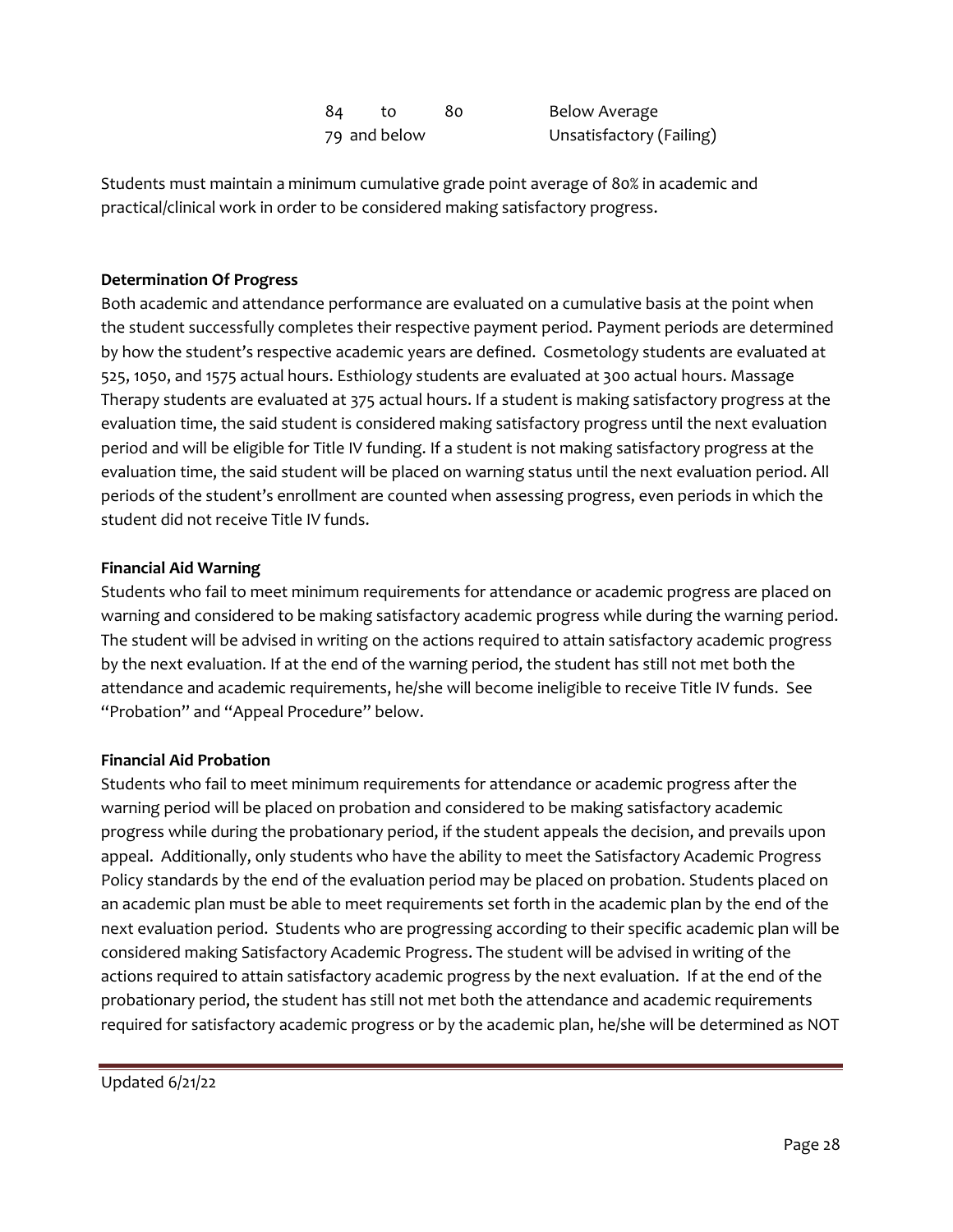making satisfactory academic progress and, if applicable, students will not be deemed eligible to receive Title IV funds.

# **Re-Establishment of Satisfactory Academic Progress for Financial Aid**

Students may re-establish satisfactory academic progress and Title IV aid, as applicable, by meeting minimum attendance and academic requirements by the end of the financial aid warning or financial aid probationary period.

## **Interruptions, Course Incompletes, Withdrawals**

If enrollment is temporarily interrupted for a Leave of Absence, the student will return to school in the same progress status as prior to the leave of absence. Hours elapsed during a leave of absence will extend the student's contract period and maximum time frame by the same number of days taken in the leave of absence and will not be included in the student's cumulative attendance percentage calculation.

### **Appeal Procedure**

If a student is determined to not be making satisfactory academic progress, the student may appeal the determination within three business days. Reasons for which students may appeal a negative progress determination include death of a relative, an injury or illness of the student, or any other allowable special or mitigating circumstance. The student must submit a written appeal to the school on the designated form describing why they failed to meet satisfactory academic progress standards, along with supporting documentation of the reasons why the determination should be reversed. This information should include what has changed about the student's situation that will allow them to achieve Satisfactory Academic Progress by the next evaluation point. An appeal hearing will take place within five business days of the receipt of the written appeal. The Aveda Institute Des Moines Director will make a decision within three business days of the hearing. The Director's decision will be final and communicated to the student in writing. The appeal and decision documents will be retained in the student file. If the student prevails upon appeal, the satisfactory academic progress determination will be reversed and federal financial aid will be reinstated, if applicable.

#### **Transfer Hours**

Transfer hours from another institution that are accepted toward the student's educational program are counted as both attempted and completed hours for purposes of determining when the allowable maximum time frame has been exhausted. Satisfactory Academic Progress evaluation periods are based on actual contracted hours at the Aveda Institute Des Moines.

#### **Notification And Records**

Copies of all Satisfactory Academic Progress Reports shall be placed in the student's academic file, to which the student shall have access as set forth in the Course Catalog. All students who receive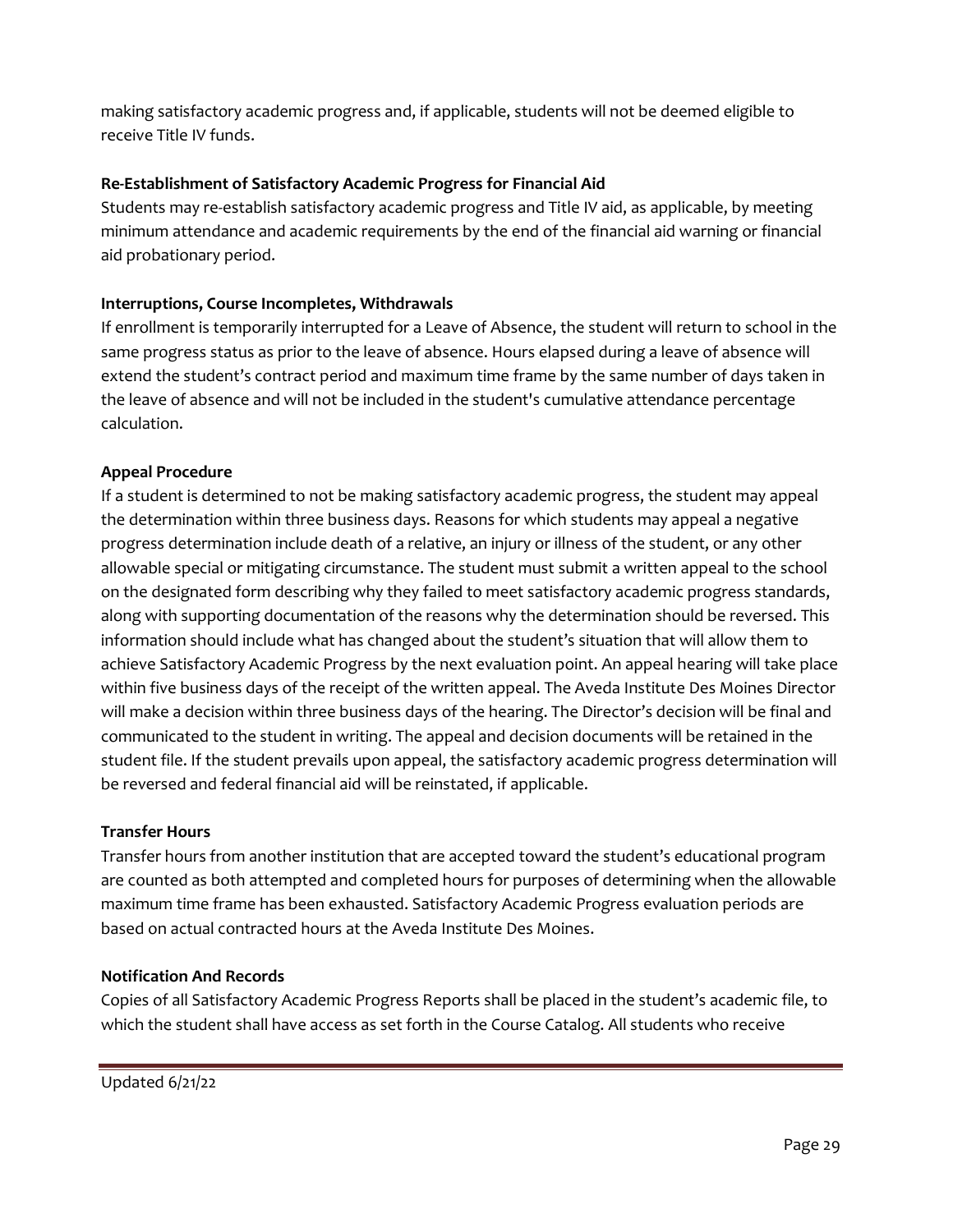reports indicating failure to maintain satisfactory academic progress standards are required to sign their reports, and a copy of the signed report is placed in their academic file.

# **Incompletes, repetitions and non-credit courses do not apply to this institution and therefore have no effect upon the satisfactory progress policy.**

## **CHANGES MADE BY THE INSTITUTION**

If the institution cancels or changes a program of study or location in such a way that the student who has started is unable to complete training, arrangements will be made in a timely manner to accommodate the needs of each student enrolled in the program who is affected by the cancellation or change. If the institution is unable to make alternative arrangements that are satisfactory to both parties, the institution will refund all money paid by the student for unearned hours. Transcripts for paid earned hours will be released to the student. Any changes will be updated to the catalog and given to students.

### **Distance Education**

If the Aveda Institute Des Moines is forced to temporarily close the physical building due to government mandate or local disaster, school officials will seek approval to offer Temporary Distance Education (TDE). The Aveda Institute Des Moines will follow the guidelines set forth by state agencies, the Department of Education, and National Accrediting Commission of Career Arts & Sciences (NACCAS). Distance Learning clock hours shall be earned during the regularly scheduled school day and require students to virtually clock into various types of media for attendance and completion of required coursework. Assignments may be given through a variety of mediums including video calls, LearnAveda, and social media.

- The Aveda Institute Des Moines may use assessments that will be used for calculating a student's GPA during this temporary approval. Upon the resumption of normal operations on campus, school officials must validate the student's understanding of material previously assessed via distance education.
- Transcripts (or other documents listing academic attainment received) must identify the distance education component.
- The Aveda Institute Des Moines will provide a disclaimer (prior to transition to TDE) that academic achievement earned via distance education may not be accepted for reciprocity or eligible for licensure in other states. A signed and dated copy of this disclosure will be kept in the student file.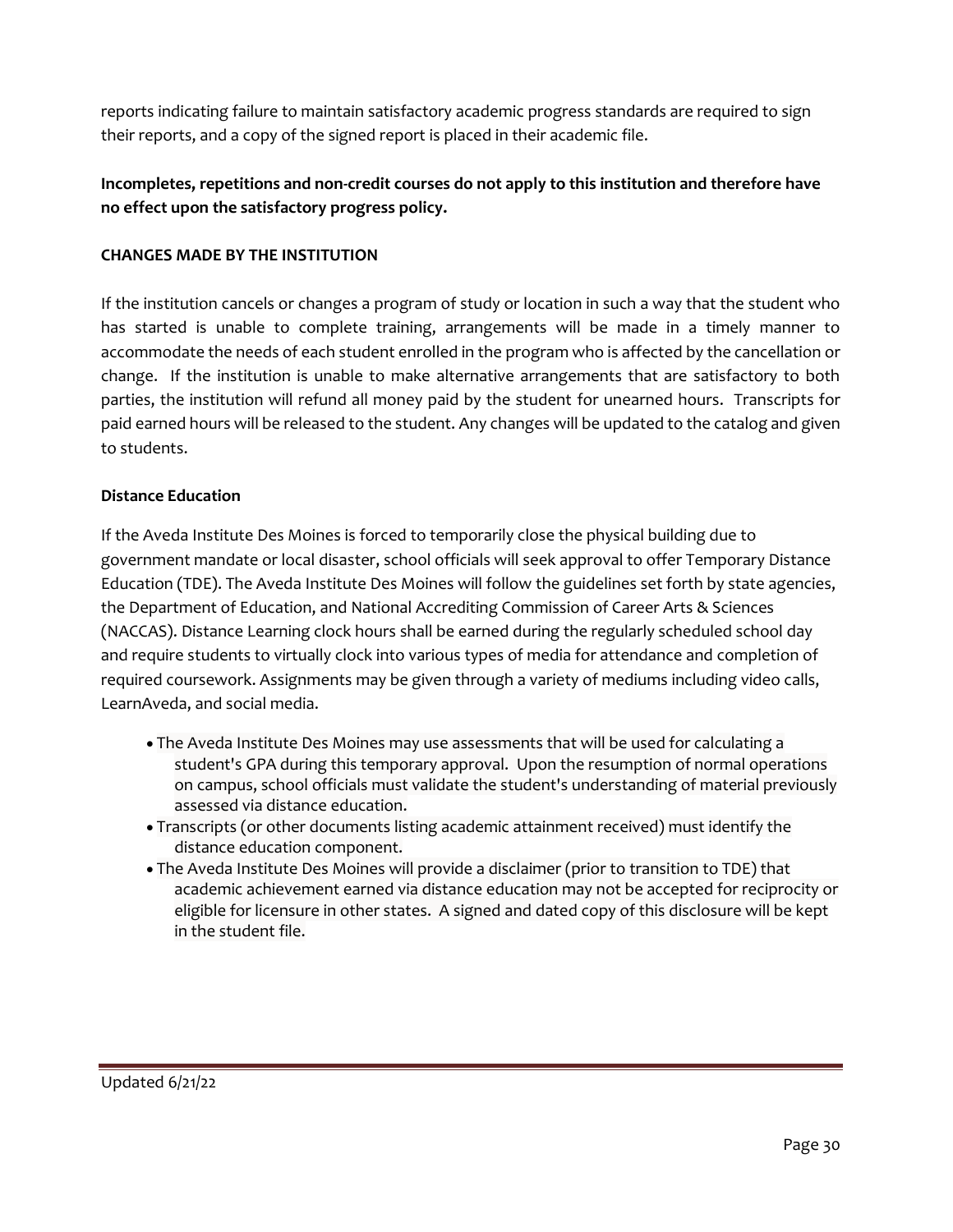## **PROFESSIONAL STANDARDS AND DRESS CODE**

Aveda Institute Des Moines reserves the right to maintain an aesthetic standard for all students, including personal hygiene and grooming, makeup, and facial hair. As a future professional your hair is your advertising for your work. We ask you to ensure your hair is fashionably styled each day. Hair should be healthy and colored hair must be well maintained. Small headbands or accessories may be allowed, but no hats are in dress code. Full face makeup should be applied prior to clocking in for the day. We offer the below all black dress code so that students may feature their creativity through their beautiful hair and makeup. If you choose to wear aromas, please make sure they are AVEDA. All AVEDA may be purchased by students at a discounted price in the experience center. Dress code may be altered for special events or by student level.

- The uniform supplied in the student's kit is to be clean, neat, not torn, unstained, unaltered and worn at all times when in the building. If it does not meet these standards, the student has 24 hours to replace it from the Aveda Institute Des Moines at the student's expense.
- The uniforms supplied are worn with solid full length black pants and a solid black shirt with sleeves.
	- **NOTE: Official Aveda shirts are allowed if they are black** colored shirts may not be worn.
- Identification badges, supplied by the Aveda Institute Des Moines, are to be worn as issued during all clocked hours to identify students and staff to guests. If lost, the student has 24 hours to replace it at a cost of \$10.00.
- Apparel considered unprofessional includes jeans (other than black) with holes or tears, sweatpants, athletic wear, hats, revealing or torn clothing (determined by staff).
- C**losed-toe** footwear must be professional in appearance and worn at all times.
- Aveda Institute Des Moines reserves the right to maintain an aesthetic standard for all students, including personal hygiene and grooming, makeup, and groomed facial hair.

Students are expected to conduct themselves in a professional manner at all times and be aware of the following behaviors:

- Anyone who is disruptive in the classroom or clinic floor (rudeness, foul language or other unprofessional behavior).
- Food, candy and gum are allowed in the lunchroom area only.
- Beverages can be consumed in the lunchroom and classroom areas only, with the exception of closed, eco-friendly water bottles on the clinic floor.
- Aveda Institute Des Moines is a smoke-free facility, and smoking **is not allowed** in or around any part of the school.
- Personal electronic devices should be left in the student's locker and may only be used during break times in the lunch room. This includes cell phones. In class technology may be approved by an educator.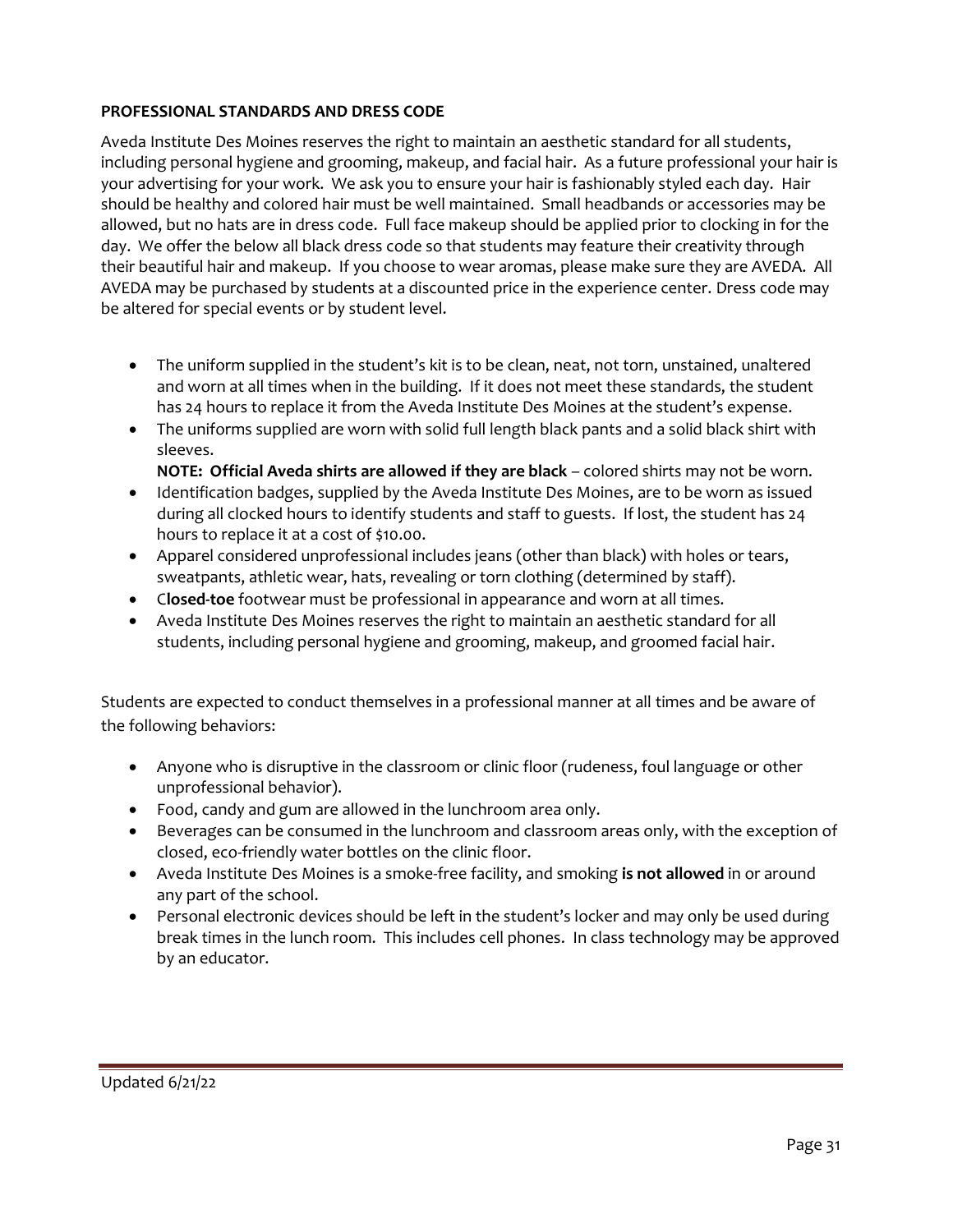To ensure that each student receives consistent and comprehensive instruction in the classroom or clinic environment they need to:

- Remain in their assigned areas or receive their educator's permission to be in unassigned areas.
- Fully participate in all classroom and clinic activities utilizing Aveda's products and treatment/service protocols.
- Maintain a mentally alert and sober state of mind.
- All services or work done by students will be assigned by an educator students who refuse an assigned service may be dismissed for the remainder of the day.

## **CONDUCT/GROUNDS FOR TERMINATION:**

Unprofessional conduct which discredits the individual or Aveda Institute Des Moines will be subject to termination. Students must conduct themselves so they do not interfere with other students or the Educator. The administrative staff of Aveda Institute Des Moines reserves the right to terminate a student on any of the following grounds:

- Non-compliance with Aveda Institute Des Moines rules and regulations.
- Conduct that reflects unfavorably upon Aveda Institute Des Moines or its students.
- Creating a safety hazard to other students.
- Unsatisfactory academic progress.
- Excessive absences or tardiness.
- Failure to pay fees when due.
- Cheating.
- Falsifying records.
- Breach of enrollment agreement.
- Disobedient or disrespectful behavior to faculty or other students.
- Unprofessional conduct.
- Unprofessional social media behavior involving the Aveda Institute Des Moines or Aveda Institute Des Moines staff or students.
- Entering the Aveda Institute Des Moines while under the influence or effects of alcohol, drugs, or narcotics of any kind.
- Carrying a concealed or potentially dangerous weapon.
- Sexual harassment.
- Harassment of any kind including intimidation and discrimination.
- Absent 30 consecutive calendar days.

## **MINOR STANDARD VIOLATIONS**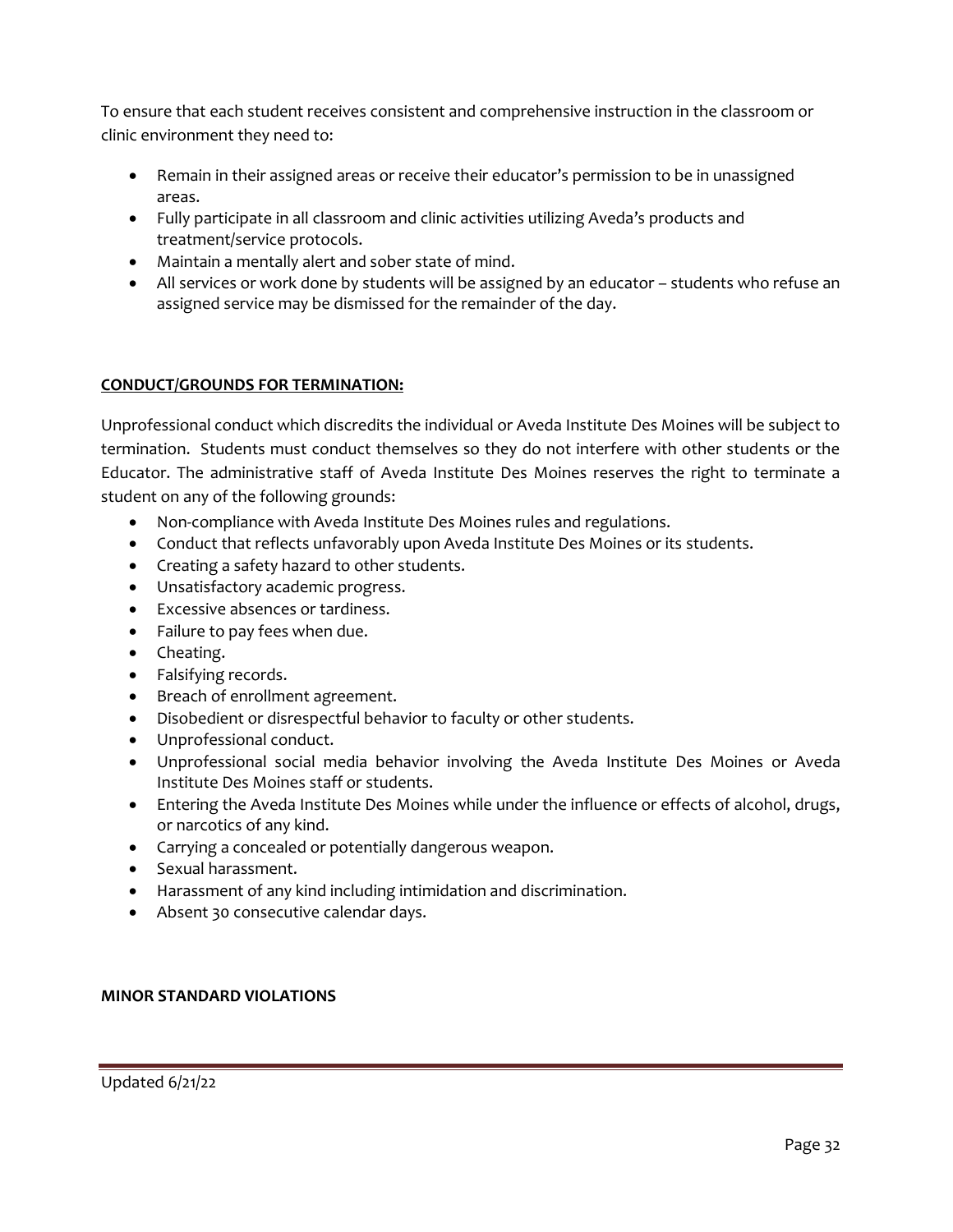It is the policy of the Aveda Institute Des Moines that any behavior that is considered inappropriate or disruptive is viewed as a violation. Violations will result in disciplinary action which may lead to termination based upon the severity of the violation.

Minor violations include, but are not limited to, assigned area violations, property misuses, guest service violations, tardiness, dress code violations, misuse of electronic devices, and unprofessional behavior.

- 1<sup>st</sup> offense results in a verbal (documented) warning by Educators.
- 2<sup>nd</sup> offense results in a written warning by Educators.
- $\bullet$   $\,$   $\,$  3<sup>rd</sup> offense may result in the student being sent home for the day, and the student may be required to have a conversation with the Director.
- $\bullet$  4<sup>th</sup> offense will be considered a major violation, and may result in a 3 day school suspension, an  $8<sup>th</sup>$  minor violation may result in a 5 day school suspension, and a 12<sup>th</sup> minor violation may result in a 10 day school suspension. Further violations may result in termination.

## **MAJOR STANDARD VIOLATIONS**

If at any time during the student's program, the violation of a major standard will result in termination with the exception of the  $4<sup>th</sup>$  minor violation. If a student is terminated from a program for a major violation, they will not be considered for re-entry into any program.

Major violations include, but are not limited to, using controlled substances, defacing or destroying property, stealing personal or company property, falsifying documents or timekeeping, threatening words or behaviors to other students or staff members, committing fraud, abusing or causing physical harm towards others, possession or use of weapons, and violation of local or state laws.

If a student feels a violation was enforced unfairly, a student is encouraged to file a written grievance as stated in the Aveda Institute Des Moines' grievance policy, to be submitted to Administrators for approval.

## **DRUG FREE INSTITUTION AND WORKPLACE**

It is the policy of Aveda Institute Des Moines to prohibit the unlawful manufacture, distribution, dispensing, possession, or use of a controlled substance in or on the Aveda Institute Des Moines owned or controlled property.

Aveda Institute Des Moines is committed to providing a campus environment free of abuse of alcohol and the illegal use of alcohol and drugs. To strengthen that commitment, Aveda Institute Des Moines has adopted and implemented a program that seeks to prevent the abuse of alcohol and drugs by the Institute, which includes its employees and students. The Aveda Institute Des Moines' polices concerning the use of alcohol and drugs are published on the Aveda Institute Des Moines website,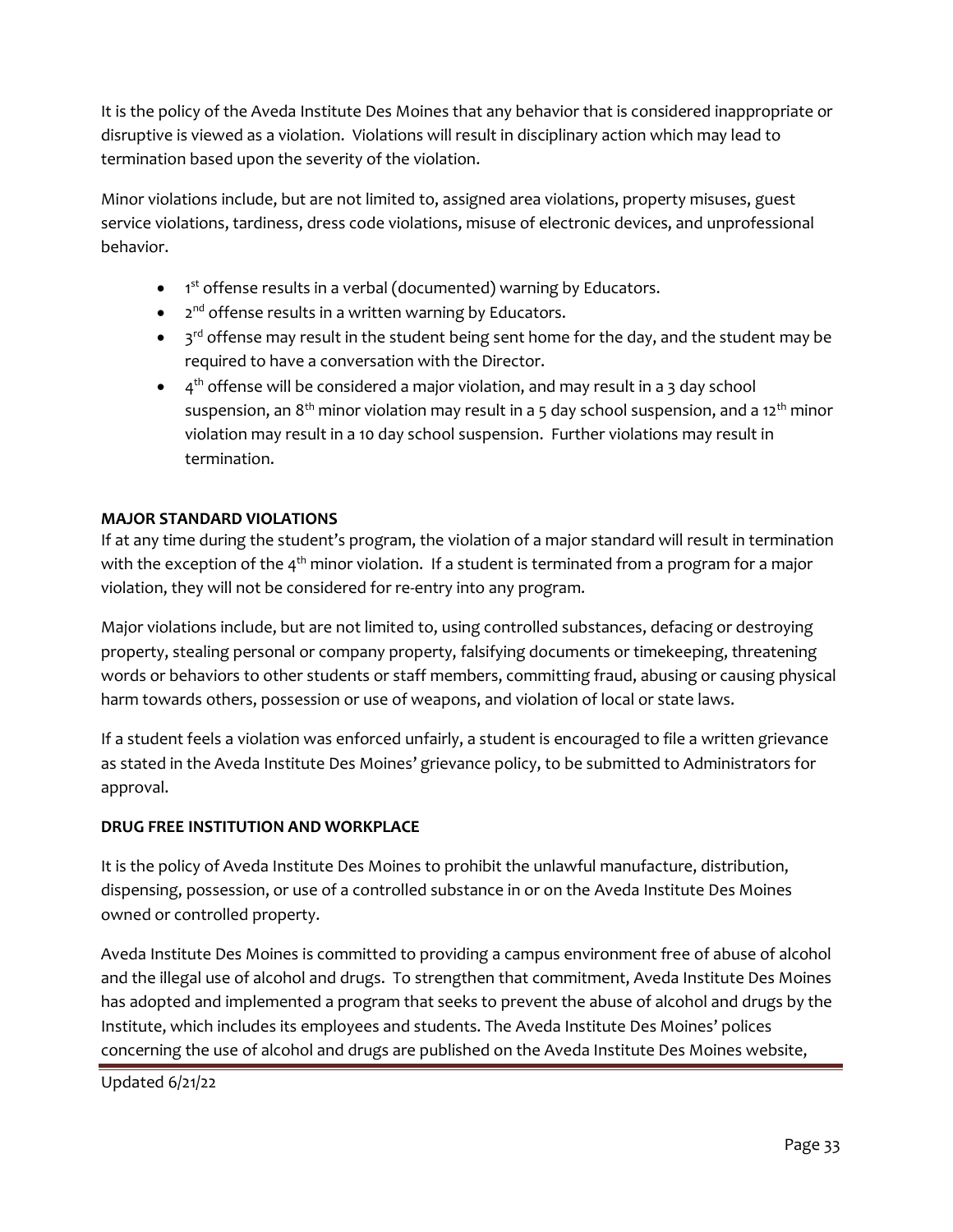www.avedainstitutedesmoines.com. Copies of these policies can also be obtained by contacting the Institute Director.

# **NO SMOKING INSTITUTION AND WORKPLACE**

Smoking or vaping will not be tolerated on the premises or in the parking lot of the Aveda Institute Des Moines.

# **SECTION 504/ADA GRIEVANCE POLICY AND PROCEDURES**

The Aveda Institute Des Moines does not discriminate in admission or access to our program on the basis of age, race, color, sex, disability, religion, sexual orientation, financial status, veteran status or national origin.

If you would like to request academic adjustment or auxiliary aids, please contact the Aveda Institute Des Moines' Section 504 Compliance Coordinator, Megan Giudicessi. You may contact Mrs. Megan Giudicessi at 6905 Mills Civic Pkwy., Suite 120, West Des Moines, IA 50266, phone 515.224.5244, email: megang@avedaiowa.com. You may request academic adjustments or auxiliary aids at any time.

Applicants who are persons with disabilities, as defined in paragraph 104.3(j)(1)(i) of the regulation under Section 504 of the Rehabilitation Act of 1973, may apply for admittance into the program. The Aveda Institute Des Moines will work with the applicant or student to provide necessary academic adjustments and auxiliary aids and services unless a particular adjustment would alter or waive essential academic requirements; fundamentally alter the nature of a service, program or activity; or result in undue financial or administrative burdens considering the Aveda Institute Des Moines' resources as a whole.

Any qualified individual with a disability requesting an accommodation or auxiliary aid or service should follow this procedure:

1) Notify Mrs. Giudicessi, the Aveda Institute Des Moines' Section 504 Compliance Coordinator, of the type of accommodation needed, date needed, documentation of the nature and extent of the disability, and of the need for the accommodation or auxiliary aid. Requests should be submitted in writing unless you cannot provide the request in writing, in which case the Aveda Institute Des Moines would accept a verbal request. You may contact Mrs. Giudicessi at 6905 Mills Civic Pkwy., Suite 120, West Des Moines, IA 50266, phone 515.224.5244, email: megang@avedaiowa.com.

2) Mrs. Giudicessi will schedule a time to meet with you after receiving your request for accommodation. The purpose of this meeting is to help ensure that the Aveda Institute Des Moines is obtaining adequate information and understanding of your individual needs.

3) Mrs. Giudicessi will review the request and provide you with a written determination as soon as practically possible but in no event more than two weeks after receiving the request.

```
Updated 6/21/22
```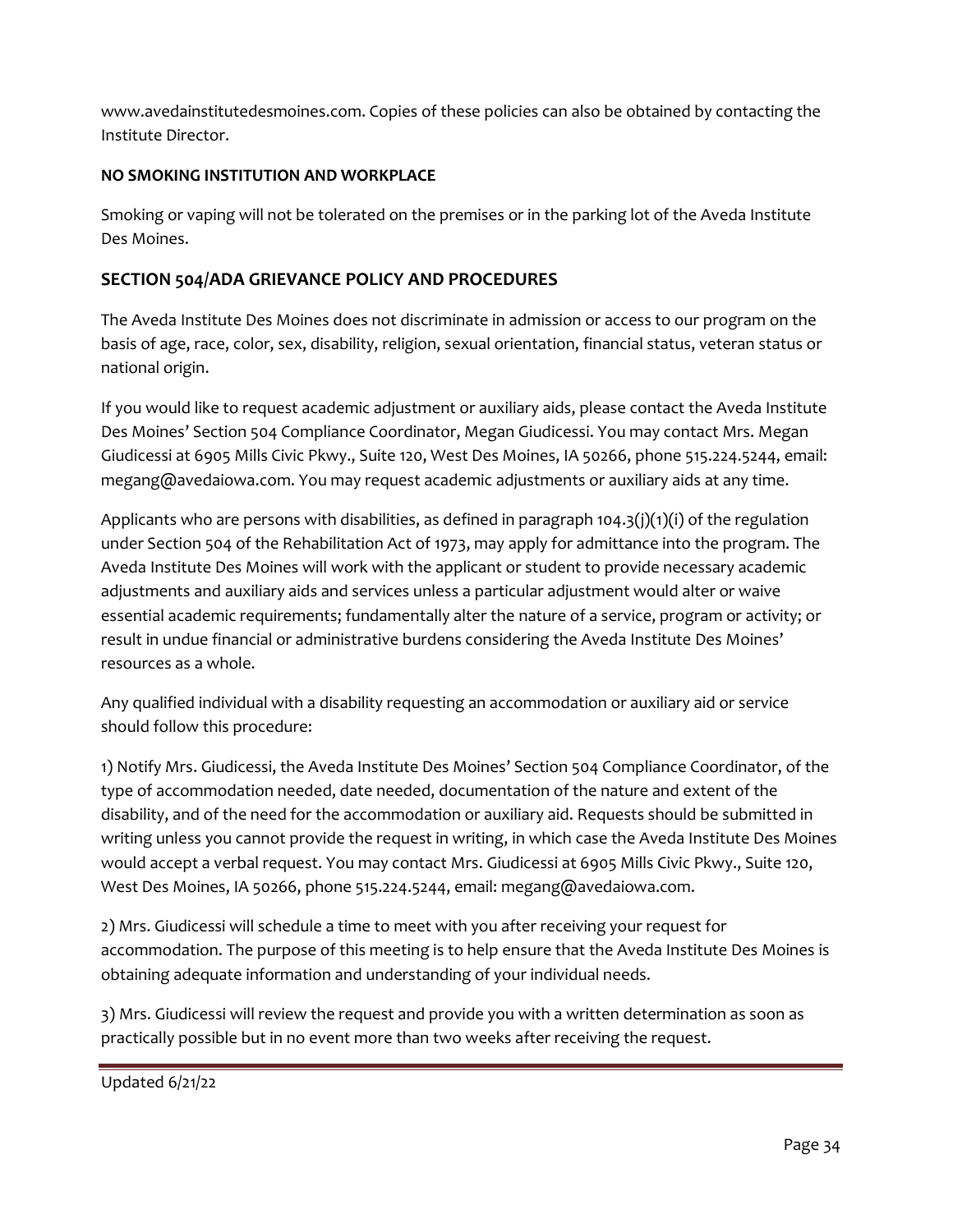4) If you would like to request reconsideration of the decision regarding your request, please contact the Owner of the Aveda Institute Des Moines within 15 days of the date of the response. Please provide a statement of why and how you think the response should be modified. Statements may be submitted to the Aveda Institute Des Moines' Owners by email at dvp@avedaiowa.com, or by mail to Mr. Doug Van Polen, Owner, Aveda Institute Des Moines, 6905 Mills Civic Pkwy., Suite 120, West Des Moines, IA 50266, phone 515.224.5244.

# **DISCRIMINATION GRIEVANCE PROCEDURE**

The Aveda Institute Des Moines has adopted the following Grievance Procedure for addressing complaints of discrimination under Section 504 of the Rehabilitation Act of 1973. A person is not required to use this procedure and may instead file a complaint directly with the U.S. Department of Education's Office for Civil Rights, 500 W. Madison Street, Suite 1475, Chicago, IL 60661-4544.

Step 1: A person who believes that he/she has been discriminated against by the Aveda Institute Des Moines is encouraged, but is not required, to discuss the matter informally with the Section 504 Coordinator, Mrs. Megan Giudicessi, 6905 Mills Civic Pkwy., Suite 120, West Des Moines, IA 50266, phone 515.224.5244, email: megang@avedaiowa.com. If the 504 Coordinator is the subject of the complaint, the grievant may, instead, contact the Aveda Institute Des Moines' Owner, who will appoint another administrator to discuss the matter. The person receiving the complaint shall verbally convey his/her findings to both the person who alleged the violation and the person who is the subject of the complaint within 10 business days.

Step 2: If the informal Step 1 process does not resolve the matter, or if the grievant does not wish to use the informal procedures set forth in Step 1, a written complaint may be submitted to the Aveda Institute Des Moines' Section 504 Coordinator who will investigate the complaint. [NOTE: if the Section 504 Coordinator is the subject of the complaint, the complaint should be submitted to the Aveda Institute Des Moines' Owner who will appoint another administrator to conduct the investigation]. The complaint shall be signed by the grievant and include 1) the grievant's name and contact information; 2) the facts of the incident or action complained about; 3) the date of the incident or action giving rise to the complaint; 4) the type of discrimination alleged to have occurred; and 5) the specific relief sought. Names of witnesses and other evidence as deemed appropriate by the grievant may also be submitted. An investigation of the complaint will be conducted within 10 business days following the submission of the written complaint. The investigation shall include an interview of the parties and witnesses, a review of the relevant evidence, and any other steps necessary to ensure a prompt and thorough investigation of the complaint. A written disposition of the complaint shall be issued within 10 business days of completion of the investigation, unless a specific written extension of time is provided to the parties. Copies of the disposition will be given to both the grievant and the person who is the subject of the complaint. If discrimination or harassment was found to have occurred, the disposition will include the steps that the Aveda Institute Des Moines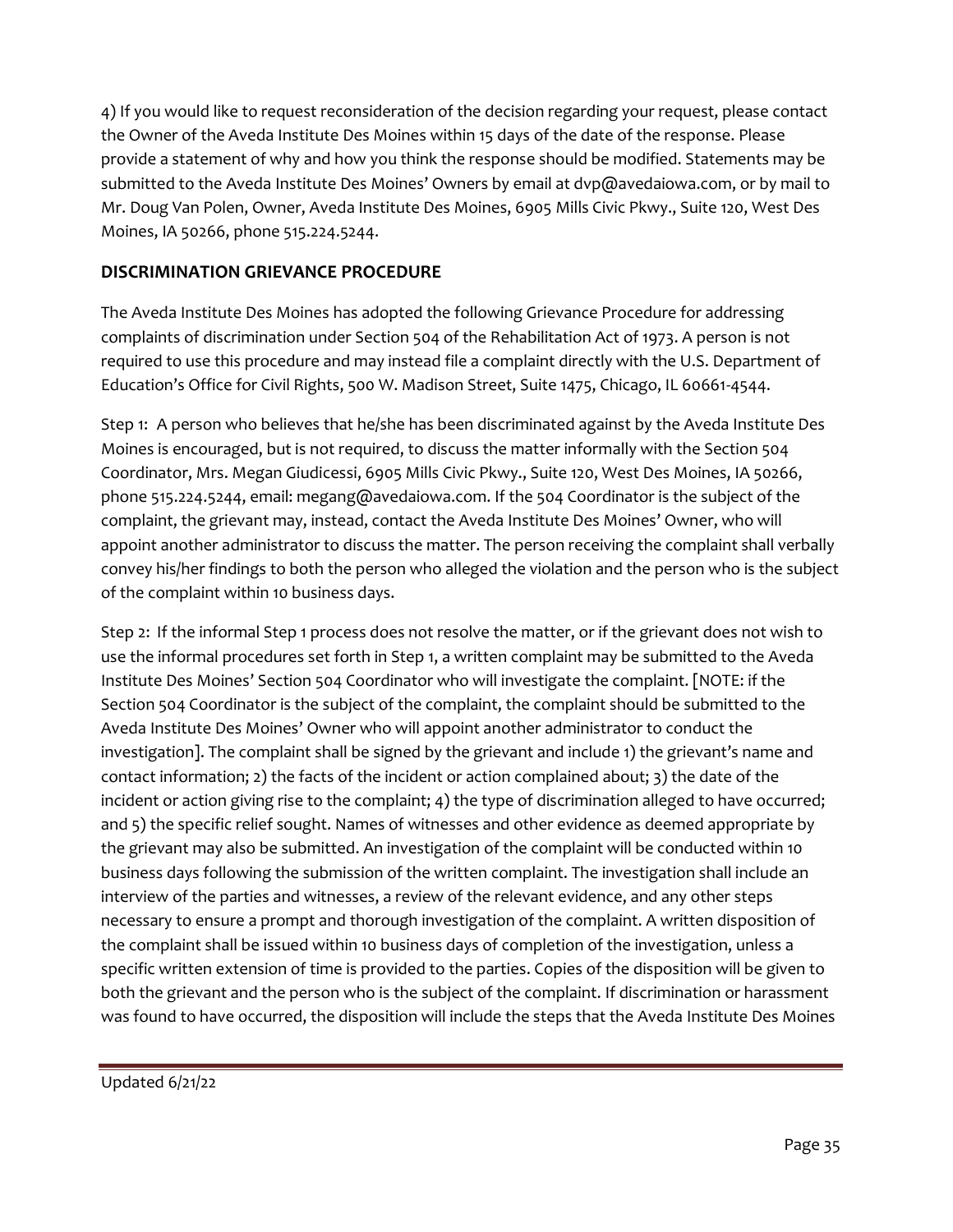will take to prevent recurrence of any discrimination or harassment and to correct its discriminatory effects on the grievant and others, if appropriate.

Step 3: If the grievant wishes to appeal the decision in Step 2 above, he/she may submit a signed, written appeal to the Aveda Institute Des Moines' Owner within 10 business days after receipt of the written disposition. The Aveda Institute Des Moines Owner or his designee shall respond to the complaint, in writing, within 10 business days of the date of the appeal. Copies of the response shall be provided to both the grievant and the person who is the subject of the complaint.

The Aveda Institute Des Moines hereby provides assurance that it strictly prohibits any form of retaliation against persons who utilize this Grievance Procedure. If you have questions regarding these procedures or desire to file a complaint, please contact the Aveda Institute Des Moines' Section 504 Coordinator: Megan Giudicessi, 6905 Mills Civic Pkwy., Suite 120, West Des Moines, IA 50266, phone 515.224.5244, email: megang@avedaiowa.com.

## **UNRESOLVED DISPUTES/GRIEVANCE PROCEDURES**

Grievance procedures are provided for students who believe that they have been unlawfully discriminated against, unfairly treated, or harassed in any way. Academic grievances relate to a complaint about a course, program of study, or grade.

Students are expected to address any disagreements or conflict directly with the individual involved, in person, with a written document outlining the complaint and communication. After this, if there is no satisfactory resolution, the student may set an appointment to see the Institute Director.

The grievance policy is as follows:

- 1. Complaints against students or Aveda Institute Des Moines employees shall first be directed to the individual. Complaints must be made within six months of the issue.
- 2. If the complaint cannot be resolved informally, then students shall write up the details and submit to the Institute Director who will research the issue and respond with a resolution within 10 working days.
- 3. If there has been no satisfactory resolution, then the student may send to the Grievance Committee a written statement of the grievance. The Grievance Committee will respond back to the student within 30 days of the committee's resolution.
- 4. All communications must be in writing and on file.
- 5. If the complaint cannot be resolved after exhausting the institution's grievance procedures, the student may contact:

| National Accrediting Commission of | lowa Board of Cosmetology Arts & Sciences |
|------------------------------------|-------------------------------------------|
| Career Arts and Sciences, Inc      | Lucas State Office Building               |
| 3015 Colvin Street                 | 321 E. 12 <sup>th</sup> Street            |
| Alexandria, Virginia 22314         | Des Moines, IA 50319                      |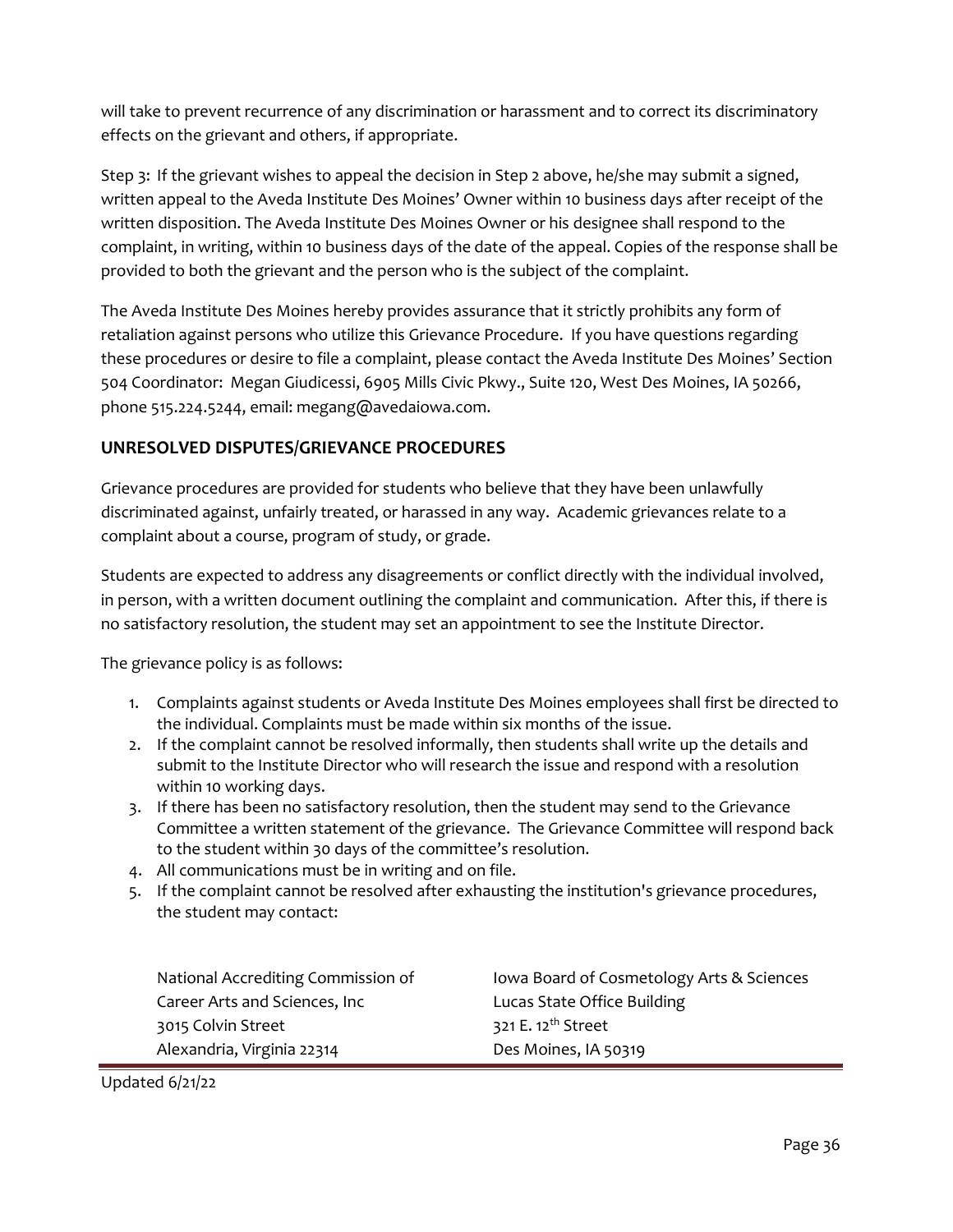Iowa College Student Aid Commission 877-272-4456 <https://www.iowacollegeaid.gov/StudentComplaintForm>

#### **NON-DISCRIMINATION POLICY**

No qualified person may be excluded from participation in, be denied the benefits of, or be subjected to discrimination under any education program or activity at the Aveda Institute Des Moines based on age, race, sex, color, creed, religion, disability, marital status, or national or ethnic origin. Title IX of the Education Amendments of 1972 ("Title IX"), 20 U.S.C. § 1681 *et. seq.,* and its implementing regulations, 34 C.F.R. Part 106, prohibit discrimination on the basis of sex in education programs or activities operated by recipients of Federal financial assistance. Sex discrimination covers sexual harassment, including sexual violence.

## **VETERANS BENEFITS AND TRANSITION ACT POLICY**

The Aveda Institute Des Moines will not impose any of the following penalties on students with eligibility to receive funding from the U.S. Department of Veterans Affairs: (1) late fees; (2) denial of access to classes; (3) denial of access to libraries or other institutional facilities; (4) require that a Chapter 31 or Chapter 33 recipient borrow additional funds to cover the individual's inability to meet his or her financial obligations to the institution due to the delayed disbursement of a payment by the U.S. Department of Veterans Affairs.

#### **SEXUAL HARASSMENT AND MISCONDUCT POLICIES & GRIEVANCE PROCEDURES**

It is the policy of Aveda Institute Des Moines to maintain an environment for students, faculty, administrators, staff, and visitors that is free of all forms of discrimination and harassment, including sexual harassment. The Aveda Institute Des Moines and Aveda Institute Rochester have enacted the Sexual Harassment Policies & Grievance Procedures (the "Policy") to reflect and maintain its institutional values, to provide for fair and equitable procedures for determining when this Policy has been violated, and to provide recourse for individuals and the community in response to violations of this Policy.

The Policy can be found on the following website: **[www.avedainstitutedesmoines.com](https://www.avedainstitutedesmoines.com/)** or obtained in person from the Title IX Coordinator (see below).

Aveda Institute Des Moines does not discriminate on the basis of sex in their educational, extracurricular, or other programs or in the context of employment. Sex discrimination is prohibited by Title IX of the Education Amendments of 1972, a federal law that provides: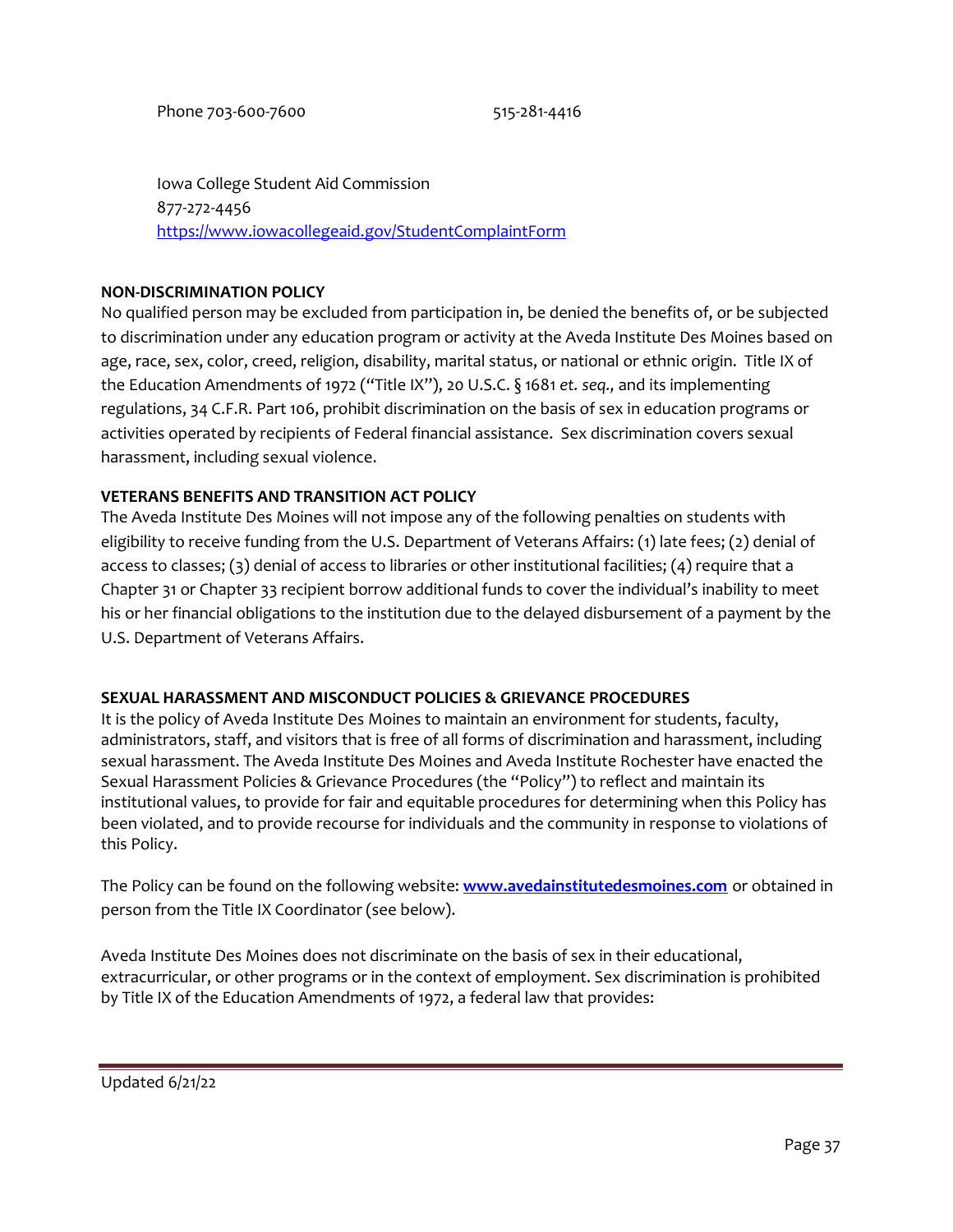*No person in the United States shall, on the basis of sex, be excluded from participation in, be denied the benefits of, or be subjected to discrimination under any education program or activity receiving Federal financial assistance.*

This Policy prohibits all forms of sex discrimination, harassment, and misconduct, including sexual assault, domestic violence, dating violence, and stalking. The requirement not to discriminate in the education programs or activities extends to admission. This Policy also prohibits retaliation against a person who has made a report or complaint, testified, assisted, or participated or refused to participate in any manner in an investigation, proceeding, or hearing under this Policy. Inquiries about the application of Title IX may be referred to the Institute's Title IX coordinator, the U.S. Department of Education Office for Civil Rights, or both.

The Aveda Institute Des Moines also prohibits other forms of discrimination and harassment, including discrimination and harassment on the basis of race, color, national origin, disability, or age in its programs and activities. The following persons have been designated to handle inquiries regarding the non-discrimination policies, including Title IX:

> Ms. Abigail Kingery 6905 Mills Civic Pkwy, Suite 120 West Des Moines, IA 50266 Phone: (515) 224-5244 Email[: abigailk@avedaiowa.com](mailto:abigailk@avedaiowa.com)

Inquiries or complaints concerning the Aveda Institute Des Moines' compliance with Title IX or other federal civil rights laws may be referred to the U.S. Department of Education's Office for Civil Rights.

> Office for Civil Rights, Chicago Office U.S. Department of Education John C. Kluczynski Federal Building 230 S. Dearborn Street, 37th Floor Chicago, IL 60604 Telephone: (312) 730-1560 Facsimile: (312) 730-1576 [Email: OCR.Chicago@ed.gov](mailto:OCR.Chicago@ed.gov)

Aveda Institute Des Moines desires to create and sustain an anti-discriminatory environment and will not tolerate discrimination of any kind. This will be achieved through education, orientation, and training for all students, staff, and faculty for the purpose of creating awareness of both the issues surrounding discrimination as well as accountability, sensitivity training, and anti-discrimination training in their classrooms, at least once while the student is enrolled.

## **II. Sexual Harassment Grievance Procedure**

Reports of sexual harassment should be made to the Title IX Coordinator or a designated Institute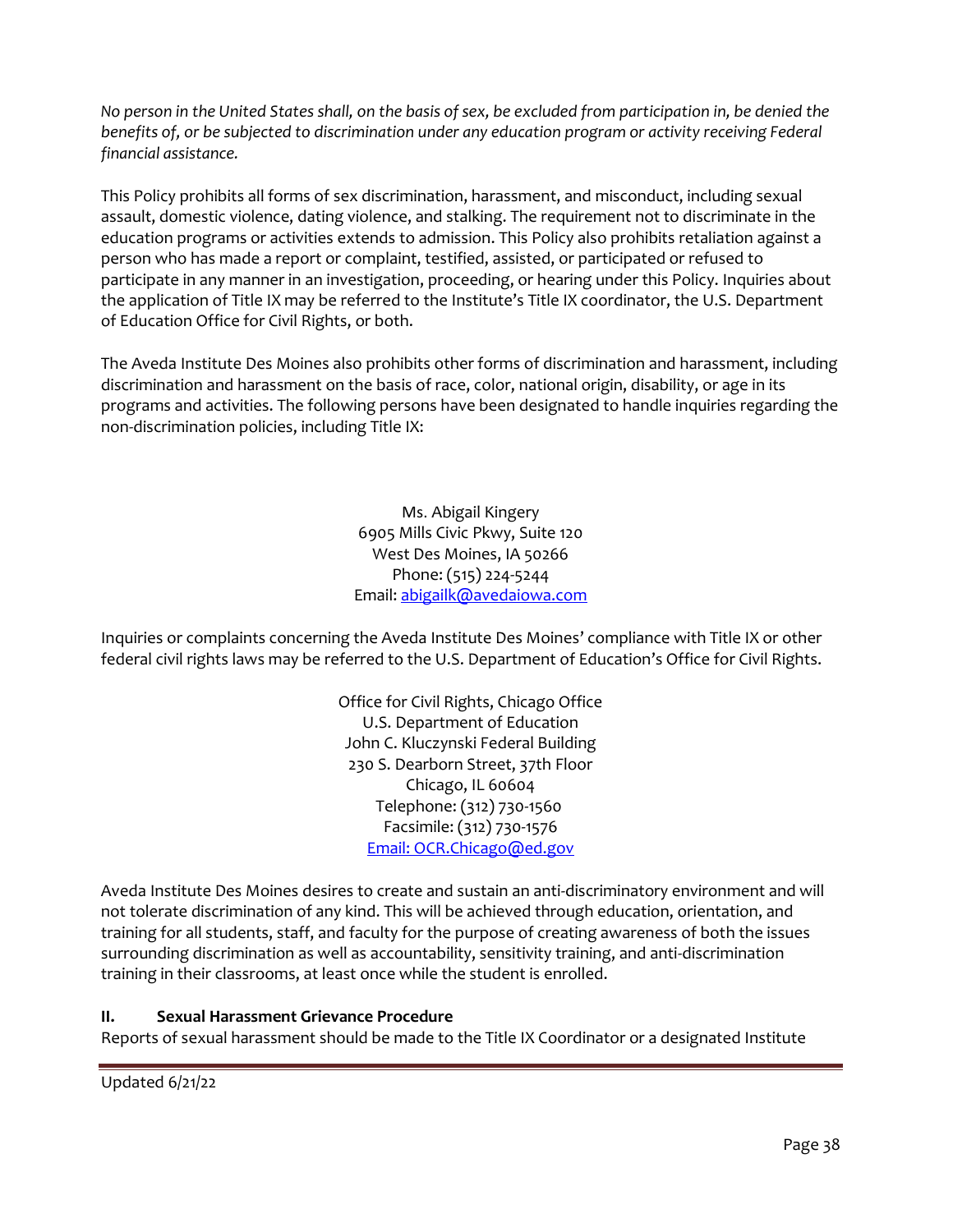Official. As set forth in the Policy, the designated Institute Officials are the Owners and Institute Directors. The Aveda Institute Des Moines will respond promptly when it has actual knowledge of sexual harassment in its education programs or activities. The Title IX Coordinator will promptly contact the complainant to discuss the availability of supportive measures, consider the complainant's wishes with respect to supportive measures, inform the complainant of the availability of supportive measures with or without the filing of a formal complaint, and explain to the complainant the process for filing a formal complaint.

The Aveda Institute Des Moines will investigate all formal complaints of sexual harassment. A formal complaint must be in writing, filed by a complainant or signed by the Title IX Coordinator alleging sexual harassment against a respondent, and request that the Institute investigate the allegation of sexual harassment. A formal complaint form may be obtained from the Title IX Coordinator, although no particular form is required to submit a formal complaint so long as the complaint is in writing, signed by a complainant, alleges sexual harassment against a respondent, and requests an investigation. The Title IX Coordinator oversees the investigation, response to, and resolution of all reports of prohibited sexual harassment, and of related retaliation, involving students, faculty, and staff.

If all parties voluntarily agree to participate in an informal resolution that does not involve a full investigation and adjudication after receiving notice of a formal complaint and if the Aveda Institute Des Moines determines that the particular formal complaint is appropriate for such a process, an informal resolution will be facilitated to assist the parties in reaching a voluntary resolution. The Aveda Institute Des Moines retains the discretion to determine which cases are appropriate for voluntary resolution.

The Aveda Institute Des Moines will convene a hearing panel following the end of an investigation. The hearing panel determines whether the respondent is responsible or not responsible for a violation of the Policy. If the respondent is determined to be responsible, the hearing panel's written determination will include any disciplinary sanctions the Institute imposes on the respondent. The Policy provides that the parties have the right to appeal the hearing panel's determination under certain circumstances.

Pursuant to Iowa Code Section 261.9(1)(h) any Aveda Institute Des Moines employee located in Iowa who in the scope of the person's employment responsibilities examines, attends, counsels or treats a child must report suspected physical or sexual abuse to the institution's administration and to law enforcement. Any report of suspected child physical or sexual abuse should be made as soon as possible, but within 48 hours, to the Title IX Coordinator and the employee shall immediately make a report to local law enforcement.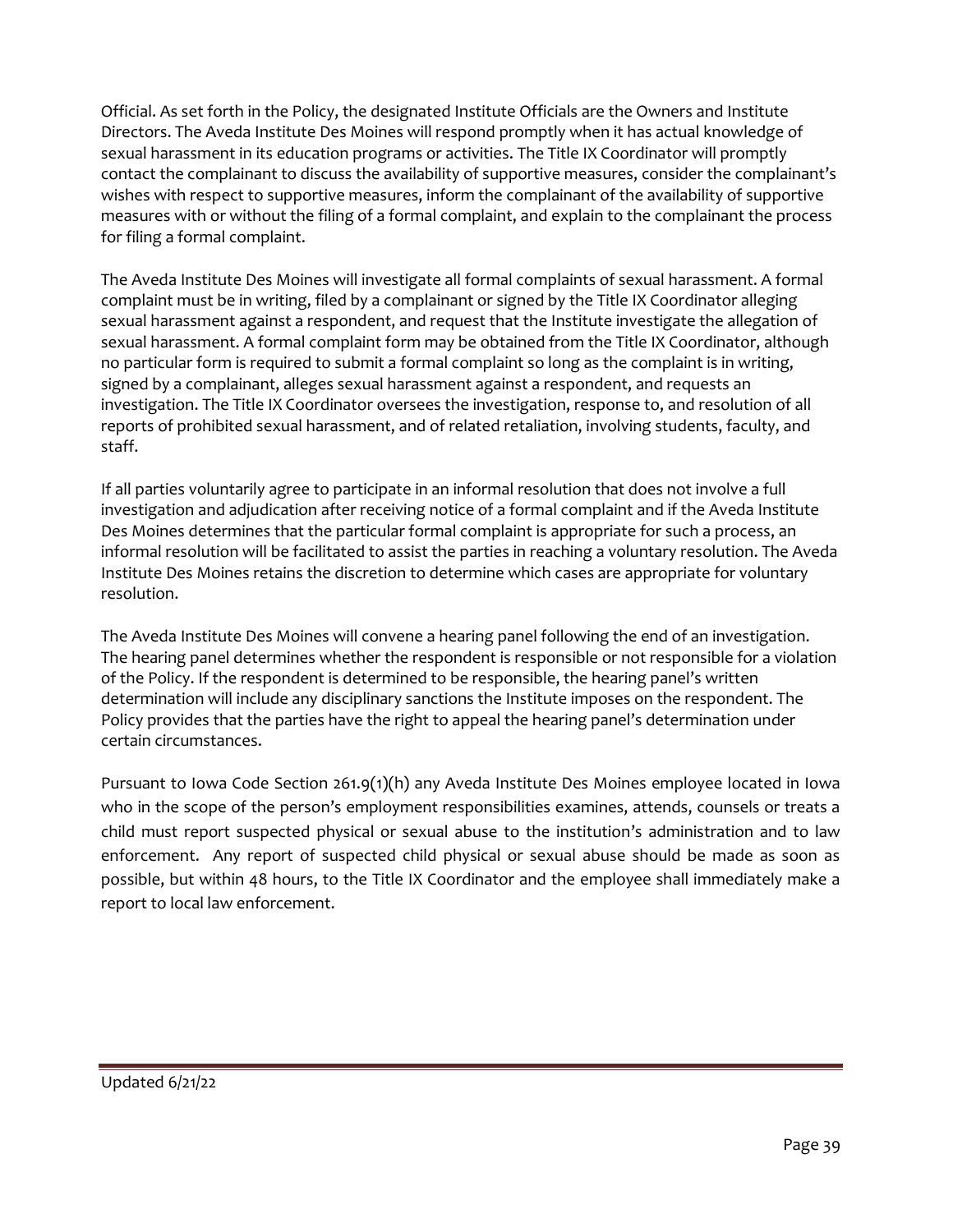|                        | <b>Start Dates</b> | <b>End Dates</b>       |
|------------------------|--------------------|------------------------|
| Cosmetology            | August 8, 2022     | November 8, 2023       |
|                        | October 3, 2022    | <b>January 4, 2024</b> |
|                        | January 23, 2023   | April 24, 2024         |
|                        | March 20, 2023     | June 19, 2024          |
|                        | June 5, 2023       | September 5, 2024      |
|                        | August 7, 2023     | November 5, 2024       |
|                        | October 2, 2023    | January 9, 2025        |
| <b>Esthiology</b>      | October 17, 2022   | March 27, 2023         |
|                        | January 3, 2023    | June 2, 2023           |
|                        | February 23, 2023  | July 27, 2023          |
|                        | April 18, 2023     | September 19, 2023     |
|                        | June 8, 2023       | November 9, 2023       |
|                        | August 2, 2023     | January 4, 2024        |
|                        | September 22, 2023 | February 27, 2024      |
|                        | November 15, 2023  | April 18, 2024         |
| <b>Massage Therapy</b> | To be Determined   | To be Determined       |
|                        |                    |                        |

#### **CALENDAR OF CLASSES FOR 2022-2024**

# **The Aveda Institute Des Moines closes for the below listed holidays.**

| 2022                                    | 2023                                   |
|-----------------------------------------|----------------------------------------|
| New Year's Day: 1/1                     | New Year's Day: 1/1                    |
| Memorial Day: 5/30                      | No Classes/Staff Development Day: 2/27 |
|                                         | Memorial Day: 5/29                     |
| Independence Day: 7/4                   | Independence Day: 7/4                  |
| *Cosmetology Summer Break: 7/1-7/5      | *Cosmetology Summer Break: 7/1-7/5     |
| Labor Day: 9/5                          | Labor Day: 9/4                         |
| No Classes/Staff Development Day: 10/10 | No Classes/Staff Development Day: 10/9 |
| Thanksgiving: 11/24-11/25               | Thanksgiving: 11/23-11/24              |
| Christmas: 12/24-12/25                  | Christmas: 12/24-12/25                 |
| *Holiday Break: 12/26-12/27             | *Holiday Break: 12/22-12/26            |

*\*Opportunities will be available to apply for make-up hours during break. June 2022 Cosmetology will not observe 2022 summer break. June 2023 Class will not observe the 2023 summer break.*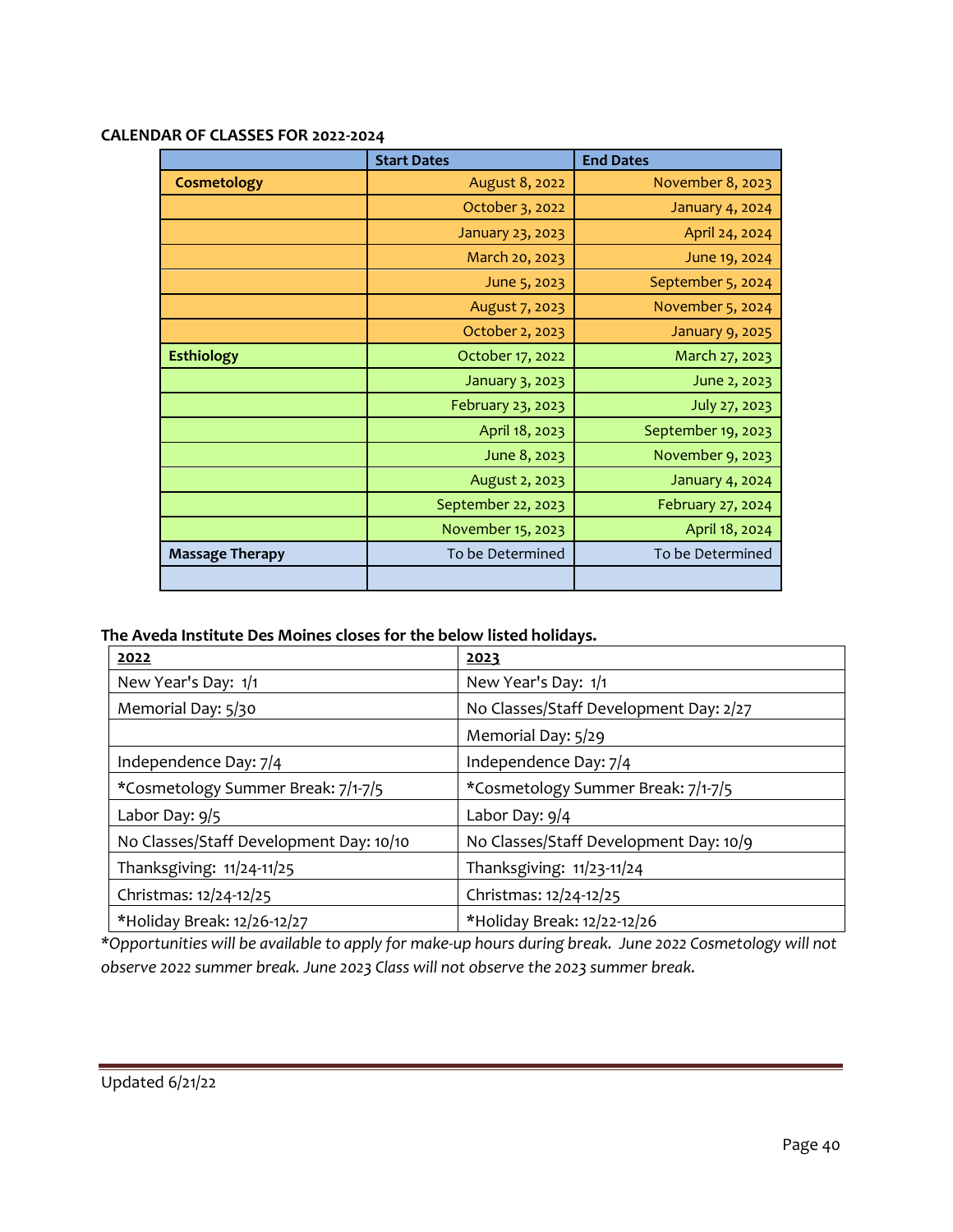## **SAFETY REQUIREMENTS**

The beauty industry has several safety requirements that include blood waste procedures if a client is accidentally cut, OSHA knowledge about the harmful ingredients in different beauty products, and electrical appliances like the use of blow drying and thermal curling. Prolonged exposure to some hair and nail chemicals may be hazardous and cause irritations. Special care must be taken when working with these chemicals. Cosmetologist must wear latex gloves when applying hair color and permanent waving lotions to avoid skin irritations

## **VACCINATIONS**

Although the Aveda Institute Des Moines does not require vaccinations, we do encourage each student to receive vaccinations for health benefits. For additional information on vaccinations, please refer to The National Vaccine Information Center [http://www.nvic.org/Vaccine-Laws/state-vaccine](http://www.nvic.org/Vaccine-Laws/state-vaccine-requirements/iowa.aspx)[requirements/iowa.aspx.](http://www.nvic.org/Vaccine-Laws/state-vaccine-requirements/iowa.aspx)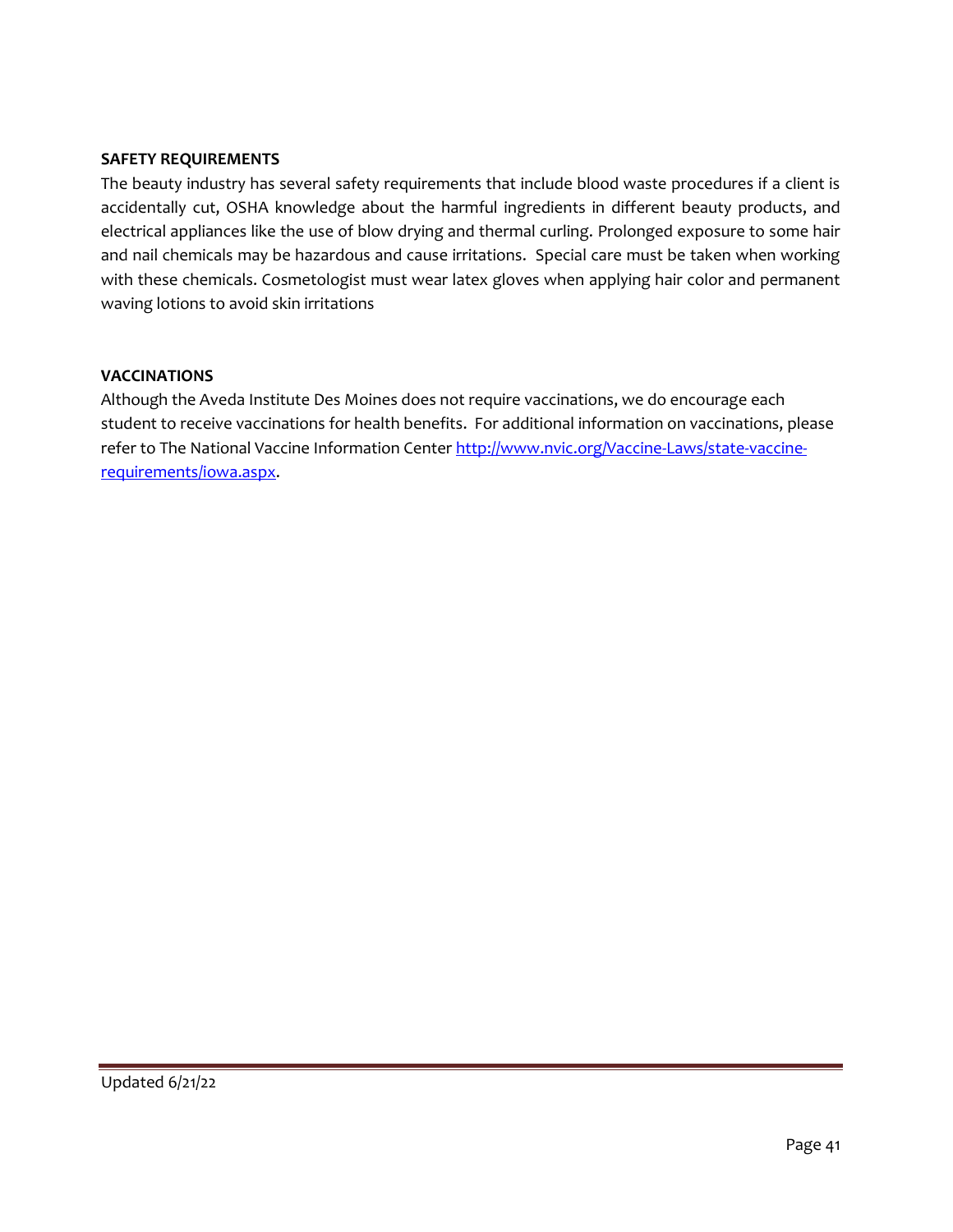#### **TUITION AND PAYMENT**

## **COSMETOLOGY**

| \$100.00    | <b>APPI ICATION FFF</b>                              |
|-------------|------------------------------------------------------|
| \$100.00    | REGISTRATION FEE                                     |
| \$50.00     | <b>CHANGE OF START FEE*</b><br>(if applicable)       |
| \$2,400.00  | <b>BOOKS AND SUPPLIES</b><br>(KIT)                   |
|             | TUITION YEAR 1: \$10,500<br>TUITION YEAR 2: \$10,500 |
| \$21,000.00 | <b>TOTAL TUITION</b>                                 |
| \$23,650.00 | <b>TOTAL INVESTMENT</b>                              |

#### **ESTHIOLOGY**

| \$100.00    | <b>APPLICATION FEE</b>                         |
|-------------|------------------------------------------------|
| \$100.00    | <b>REGISTRATION FFF</b>                        |
| \$50.00     | <b>CHANGE OF START FEE*</b><br>(if applicable) |
| \$1,900.00  | <b>BOOKS AND SUPPLIES</b><br>(KIT)             |
| \$10,000.00 | <b>TUITION</b>                                 |
| \$12,150.00 | <b>TOTAL INVESTMENT</b>                        |

#### **MASSAGE THERAPY**

| \$100.00    | <b>APPLICATION FFF</b>                         |
|-------------|------------------------------------------------|
| \$100.00    | <b>REGISTRATION FEE</b>                        |
| \$50.00     | <b>CHANGE OF START FEE*</b><br>(if applicable) |
| \$1,500.00  | <b>BOOKS AND SUPPLIES</b><br>(KIT)             |
| \$10,000.00 | <b>TUITION</b>                                 |
| \$11,750.00 | <b>TOTAL INVESTMENT</b>                        |

The application fee is due at the time the student submits his/her admissions documents. *Note:* The application fee of \$100.00 is non-refundable. The \$100.00 registration fee and \$50.00 change of start fee *(if applicable)* are due at the time the student signs his/her enrollment agreement. The registration fee and change of start fee are refundable should a student cancel his/her enrollment within three (3) business days after signing the enrollment agreement. Tuition and respective fees charged are outlined on the enrollment agreement.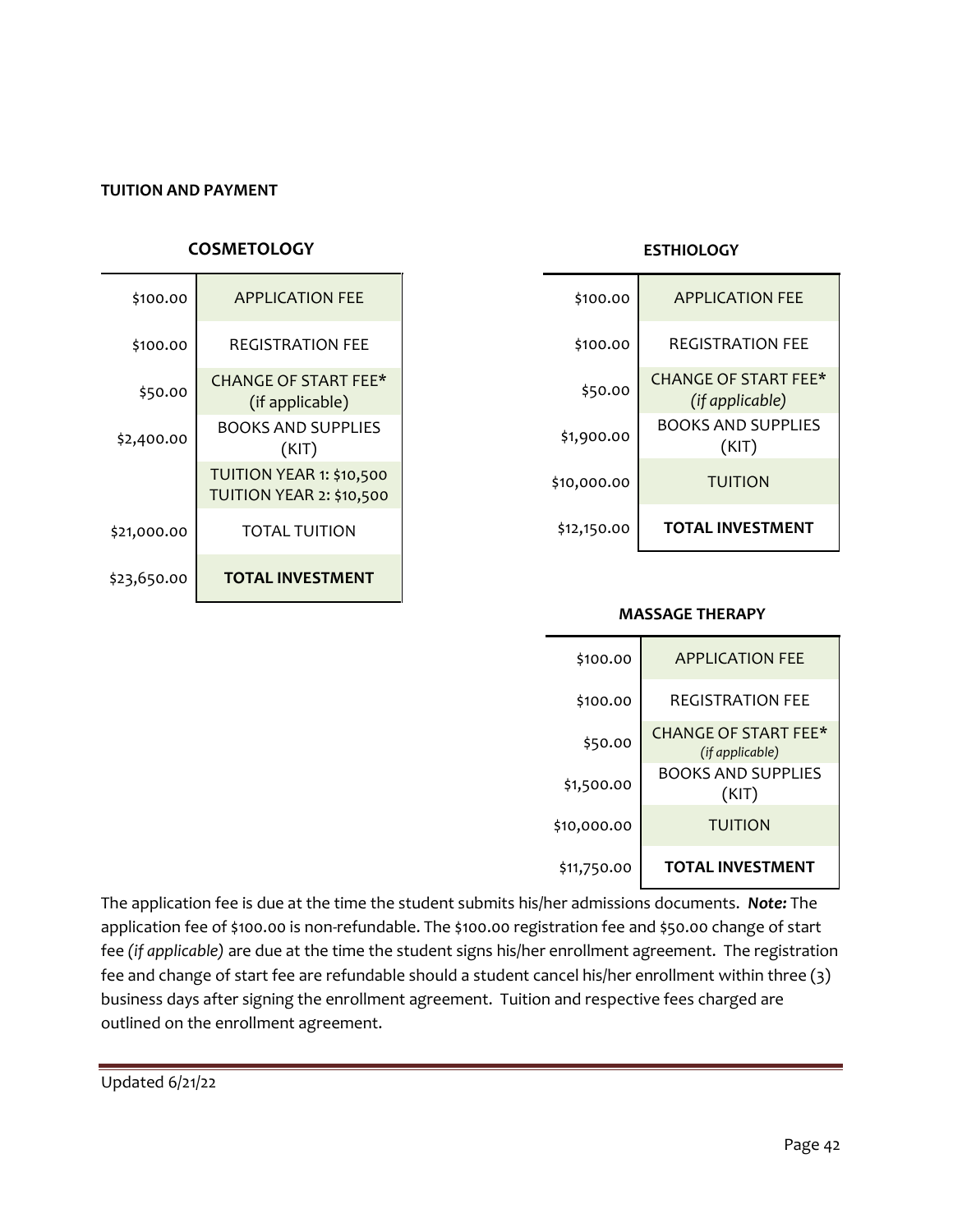\*The \$50.00 change of start fee occurs infrequently when students are committed to a particular start date and later change their commitment and want to re-apply for an alternate start date.

Should a student complete the program earlier than the estimated timeframe stated in the contract, the student's financial aid package may be recalculated which may result in liabilities owed by the student and/or institution, if applicable.

# **TUITION PAYMENT PLANS**

| <b>COSMETOLOGY</b>               |                                                                                                                                                        |
|----------------------------------|--------------------------------------------------------------------------------------------------------------------------------------------------------|
| <b>Full Tuition Payment</b>      | Student makes one (1) tuition payment in the amount of \$21,000.00.                                                                                    |
| Quarterly Payment Plan           | Student makes four $(4)$ interest-free tuition payments in the amount of \$5,250.00.                                                                   |
| Monthly Payment Plan             | Student makes twelve (12) interest-free tuition payments in the amount of \$1,616.00<br>and one (1) interest-free payment in the amount of \$1,608.00. |
| Sallie Mae Smart<br>Option Loan* | See loan conditions. Available to those who qualify.                                                                                                   |
| Federal Student Aid              | Available to those who qualify. Apply online at: www.fafsa.ed.gov/.<br>School code: 042033                                                             |
| Veteran's Benefits               | Veterans and family members of veterans may qualify for veteran's benefits. Contact<br>Veteran's Administration for more information.                  |

| <b>ESTHIOLOGY</b>                |                                                                                                                                       |
|----------------------------------|---------------------------------------------------------------------------------------------------------------------------------------|
| <b>Full Tuition Payment</b>      | Student makes one (1) tuition payment in the amount of \$10,000.00.                                                                   |
| Monthly Payment Plan             | Student makes five (5) interest-free tuition payments in the amount of \$2,000.                                                       |
| Sallie Mae Smart<br>Option Loan* | See Ioan conditions. Available to those who qualify.                                                                                  |
| <b>Federal Student Aid</b>       | Available to those who qualify. Apply online at: www.fafsa.ed.gov/.                                                                   |
|                                  | School code: 042033                                                                                                                   |
| Veteran's Benefits               | Veterans and family members of veterans may qualify for veteran's benefits. Contact<br>Veteran's Administration for more information. |

| <b>MASSAGE THERAPY</b>           |                                                                                                                                                       |
|----------------------------------|-------------------------------------------------------------------------------------------------------------------------------------------------------|
| <b>Full Tuition Payment</b>      | Student makes one (1) tuition payment in the amount of \$10,000.00.                                                                                   |
| Monthly Payment Plan             | Student makes five $(5)$ interest-free tuition payments in the amount of \$1,667.00 and<br>one (1) interest-free payment in the amount of \$1,665.00. |
| Sallie Mae Smart<br>Option Loan* | See Ioan conditions. Available to those who qualify.                                                                                                  |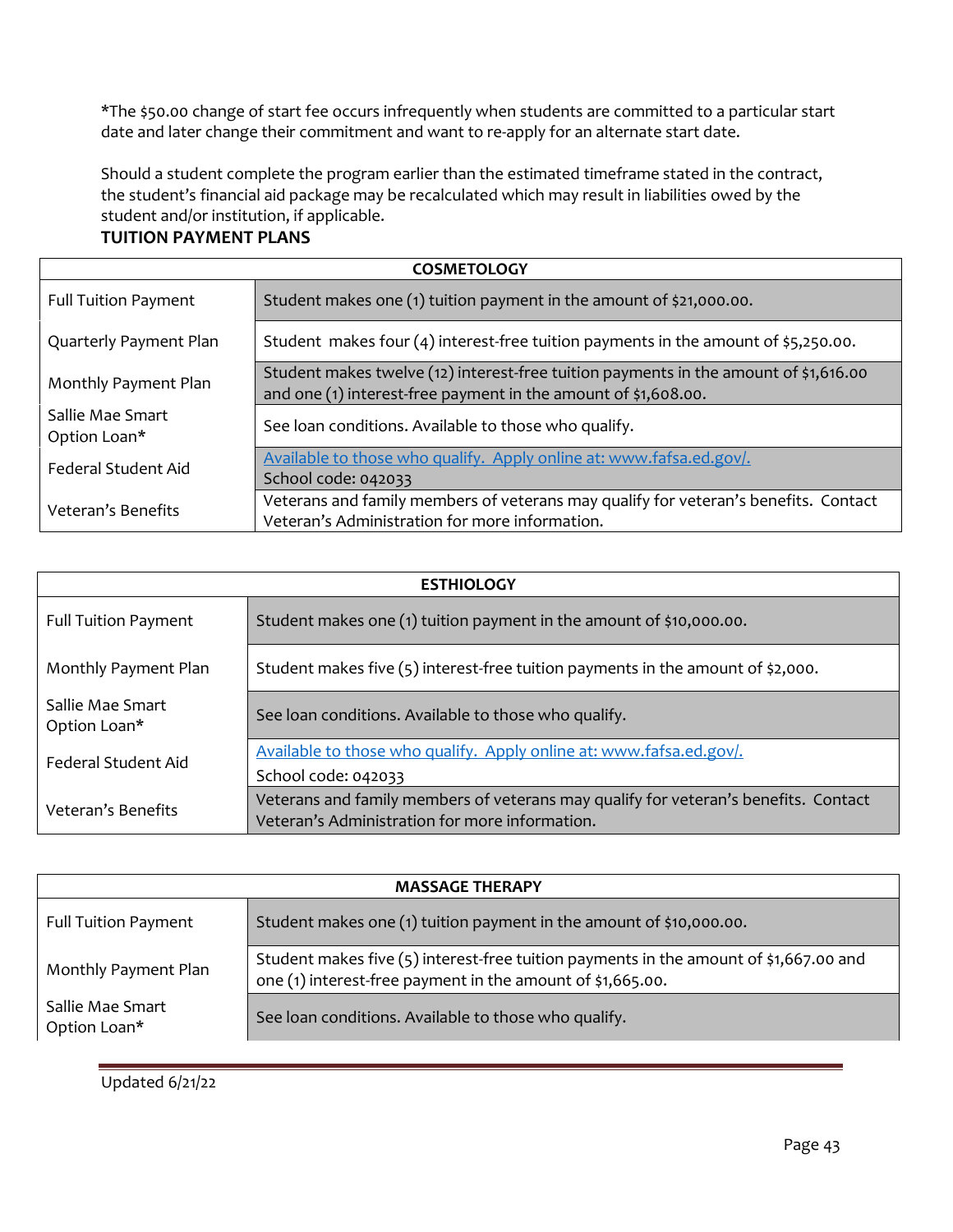| Federal Student Aid | Available to those who qualify. Apply online at: www.fafsa.ed.gov/.                                                                   |
|---------------------|---------------------------------------------------------------------------------------------------------------------------------------|
|                     | School code: 042033                                                                                                                   |
| Veteran's Benefits  | Veterans and family members of veterans may qualify for veteran's benefits. Contact<br>Veteran's Administration for more information. |

An investment in your AVEDA Institute Des Moines education is an investment in your future. The AVEDA Institute Des Moines offers financing options to all those who qualify.

## **Federal Student Aid**

Title IV Federal Financial Aid is Available to those who qualify. Apply online at: [www.fafsa.ed.gov/.](http://www.fafsa.ed.gov/) School code: 042033.

### **Sallie Mae Smart Option Student Loan\***

The online application process can be completed by visitin[g www.salliemae.com,](http://www.salliemae.com/) or by scheduling an appointment with the AVEDA Institute Des Moines' Office of Financial Aid. Contact Financial Aid Representative, Erika Olsen, at 515.309.8825.

| <b>SALLIE MAE*</b>         |                                                                                                                                                  |
|----------------------------|--------------------------------------------------------------------------------------------------------------------------------------------------|
| <b>AVAILABLE FINANCING</b> | Student may finance his/her program tuition and kit fee.                                                                                         |
| <b>LIVING EXPENSES</b>     | Student may finance up to the Cost of Attendance to help cover cost of living.                                                                   |
| <b>INTEREST RATES</b>      | Competitive variable interest rates.                                                                                                             |
| <b>IN-SCHOOL PAYMENTS</b>  | Flexible repayment options during the in-school & separation period;<br>Interest-only repayment<br>1.<br>OR<br>2. \$25.00 fixed monthly payments |
| <b>REPAYMENT TERMS</b>     | Repayment terms from 5-14 years.                                                                                                                 |
| <b>COSIGNING</b>           | Majority of applications require creditworthy cosigner.<br>$\rightarrow$ Cosigner release program available.                                     |

**\*Please note that the Aveda Institute Des Moines does not participate in a Preferred Lender Arrangement and a student may use any lender of their choice who will approve a personal loan.**

#### **SCHOLARSHIPS**

The AVEDA Institute Des Moines does accept scholarship programs on an individual student basis. Scholarships and/or awards may be provided by private, civic, high school, church and other foundations, both inside and outside of the beauty & wellness industry. The Aveda Institute Des Moines accepts scholarships based upon academic merit or talent, and not solely on financial need.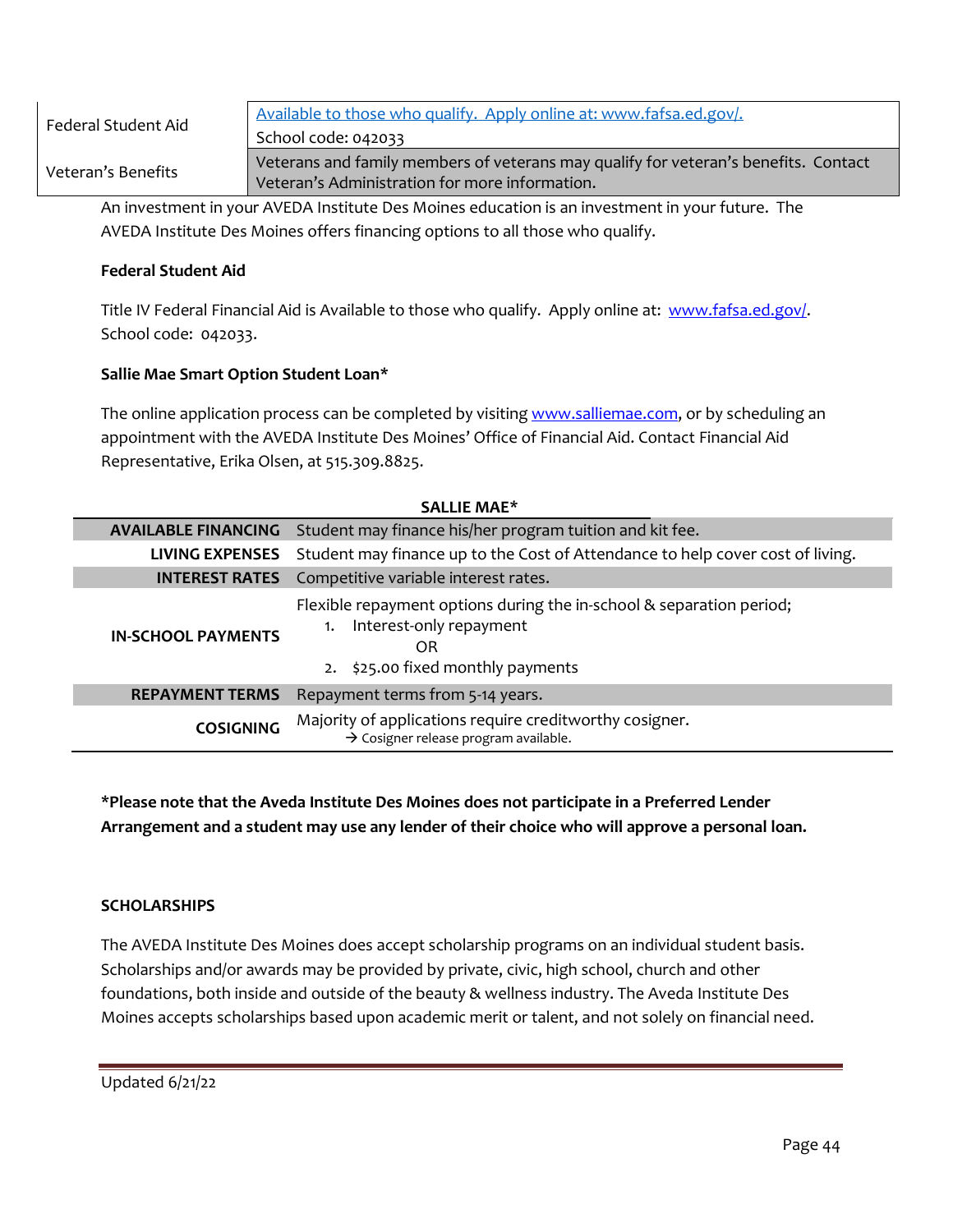Whether a scholarship program is accepted is at the discretion of the Aveda Institute Des Moines Director.

Furthermore, the AVEDA Institute Des Moines may offer scholarships to incoming and current students who have been accepted into a specific program of study. Funds are awarded in recognition of a student's accomplishments, and potential for future growth and development, based upon criteria set by the Aveda Institute Des Moines. When a scholarship is provided by the Aveda Institute Des Moines, any eligible candidate meeting the set criteria may apply for the scholarship.

\*If a student's enrollment status changes after they receive a scholarship, it is per the discretion of the Aveda Institute Des Moines and applicable scholarship documents if the funds are applied towards tuition or if they are returned to the scholarship provider.

# **Refund Policy**

If a student's enrollment is terminated or canceled for any reason, all refunds will be made according to the following refund schedule:

- a. Cancellation must be made in writing. In order for a student (or in the case of a student under legal age, his/her parent or guardian) to cancel his/her enrollment and withdraw from school, the student must notify the Aveda Institute Des Moines in writing.
- b. All monies will be refunded, if the applicant is not accepted by the Aveda Institute Des Moines or if the student cancels within three (3) business days (as determined by the postmark on written notification) after signing the enrollment agreement and making an initial deposit except for the \$100 application fee. The postmark will determine the cancellation date on written notification, or the date written notification is delivered to the school administrator/owner in person. This policy applies regardless of whether or not the student has actually started training. **\***
- c. Cancellation after the third  $(3<sup>rd</sup>)$  business day, but before beginning the first class, will result in a refund of all monies paid, with the exception of the \$100.00 registration fee and \$50.00 change of start fee.
- d. Students who withdraw after beginning the first class but before the completion of two full calendar weeks of instruction will receive a refund of all tuition charges paid.
- e. In limited circumstances, kit items may qualify for refund if they have not been opened and can be restocked for future kit purposes. This will be determined on a case by case basis. To qualify for refund, kit contents must be reviewed within 20 days of withdrawal.
- f. For students who enroll in and begin classes, and later withdraw or are terminated after the completion of two calendar weeks of instruction, the Aveda Institute Des Moines shall make a refund in an amount that is equal to ninety-five percent (95%) of the amount of tuition charged to the student multiplied by the ratio of the number of clock hours remaining in the school period to the total number of clock hours in the school period. If a terminating student has completed sixty percent or more of the school period, the student shall not receive any refund

*\*See student enrollment agreement for respective academic year tuition amounts.*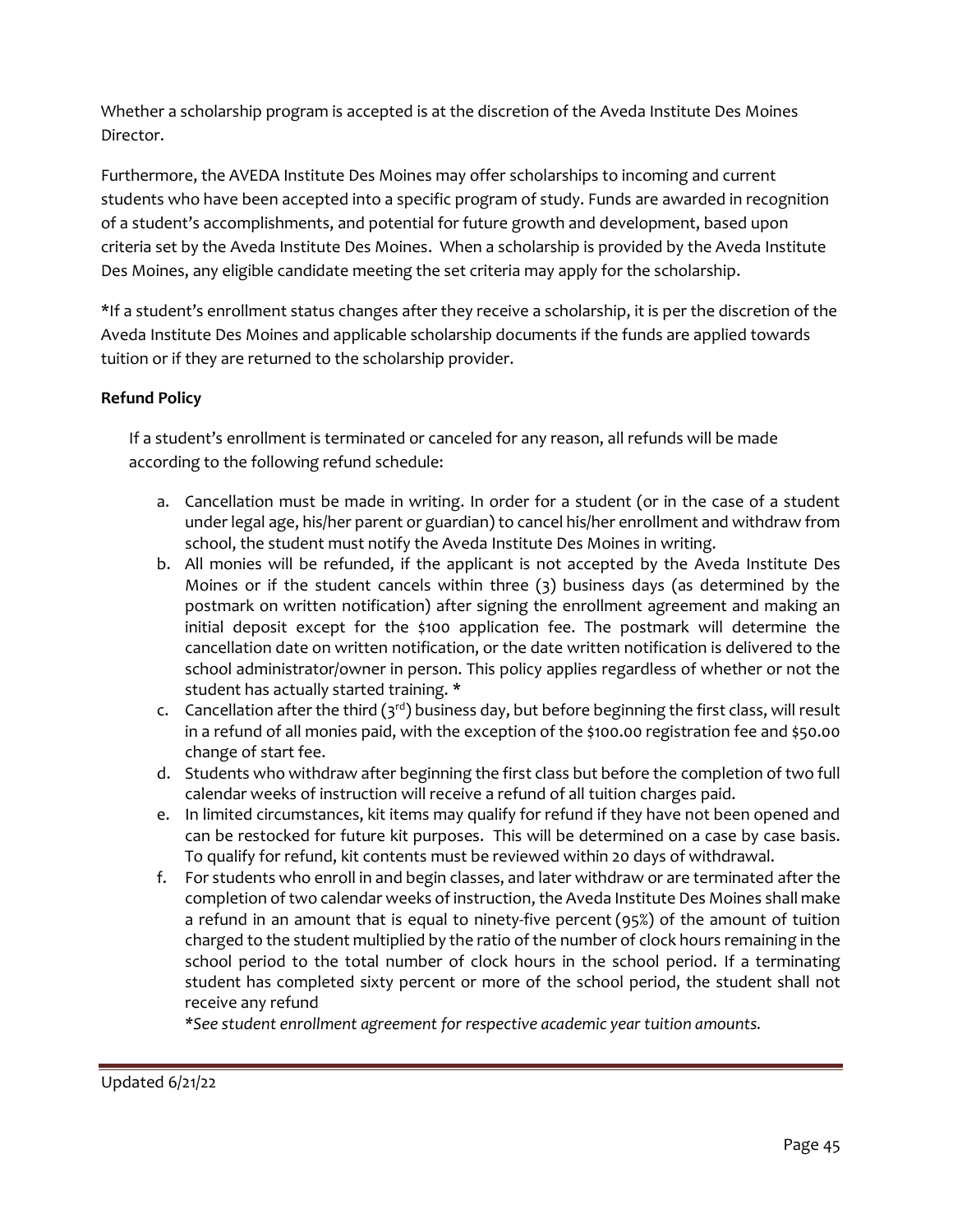- g. If a student terminates a program after the first two calendar weeks due to the student's physical incapacity, or due to the transfer of the student's spouse's employment to another city, the terminating student shall receive a refund of tuition in an amount that equals the amount of tuition charged, multiplied by the ratio of the remaining number of scheduled clock hours in the school period to the total number of scheduled clock hours of the school period.
- h. Enrollment time is defined as the time elapsed between the actual starting date and the date of the student's last day of attendance in school.
- i. The termination date, for refunds computation purposes, will be determined by the postmark on written notification, or the date said information is delivered to the school administrator/owner in person. The refund must be calculated within 30 days of the withdrawal date, and all refunds will be made within 45 days of termination or receipt of written cancellation.
- j. For purposes of calculating the date of withdrawal, attendance is monitored on monthly basis to determine unofficial withdrawal. If a Student is absent 30 consecutive calendar days and was not granted an approved leave of absence, the student will be considered to have withdrawn. The determination date will be the date that attendance was reviewed.
- k. A student on an approved leave of absence notifies the school that he or she will not be returning. The date of withdrawal shall be the earlier of the date of expiration of the leave of absence or the date the student notifies the Aveda Institute Des Moines that the student will not be returning.
- l. If the Aveda Institute Des Moines is permanently closed and no longer offers instruction after a student has enrolled, the student is entitled to a pro-rata refund of the program.
- m. If a program is cancelled subsequent to a student's enrollment, but prior to beginning instruction, the school shall, at its option: 1) provide a full refund of all monies paid; or 2) provide for completion of the program.
- n. **Return of Unearned Title IV Loans:** The Aveda Institute Des Moines will determine the amount of any Title IV aid to be returned in accordance with the Department of Education Guidelines. An eligible Title IV aid recipient who fails to complete over 60% of a payment period is considered to have not earned all the federal aid that may have been previously awarded. A required calculation will be performed to determine the portion of the unearned federal student aid that must be returned to the U.S. Department of Education. In many cases, this policy may also result in the student owing a refund to the Department of Education. The following is the distribution of unearned aid that must be returned: Unsubsidized, Subsidized, Parent Plus, Federal Pell Grants, and then the Student.
- o. **Return of Unearned Funds from Non-Title IV Loans:** If any portion of the Total Fee is funded through a loan other than a Title IV loan, then Student and any Responsible Guardian hereby authorizes the Aveda Institute Des Moines to pay any refund directly to the lender, up to the outstanding loan amount.

*\*See student enrollment agreement for respective academic year tuition amounts.*